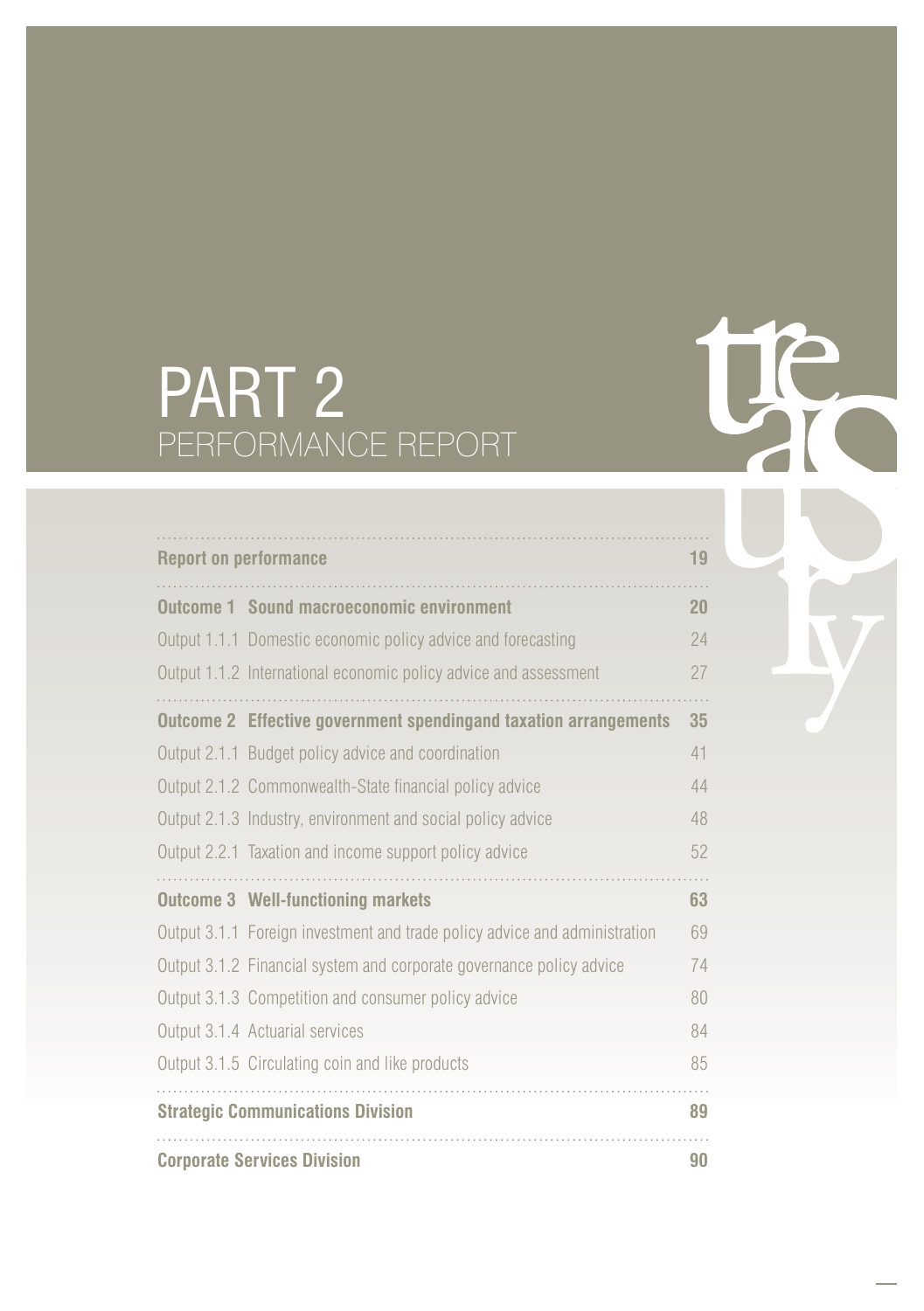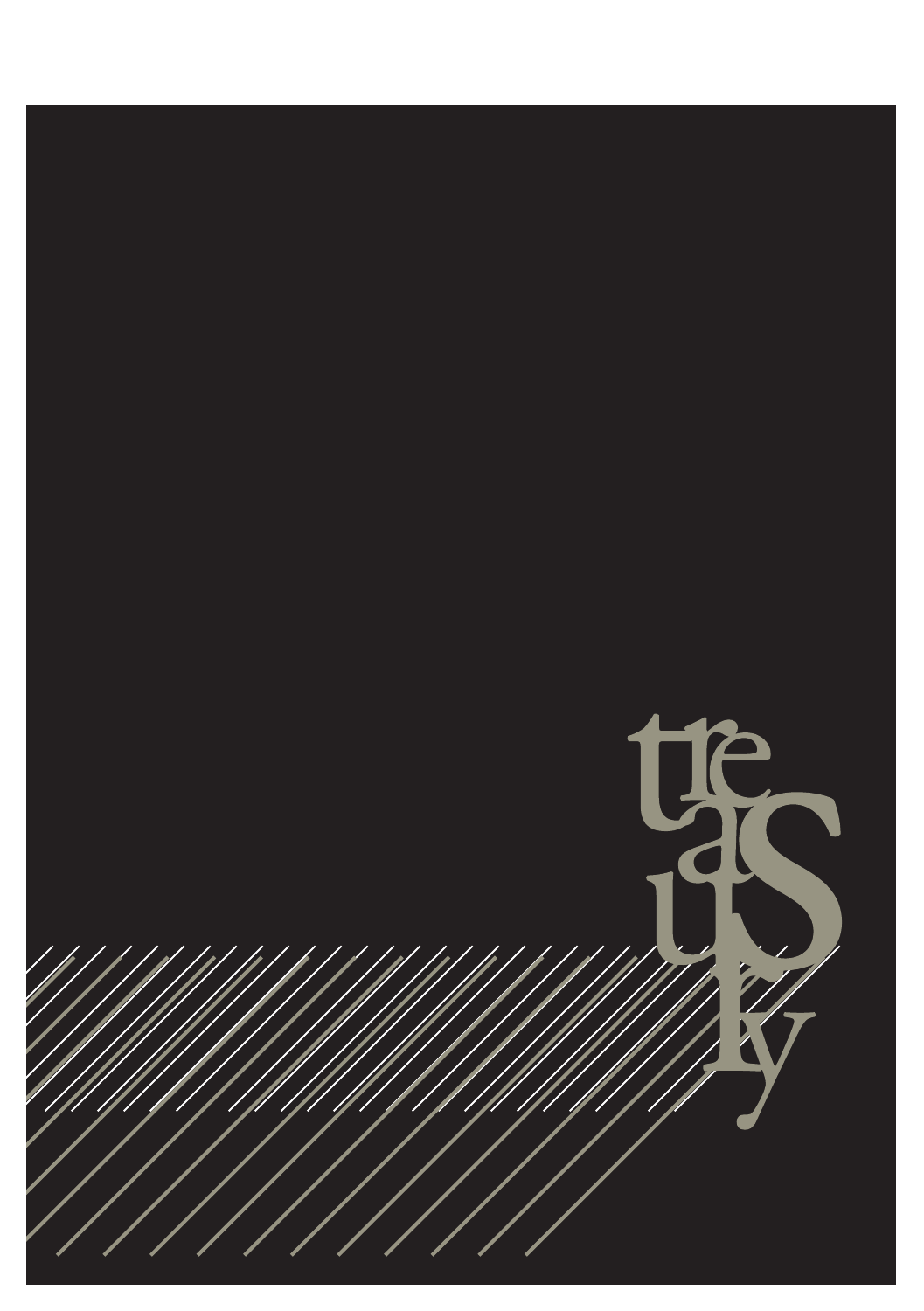# Report on performance

The report on performance covers Treasury's administered items and departmental outputs for 2004-05.

The administered items are revenues, expenses, assets or liabilities managed by agencies on behalf of the Australian Government. Administered expenses include subsidies, grants and benefits. Departmental outputs are the goods and services the department provides for, and on behalf of, the Government.

Treasury's 2004-05 performance is reported at the outcome and output levels for its three policy outcomes:

- Outcome 1: Sound macroeconomic environment; •
- Outcome 2: Effective government spending and taxation arrangements; and •
- Outcome 3: Well-functioning markets. •

Performance outcomes are reported against the performance information published in the Treasury section of the *2004-05 Portfolio Budget Statements*.

The Mint's performance report against outcomes and performance against the Mint service charter is included in Outcome 3, Output 3.1.5.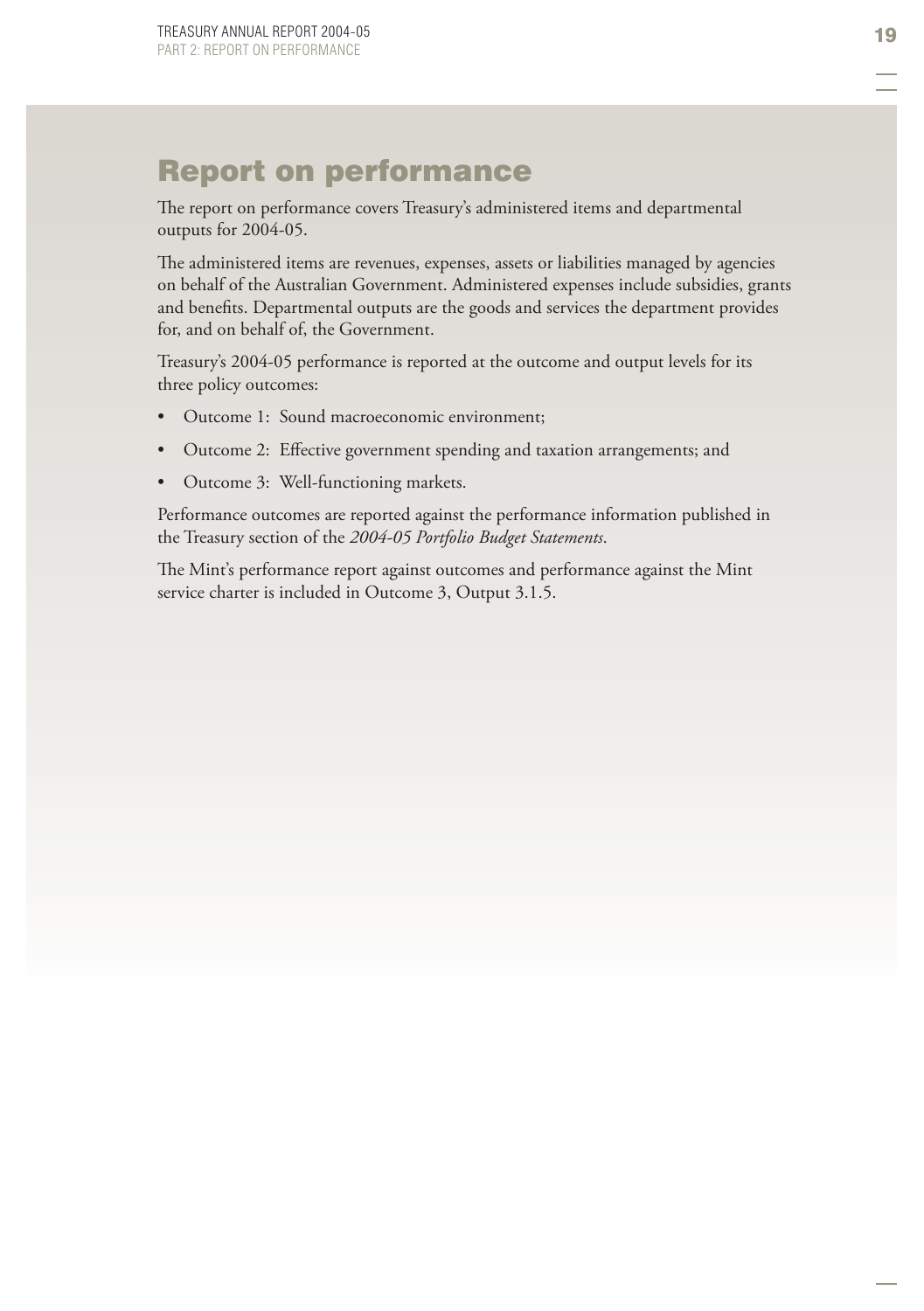# Outcome 1 Sound macroeconomic environment

Treasury aims to contribute to a sound macroeconomic environment by monitoring and assessing economic conditions and prospects, both in Australia and overseas, and by providing advice on the formulation and implementation of effective macroeconomic policy, including monetary and fiscal policy.

Treasury also provides advice on advancing Australia's interests at international forums and institutions such as the Group of Twenty (G-20), the International Monetary Fund (IMF), the World Bank and the Asian Development Bank (ADB), and the Asia-Pacifi c Economic Cooperation (APEC) process. Australia is making a significant contribution to international efforts to sustain international economic stability and growth through these forums.

During 2004-05, Treasury provided strategic advice and assessments on a range of macroeconomic issues, supported by in-depth analysis of domestic and international economic developments. Its forecasts helped shape budget estimates and policy formulation. Treasury provided strategic advice on international economic policy issues, underpinning sustained growth, openness and sound governance in the global economy. Treasury also played a key role in advancing Australia's interests through international financial institutions and forums and bilaterally with a range of countries, particularly within the Pacific region.

Feedback from Treasury portfolio ministers indicated these outputs effectively contributed to their needs in influencing and formulating policy aimed at achieving a sound macroeconomic environment.



**Figure 5: Outputs contributing to Outcome 1** 

<sup>(</sup>a) Treasury's overseas posts are a whole-of-department resource but are allocated to this output for reporting purposes.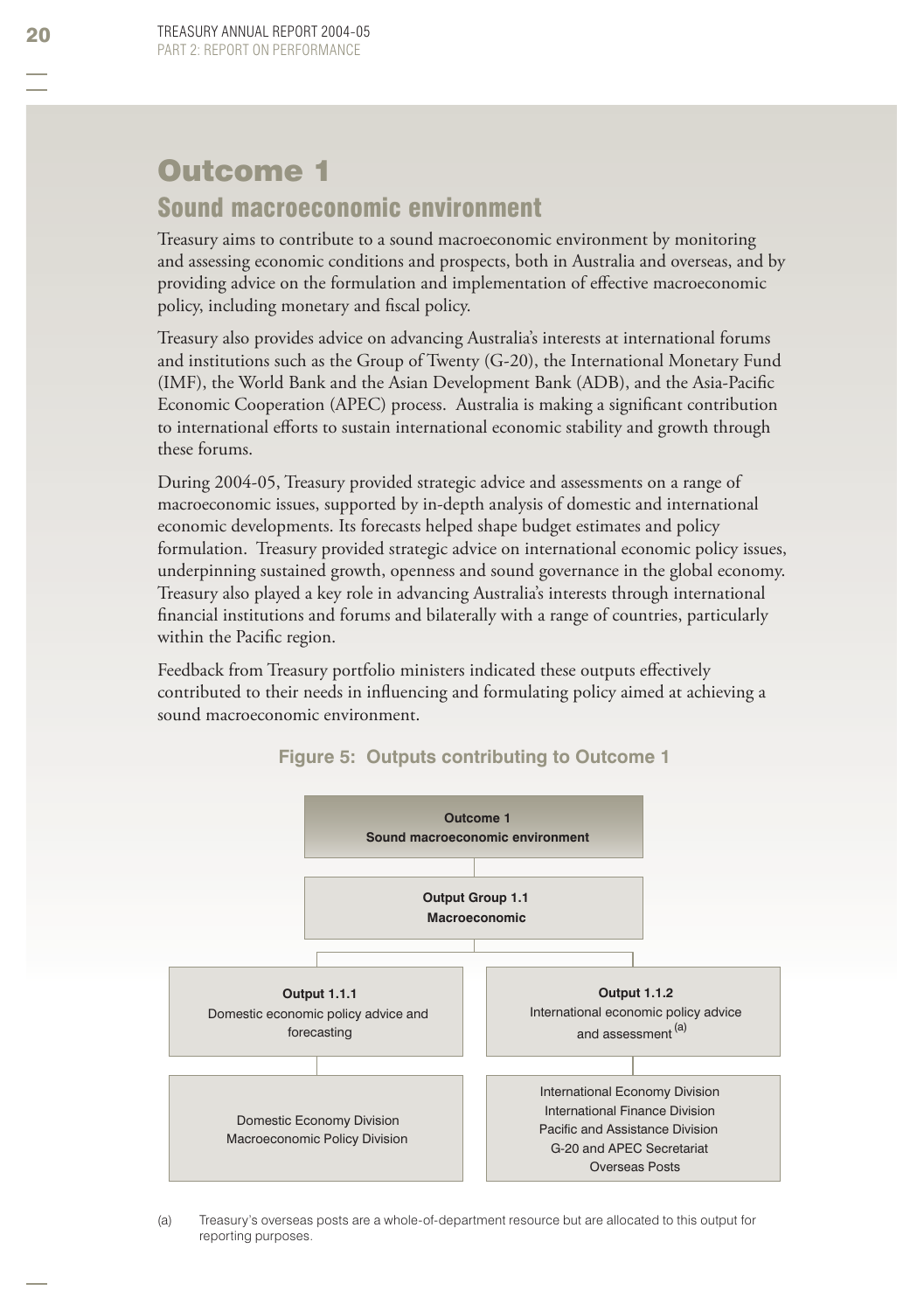# Key priorities in 2004-05

Treasury's 2004-05 Portfolio Budget Statements and internal planning processes identified the following key priorities for Outcome 1:

- examining domestic and international developments affecting the Australian economy and forecasting the direction of the Australian and international economies; •
- assisting in identifying policies likely to improve Australia's economic growth potential and wellbeing, including improved understanding of the impact of changes in workforce participation and productivity on future growth and fiscal pressures; •
- influencing international policy outcomes in favour of growth enhancement and poverty reduction, open trade and investment regimes, and market-orientated public policy based on rule of law and strong institutions through: •
	- $-$  using effectively international forums (including the IMF, World Bank, Organisation for Economic Co-operation and Development (OECD), ADB, G-20, APEC, Pacific Islands Forum Economic Ministers' Meeting and the Manila Framework Group);
	- playing a lead role in the Government's initiatives to assist economic stability, development and governance in the Pacific, particularly, in Papua New Guinea, Solomon Islands and Nauru;
	- $-$  engaging directly in a policy dialogue with key counterparts in East Asia, including hosting a forum for discussion of regional macroeconomic challenges; and
	- providing technical assistance in the Asia-Pacific region.

# Key outcomes in 2004-05

- Treasury established a G-20 and APEC Secretariat to develop the policy agenda and manage logistics for when Australia hosts the meetings of the G-20 Finance Ministers and Central Bank Governors in 2006 and the APEC Finance Ministers in 2007. •
- In the Asia-Pacific region, Treasury engaged in policy dialogue, cooperation and institution building, including through chairing a conference of East Asian and Pacific policy makers in February. Treasury also played a key role in establishing the Government's \$1 billion Australia-Indonesia Partnership for Reconstruction and Development after the 2004 Boxing Day Tsunami. •
- Economic forecasts assisted the Government with policy formulation. •
- Briefing was prepared for the Treasurer on economic statistics released by the Australian Bureau of Statistics and the private sector, including advice on their implications for the economic outlook. •
- The Treasurer regularly received advice from Treasury on global economic developments and emerging international risks.
- Published material included economic forecasts and analysis in budget papers, four issues of the Economic Roundup and working papers and speeches to better inform the public about economic developments and issues. •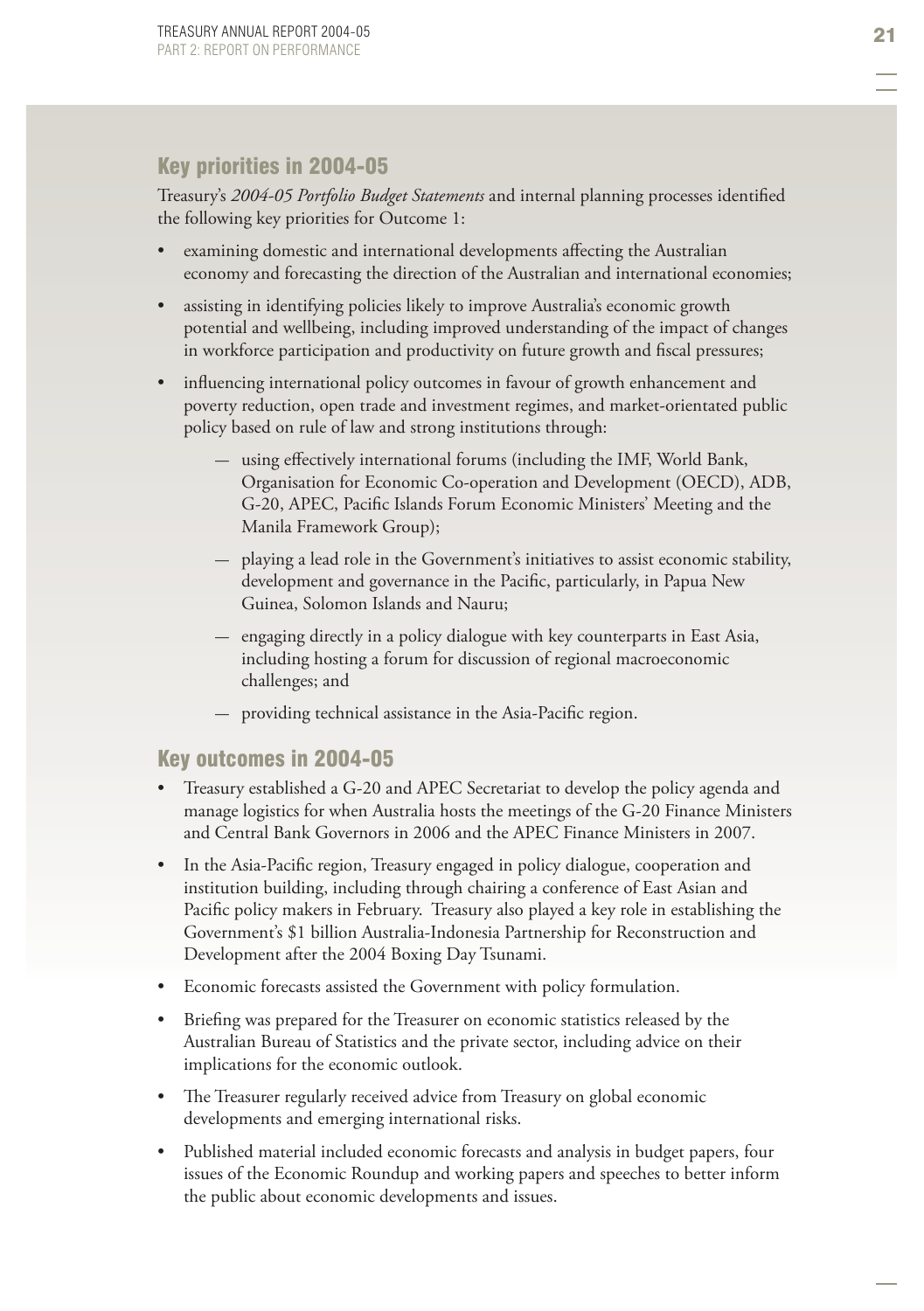- The Economic Roundup examined Australia's continued strong growth in 2003-04 in light of the world economic recovery, compared Australian and US labour productivity, measured Australia's economic remoteness, explored the growth in imports, and reviewed Australia's net private wealth.
- For the 2005-06 Budget Paper No. 1, Statement 4 *Prosperity and Sustainability*, Treasury prepared a policy framework for meeting the challenges to economic growth and fiscal sustainability posed by the ageing Australian population.
- The Secretary, as a member of the Board of the Reserve Bank of Australia, regularly received advice on monetary policy. •
- Treasury continued to help the Government to take an active role in international forums and institutions to influence outcomes supportive of sustained international economic stability, growth and development. •
	- $-$  Australia actively contributed to efforts to help prevent and resolve financial crises and improve development outcomes, including by increasing the effectiveness of the multilateral development banks.
	- Australia strengthened relations with the ADB, particularly on collaboration in the Pacific region, for example, through the establishment by the ADB of the Pacific Liaison and Coordination Office in Sydney.
- Treasury provided policy advice and skilled staff to assist countries experiencing economic challenges, including Papua New Guinea, Solomon Islands and Nauru. •
	- $-$  Six Treasury officers were deployed as part of the Regional Assistance Mission to the Solomon Islands (RAMSI) within the Department of Finance and Treasury.
	- $-$  A Treasury officer was deployed to undertake the role of Secretary of Finance in Nauru.
	- Five Treasury officers were deployed to PNG Treasury as part of the Enhanced Cooperation Program and two Treasury officers were deployed under the PNG-Australia Treasury Twinning Scheme .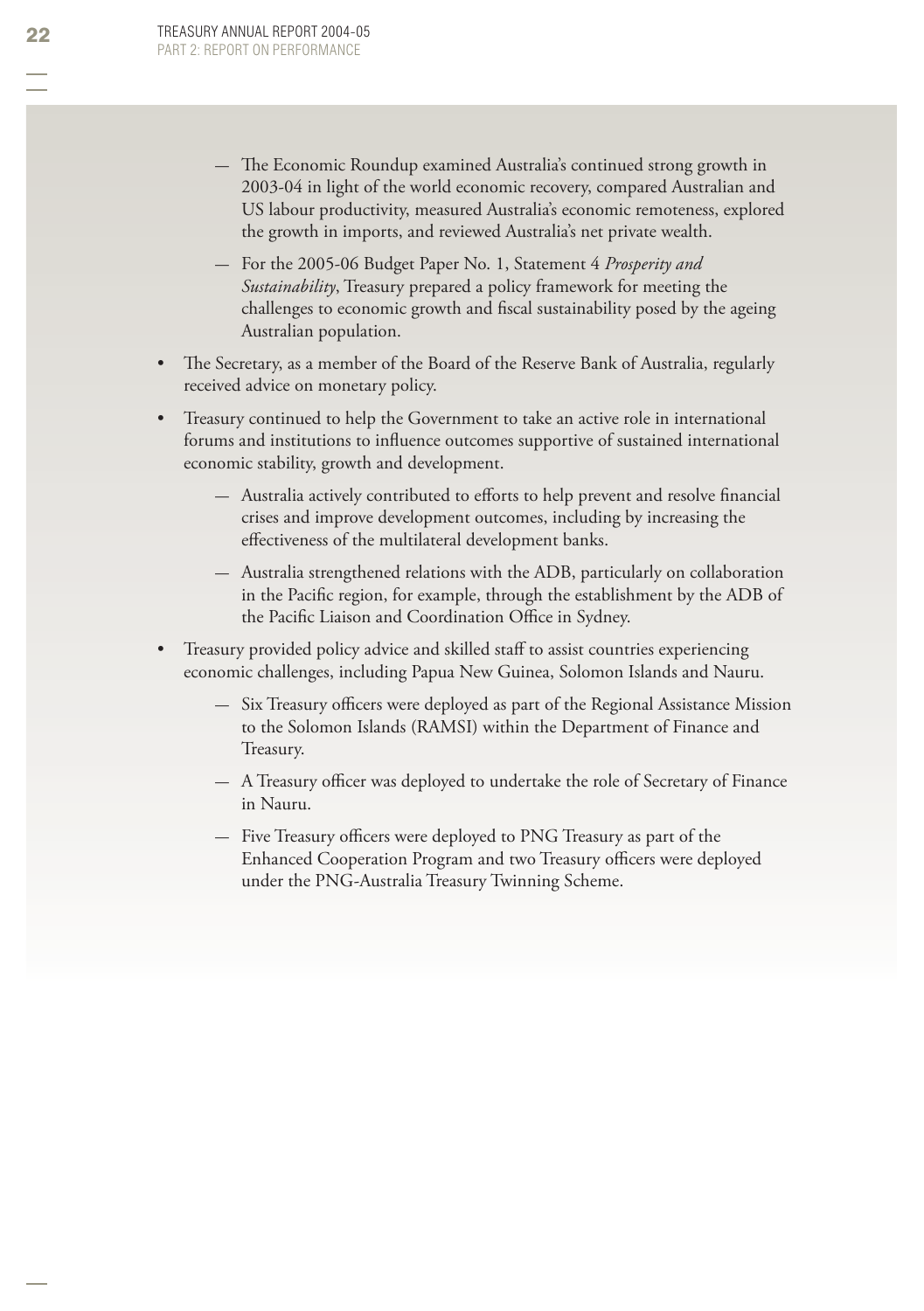# Table 2: Financial and staffing resources summary for Outcome 1

|                                                                                                    | <b>Budget</b><br>2005<br>\$'000 | Actual<br>2005<br>\$'000 | <b>Budget</b><br>2006<br>\$'000 |
|----------------------------------------------------------------------------------------------------|---------------------------------|--------------------------|---------------------------------|
| <b>Administered expenses</b>                                                                       |                                 |                          |                                 |
| Appropriation Acts No 1 and 3                                                                      |                                 |                          |                                 |
| Appropriation Acts No 2 and 4                                                                      |                                 |                          |                                 |
| Appropriation Acts No 5 and 6                                                                      |                                 |                          |                                 |
| <b>Special Appropriations</b>                                                                      | 19,539                          | 20,371                   | 22,510                          |
| Other expenses                                                                                     |                                 | 451,432                  |                                 |
| <b>Total administered expenses</b>                                                                 | 19,539                          | 471,803                  | 22,510                          |
| <b>Revenue from Government</b><br><b>Output Group 1.1 Macroeconomic</b>                            |                                 |                          |                                 |
| Output 1.1.1 Domestic economic policy advice and<br>forecasting                                    | 8,373                           | 8,765                    | 8,678                           |
| Output 1.1.2 International economic policy advice and<br>assessment                                | 18,449                          | 17,293                   | 22,730                          |
| <b>Total revenue from Government contributing</b>                                                  |                                 |                          |                                 |
| to the price of departmental outputs                                                               | 26,822                          | 26,058                   | 31,408                          |
| <b>Revenue from other sources</b><br><b>Output Group 1.1 Macroeconomic</b>                         |                                 |                          |                                 |
| Output 1.1.1 Domestic economic policy advice and<br>forecasting                                    | 1,369                           | 137                      | 190                             |
| Output 1.1.2 International economic policy advice and<br>assessment                                | 3,016                           | 3,540                    | 4,223                           |
| Total revenue from other sources                                                                   | 4,385                           | 3,677                    | 4,413                           |
| Total revenue for departmental outputs                                                             |                                 |                          |                                 |
| (Total revenues from Government and other sources)                                                 | 31,207                          | 29,735                   | 35,821                          |
| <b>Price of departmental outputs</b><br><b>Output Group 1.1 Macroeconomic</b>                      |                                 |                          |                                 |
| Output 1.1.1 Domestic economic policy advice and<br>forecasting                                    | 9,742                           | 8,606                    | 8,868                           |
| Output 1.1.2 International economic policy advice and<br>assessment                                | 21,465                          | 18,501                   | 26,953                          |
| Total price of departmental outputs                                                                | 31,207                          | 27,107                   | 35,821                          |
| Total estimated resourcing for Outcome 1                                                           |                                 |                          |                                 |
| (Total price of outputs and administered expenses)                                                 | 50,746                          | 498,910                  | 58,331                          |
| Average staffing levels (number)                                                                   | 168                             | 184                      | 191                             |
| Note:                                                                                              |                                 |                          |                                 |
| The Budget for administered expenses for 2005 is as per the 2004-05 Portfolio Additional Estimates |                                 |                          |                                 |

*Statements*. The Actual for 2005 is as per the Audited 2004-05 Financial Statements.

The Budget for departmental price of outputs for 2005 and administered expenses and departmental price of outputs for 2006 is as per the *2005-06 Portfolio Budget Statements*.

Average staffing levels include locally engaged staff.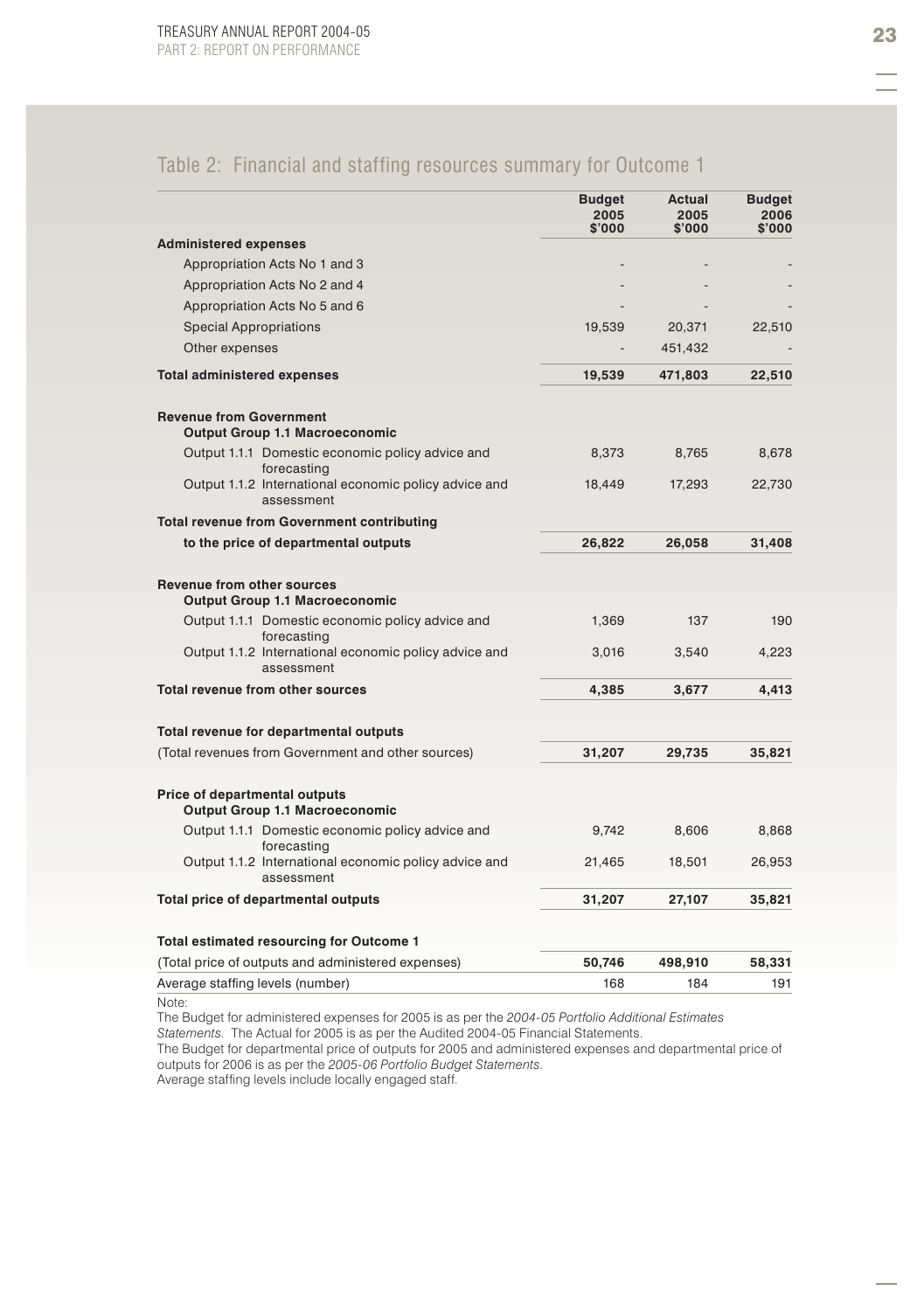# Output 1.1.1 Domestic economic policy advice and forecasting

Domestic Economy Division and Macroeconomic Policy Division in Macroeconomic Group are responsible for the delivery of Output 1.1.1, domestic economic policy advice and forecasting.

Treasury contributes to Outcome 1 by monitoring and assessing economic conditions and prospects, and by providing advice on formulating and implementing effective macroeconomic policy, including monetary and fiscal policy.

# Performance information

The key performance indicators are:

- advice on economic policy and the economic outlook meets Treasury portfolio ministers' needs in administering their responsibilities and implementing government decisions that contribute to a sound domestic economy; and •
- effective presentation of budget documents and other publications to adequately inform public debate. •

# Analysis of performance

### **Policy advice and inputs into policy processes**

During 2004-05, Treasury advised the Treasurer and other members of the Government on a range of macroeconomic issues.

- It analysed and provided briefings on economic statistics released by the Australian Bureau of Statistics and the private sector. This included advice on implications for the economic outlook and information to assist the Treasurer in responding to the releases. •
- As part of the Business Liaison Program, Treasury officers discussed issues relating to business activity with organisations in major business centres and regional Australia. The Treasurer received analysis of liaison findings and summaries appeared in the *Economic Roundup*. •
- Treasury held discussions with visiting delegations from bodies such as the OECD and IMF, and briefed the Treasurer on the outcomes. •
- The Treasurer received advice on fiscal policy and strategies as part of developing the 2005-06 Budget. •
- In preparing advice to the Secretary as a Reserve Bank of Australia Board member, Treasury monitored economic, financial and policy developments to assess their implications for policy settings. •
- Treasury also provided advice on administrative arrangements for the Reserve Bank of Australia. •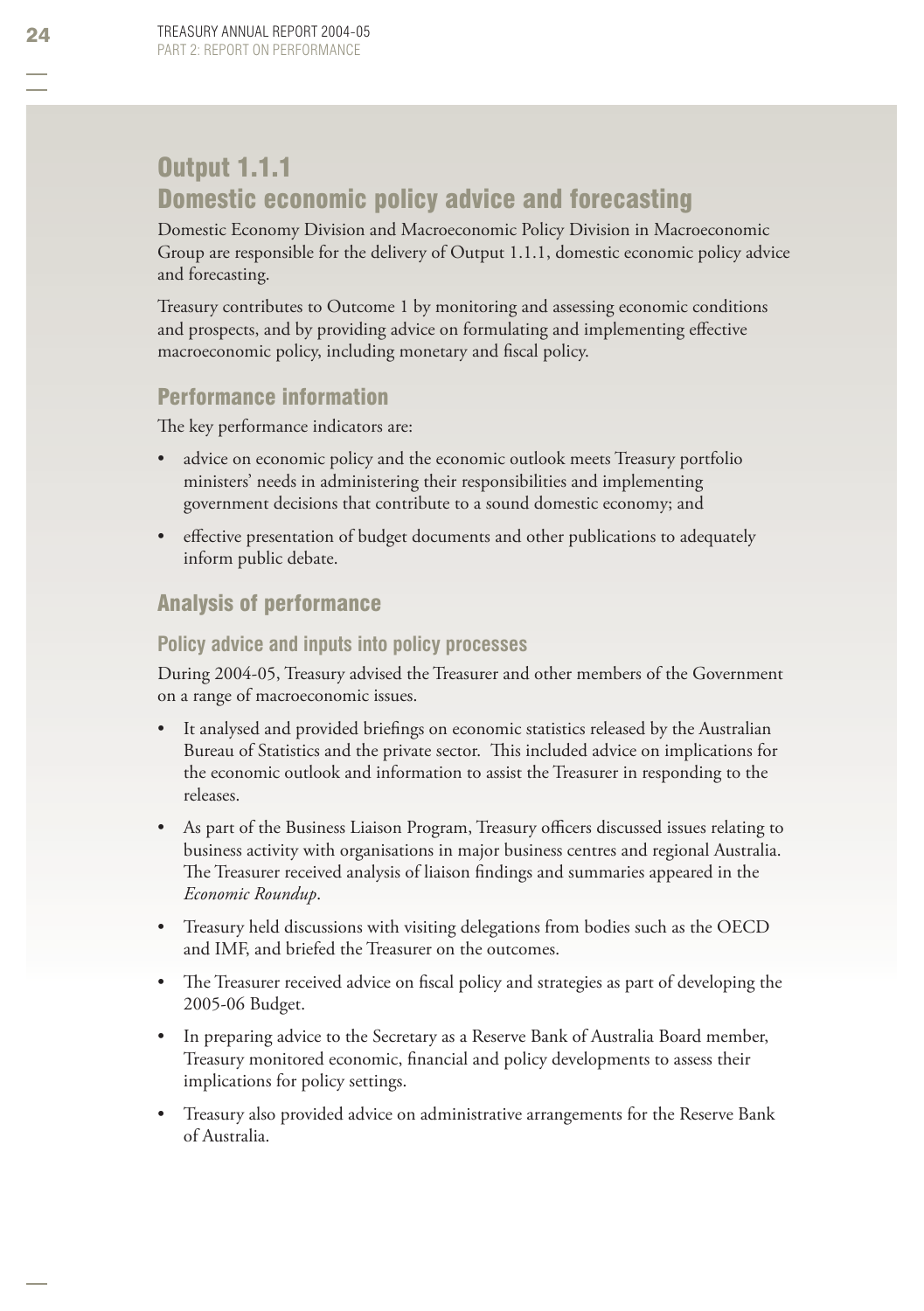- Treasury made a submission to the Senate Economics References Committee public inquiry into possible links between household debt, demand for imported goods and Australia's current account deficit. •
- Treasury contributed to advising the Treasurer on the evolution and drivers of the Australian economy over time and factors likely to influence medium-term performance. •

#### **Economic forecasts**

Economic forecasts inform policy settings and underpin the calculation of budget estimates of expenditure and revenue. For policy formulation purposes, macroeconomic forecasts provide an understanding of the broad developments within the economy and the balance of risks surrounding the economic outlook.

Several assumptions about key economic variables underpin Treasury's economic forecasts. In 2004-05, particular attention was paid to the strong world economy, developments in the housing sector, and movements in commodity prices and the Australian dollar.

Forecasting activity focused on 2004-05 and 2005-06, with forecasts published in the *Mid-Year Economic and Fiscal Outlook 2004-05*, the 2005-06 Budget, and the *Pre-Election Economic and Fiscal Outlook 2004*. These forecasts helped develop policy that contributed to the solid performance of the Australian economy.

Slow export growth and a moderation in domestic demand led to a revised forecast for economic growth in 2004-05 from 3½ per cent in the 2004-05 Budget to 2 per cent in the 2005-06 Budget. These forecasts were broadly consistent with the assessment of international forecasters such as the OECD and IMF.

Treasury prepared forecasts with contributions from the Joint Economic Forecasting Group, which comprises Treasury (chair), the Reserve Bank of Australia, the Department of the Prime Minister and Cabinet, the Department of Finance and Administration and the Australian Bureau of Statistics. These contributions, together with information gained from liaison with the private sector and other departments, helped improve the quality of the forecasts. Forecasts from Treasury's macroeconomic model of the Australian economy contributed to the forecasting process, and sensitivity analyses using the model were used to improve policy advice.

#### **Contributions to public awareness and debate**

Important contributions to public awareness and debate were delivered to a wide audience including international forums, foreign government agencies, tertiary institutions and the Australian public. Treasury economic publications and selected presentations are available free from www.treasury.gov.au.

Published economic forecasts, such as those contained in the Mid-Year Economic and Fiscal Outlook were accompanied by an update on the economic outlook to help inform the public of key developments in the domestic and international economies and the likely effects on economic growth in the short-term. The Pre-Election Economic and Fiscal Outlook also provided this information before the 2004 election. A more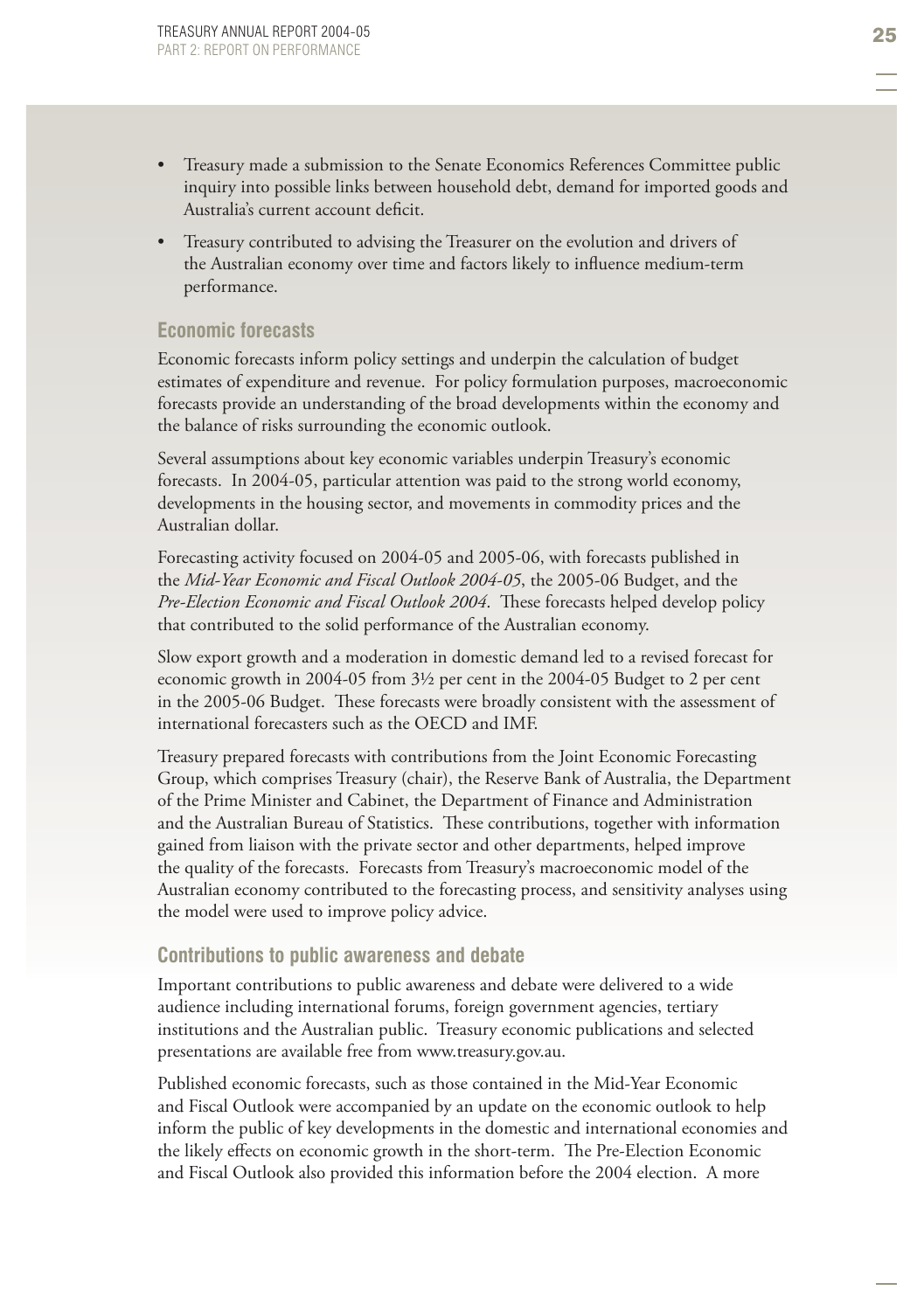comprehensive report on the domestic and international outlook, with a particular focus on 2005-06, was provided in Statement 3 of Budget Paper No. 1, *Economic Outlook* in the 2005-06 Budget papers.

Statement 1 of Budget Paper No. 1, *Fiscal Strategy and Budget Priorities* discussed the medium-term approach to fiscal policy, establishment of the Future Fund and the public debt position.

Statement 4 of Budget Paper No. 1, *Prosperity and Sustainability*, presented a policy framework for meeting the challenges to economic growth and fiscal sustainability posed by the ageing Australian population. Australia's successful economic performance over the past decade provides a sound basis for future national prosperity if the right choices are made. Policy choices are likely to have little effect on the numbers of people of traditional working age, so successfully meeting these challenges will require a focus on facilitating further productivity improvements and increasing the rate of labour force participation.

The *Budget Overview's* non-technical discussion made major policy developments and forecasts widely accessible.

Media and market commentators drew extensively on discussions in the Mid-Year Economic and Fiscal Outlook and Budget papers. The reports contributed significantly to public debate and helped increase public awareness about the Australian economy's current performance, prospects and challenges for the future.

The four issues of Treasury's *Economic Roundup* published in 2004-05 contained overviews of economic developments and analysis of key issues underpinning Australia's recent economic performance. In particular, the Spring *Economic Roundup* review article reflected on the continued strong growth in 2003-04, in light of the world economic recovery. Other articles covered issues including comparing Australian and US labour productivity, measuring Australia's economic remoteness, the growth in goods imports, Australia's net private wealth, structural fiscal indicators, forecasting the macroeconomy and the role of Treasury's mission statement to improve the wellbeing of the Australian people in providing public policy advice.

The working paper series included two papers arguing geography has an important influence on Australia's economic performance relative to other comparable countries, particularly the United States and New Zealand, and examining international trade patterns and volumes.

Treasury distributed quarterly updates of its macroeconomic model of the Australian economy and associated database. The model has evolved to reflect structural changes in the economy.

Bilateral meetings with a range of external delegations were held and advice was provided on forecasting methodology and economic policy development.

The Secretary and other senior Treasury officials spoke on the short-term macroeconomic outlook, fiscal and monetary policy, the medium-term fiscal strategy and longer-term challenges. The speeches dealt with policy options in response to the challenges of an ageing population, capacity constraints, determinants of Australia's better economic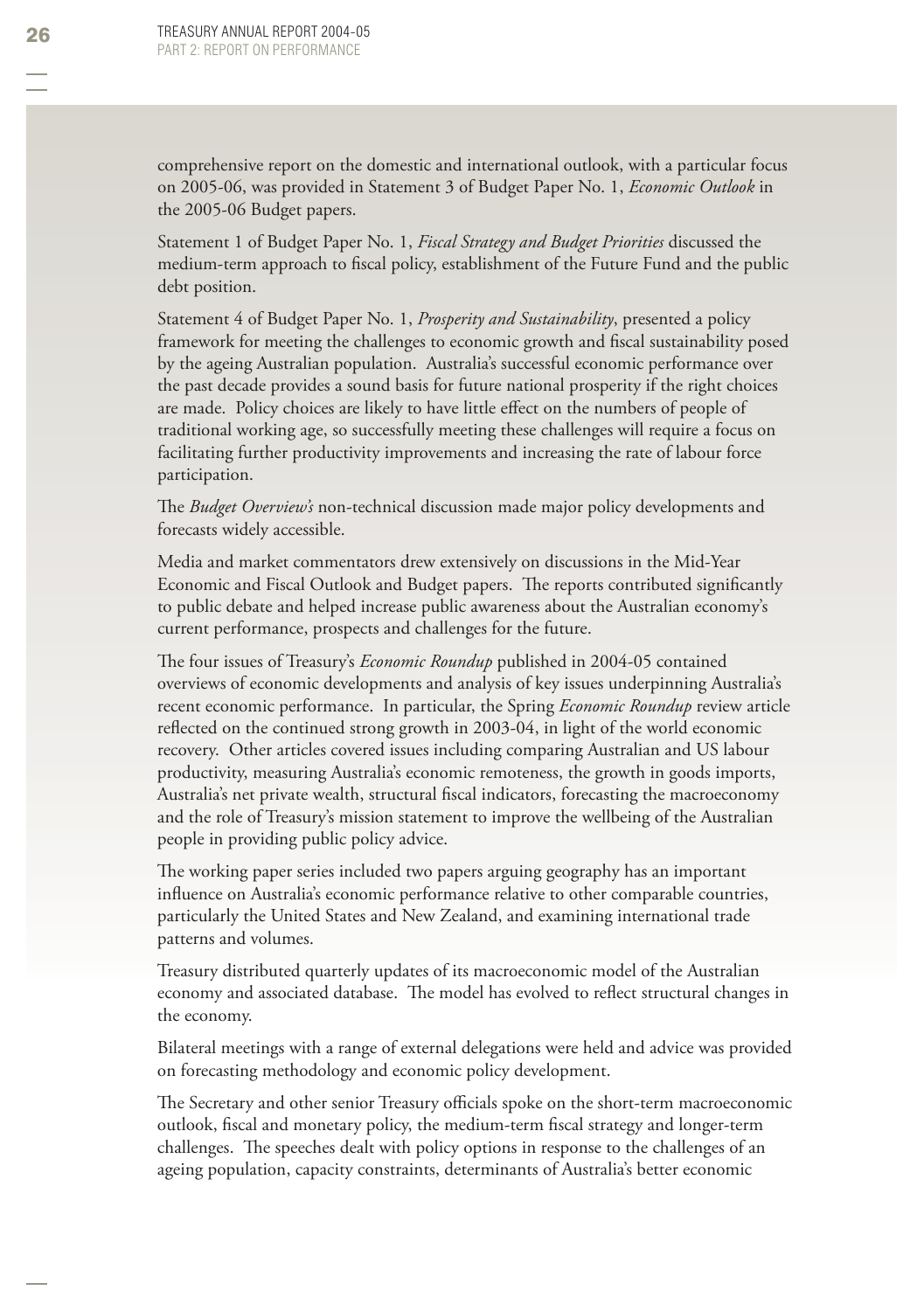performance compared to New Zealand and the scope for Australia to raise productivity levels towards the international frontier.

The speeches were to organisations such as the Australian Business Economists, the Australian Industry Group's National Industry Forum, the Economic and Social Outlook Conference, and the Sydney Institute, and are available on the Treasury website.

#### **Reviews of economic data**

Treasury liaised extensively with the Australian Bureau of Statistics, both informally through regular discussion at all levels and formally through ongoing representation on the Australian Statistics Advisory Council and the Economic Statistics User Group .

# Output 1.1.2 International economic policy advice and assessment

International Economy Division, International Finance Division, Pacific and Assistance Division and the G-20 and APEC Secretariat in Macroeconomic Group are responsible for delivery of Output 1.1.2, international economic policy advice and assessment.

Macroeconomic Group contributes to Outcome 1 by providing strategic advice to government ministers on the global and regional economic outlook, Australia's economic engagement with East Asia, the global economic architecture including the international finance institutions and the development prospects and governance challenges facing Pacific economies. The group participates directly in various international forums, and provides policy advice and support to ministers and senior Australian representatives at international financial institutions. It also is responsible for administering Australia's subscriptions to international financial institutions.

A key development was Australia's endorsement as chair of the 2006 meeting of G-20 Finance Ministers and Central Bank Governors, and APEC's decision to award Australia host country status in 2007. These provide opportunities to lead the international economic and financial agenda and the global debate on measures to strengthen the foundations for economic development, growth and stability. The G-20 and APEC Secretariat was established to administer this undertaking.

Another key development was to deepen further engagement with Indonesia through the establishment of the \$1 billion Australia-Indonesia Partnership for Reconstruction and Development in response to the 2004 Boxing Day Tsunami, which includes the \$50 million Government Partnerships Fund to help Indonesia implement its economic, financial and public sector management reforms.

#### Performance information

The key performance indicators are:

advice meets Treasury portfolio ministers' needs in administering their responsibilities and implementing government decisions relating to international economic and financial issues: •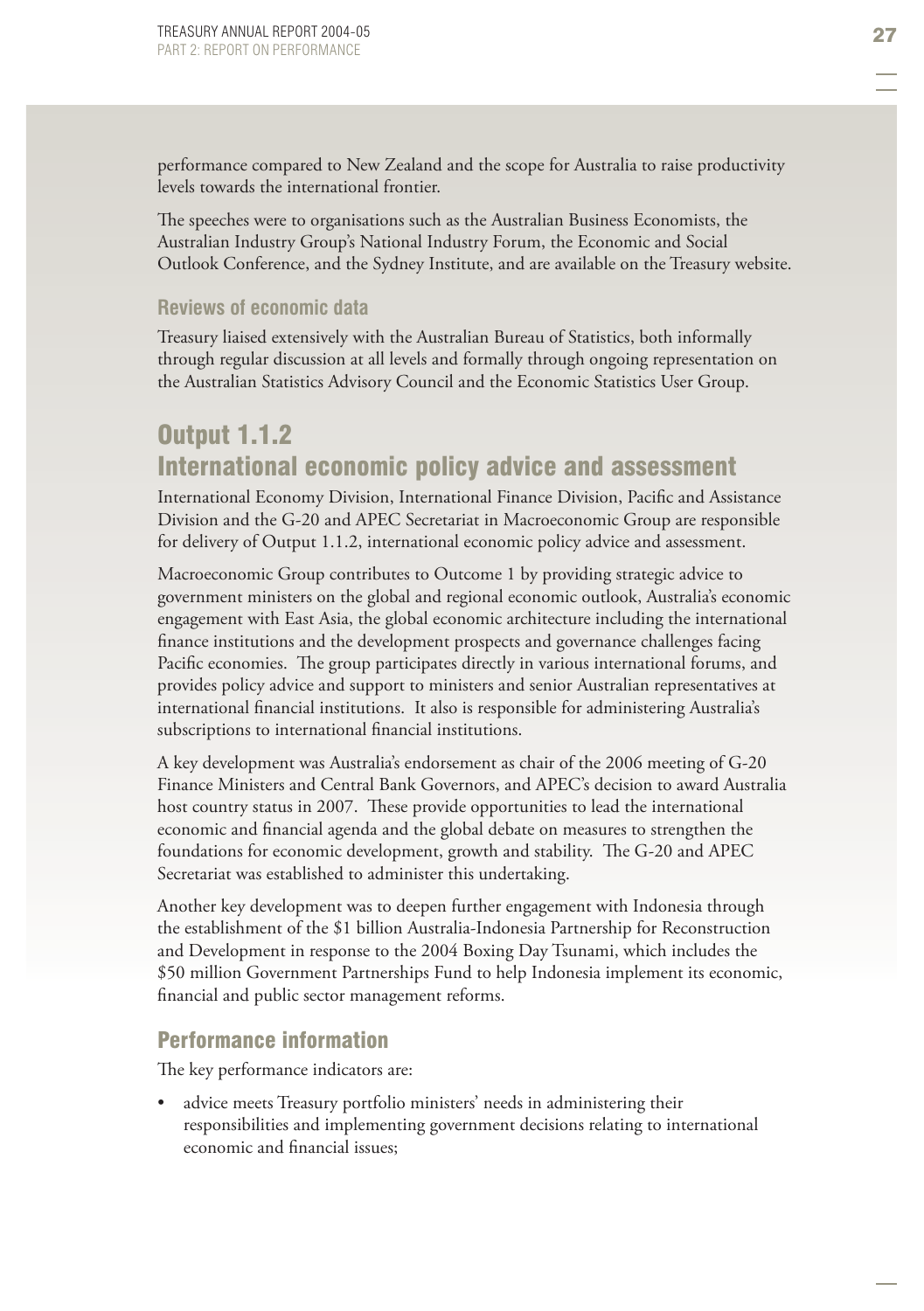- the facilitation of achievement of government objectives in international forums, including strengthening the international financial system, progressing multilateral debt relief and achieving institutional reform in the multilateral development banks; and •
- timely and accurate financial transactions with international financial institutions are made with due regard to minimising cost and risk for Australia.<sup>1</sup> •

### Analysis of performance

#### **Facilitation of government objectives in international forums**

#### International developments

With tighter macroeconomic policy settings and high oil prices, world growth has slowed moderately, following strong growth of 5.1 per cent in 2004. US growth has moderated to around trend, in line with expectations. Recent outcomes in China indicate continued strong momentum. Japan's outlook has improved recently, due to strong outcomes in the first half of 2005. The outlook for the rest of East Asia moderated as export growth eased, while the outlook for the Euro area remains subdued. Inflationary pressures in the major industrialised economies have been subdued, indicating the second round effects from higher oil and other commodity prices have not been significant.

#### International Monetary Fund

During 2004-05, the IMF continued to work towards a strong and stable global economy through its efforts to prevent and resolve financial crises. Australia continued to actively contribute to this debate by attending regular meetings of the International Monetary and Financial Committee Deputies, and other forums. In recent years, Australia has pushed for a review of IMF representation arrangements to address under-representation of some Asian nations. In keeping with this, Australia recognised Korea's growing economic significance by agreeing to rotate the nomination of the Executive Director to represent the constituency to which both countries belong. In November, a Korean assumed the position for the first time.

Treasury continued to support the IMF's financial activities by participating in the Financial Transactions Plan, and conducting timely and accurate financial transactions.

Treasury also helped fulfill Australia's IMF obligations through organising the annual IMF Article IV consultations in June.

#### Heavily Indebted Poor Countries Initiative and bilateral debt relief

Australia continued to strongly support the provision of international debt relief through the enhanced Heavily Indebted Poor Countries (HIPC) Initiative. Under the initiative, eligible countries can qualify for exceptional debt relief once they have adopted sound policies, good governance practices and effective poverty reduction programmes.

1 By law, the Treasurer must report to Parliament on Australia's dealings with the IMF and the World Bank. That report, which is expected to also address Australia's relations with the Asian Development Bank, will contain additional information on the last two performance measures.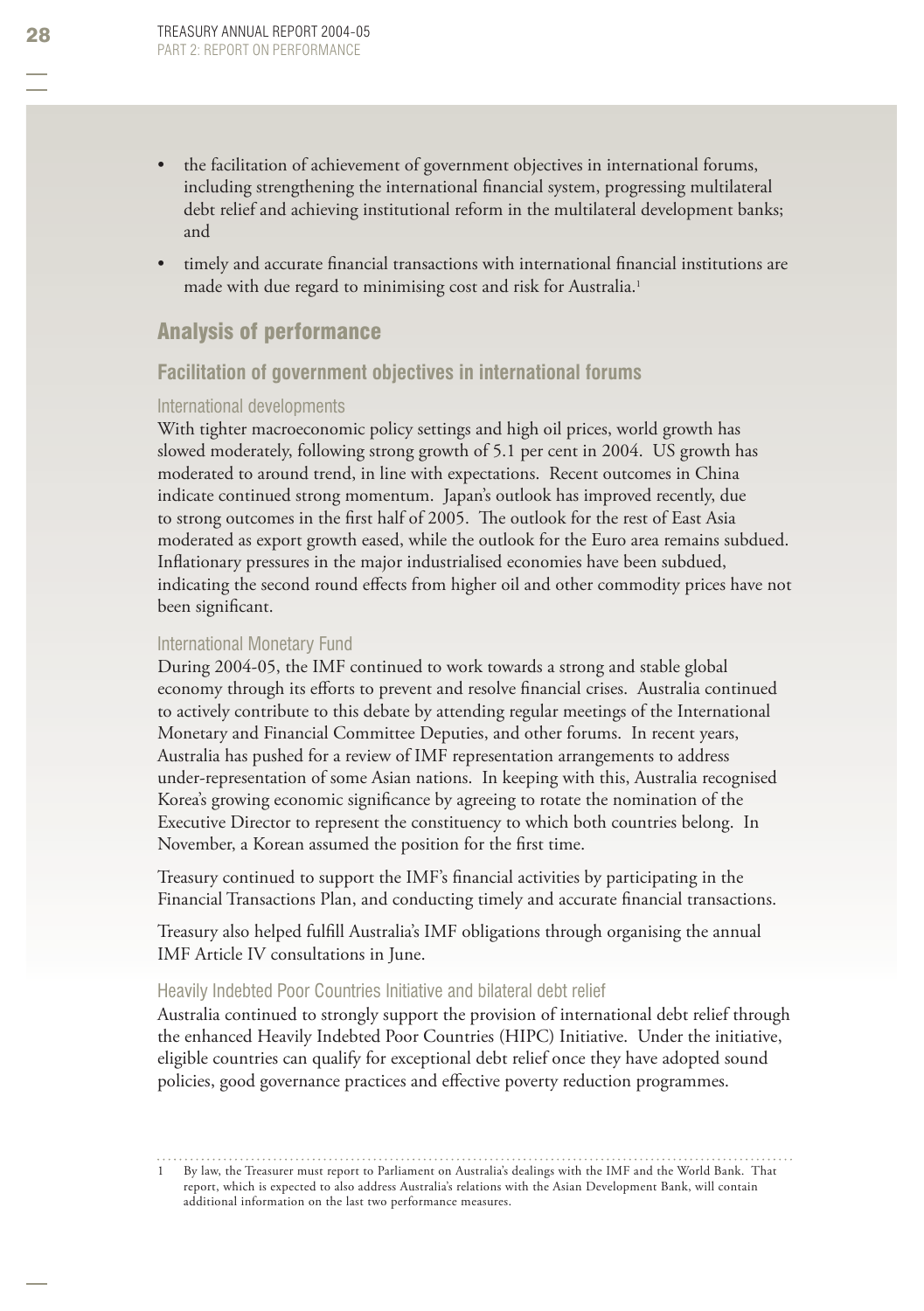At the October Annual Meetings of the IMF and the World Bank, ministers encouraged eligible countries to take the necessary actions to benefi t from the HIPC initiative, and urged full creditor participation.

In November, the Australian Government forgave Ethiopia's bilateral debt to Australia of \$7.9 million. The announcement followed an IMF and World Bank determination that Ethiopia had undertaken all steps necessary under the enhanced HIPC initiative to be afforded debt forgiveness. This accords with Australia's commitment to provide 100 per cent bilateral debt relief to those heavily indebted poor countries with outstanding debts to Australia.

In November, the Australian Government joined other governments in the multilateral Paris Club and agreed to provide 80 per cent bilateral debt relief to Iraq.

At the March meeting of the Paris Club, the Australian Government joined other creditor countries in offering the governments of tsunami-affected countries a moratorium on scheduled debt repayments for 2005. The deferred payments will be repaid from 2006 to 2009.

In June, the Treasurer announced the Australian Government's support for the Group of Eight (G8) proposal to provide 100 per cent multilateral debt relief for countries eligible under the HIPC Initiative.

#### World Bank

The World Bank continues to focus on fighting poverty and improving living standards of people in the developing world. Australia emphasised the importance of trade in reducing poverty and the need for the World Bank to continue providing non-lending assistance to help improve governance and institutions in developing countries. Australia also worked to strengthen the World Bank's engagement in the Asia-Pacific region, including through liaising with the World Bank's Sydney office.

Australia, along with other donors, finalised the fourteenth replenishment of the International Development Association. Donors agreed to around \$45 billion (US\$34 billion), nearly 25 per cent more than the previous replenishment. Australia's contribution amounts to \$424 million, including \$36 million for the Heavily Indebted Poor Countries Initiative. Importantly, countries with the highest debt burden will receive all of their support from the International Development Association in the form of grants, with around 30 per cent of total support over the next three years expected to be in the form of grants.

In June, Paul Wolfowitz became the tenth President of the World Bank Group with unanimous support from the Bank Board.

#### Asian Development Bank

Australia and the Asian Development Bank signed a Memorandum of Understanding to establish the Asian Development Bank Pacific Liaison and Coordination Office in Sydney in May 2005. The Sydney Office will focus on the development of Kiribati, Nauru, Solomon Islands and Vanuatu, in the areas of aid coordination, country reporting, information dissemination and policy dialogue.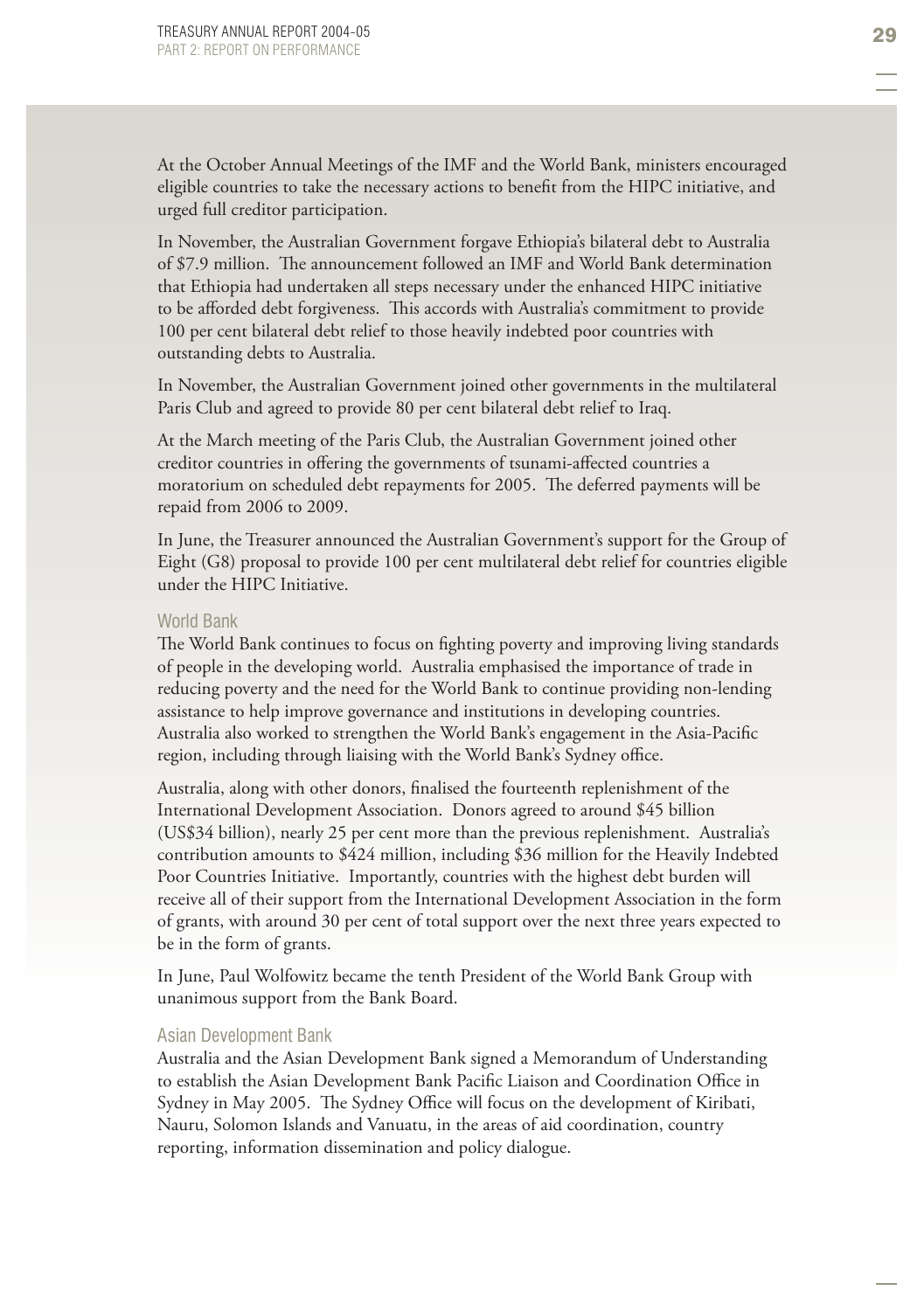Australia welcomed the appointment of President Haruhiko Kuroda in December 2004. Australia contributed to the Bank's decision-making through representation on its Board of Directors and ministerial representation at the 2005 annual meeting in Istanbul, Turkey. Australia emphasised the importance of aid and trade reform in reducing poverty, supported President Kuroda's vision for enhanced regional cooperation, and welcomed the renewed dynamism and energy of the private sector operations of the Bank. More generally, Australia continued to encourage the Bank to continue to focus on its internal governance in order to strengthen its development effectiveness.

#### European Bank for Reconstruction and Development

As a shareholder in the European Bank for Reconstruction and Development, Australia continues to encourage the bank to pursue its mandate to assist countries in the transition from centrally planned to market-based economies. Australia encourages the bank to develop a graduation policy that optimises its resources by focusing on regions and sectors in the early stages of transition, and supports efforts to clarify the Code of Conduct to avoid conflicts of interest and maintain the highest ethical standards.

#### Organisation for Economic Co-operation and Development

Treasury officers participated in the work of OECD committees on macroeconomic and microeconomic policies, forecasting, taxation, budget policy, consumer policy, competition policy, corporate governance, insurance and private pensions, financial markets, sustainable development and investment, and capital markets. A Treasury official was elected as Vice-Chair of the committee on consumer policy and another chaired the 2004 Annual meeting of the National Contact Points for the Guidelines on Multinational Enterprises, a responsibility of the investment committee, and briefly chaired that committee's advisory group on relations with non-members. As part of the OECD's outreach activities, Treasury presented a paper on the failure of HIH to the OECD sponsored Assembly of Latin American Insurance Supervisors in Cochabamba, Bolivia.

Treasury was actively involved in convening the OECD Global Forum on Harmful Taxation on transparency and information exchange issues. The Treasurer wrote to Global Forum members inviting them to the forum in Melbourne in November 2005.

In November, Dr James Hagan led the Australian delegation to the OECD Economic and Development Review Committee's annual examination of Australia. The committee praised Australia's pursuit of broad ranging structural reforms and prudent macroeconomic policies as key factors underpinning Australia's prolonged period of good economic performance.

Treasury also actively participates in the review of other member and non-member economies, contributing to best practice policy development and exerting peer pressure on matters of significance to Australia.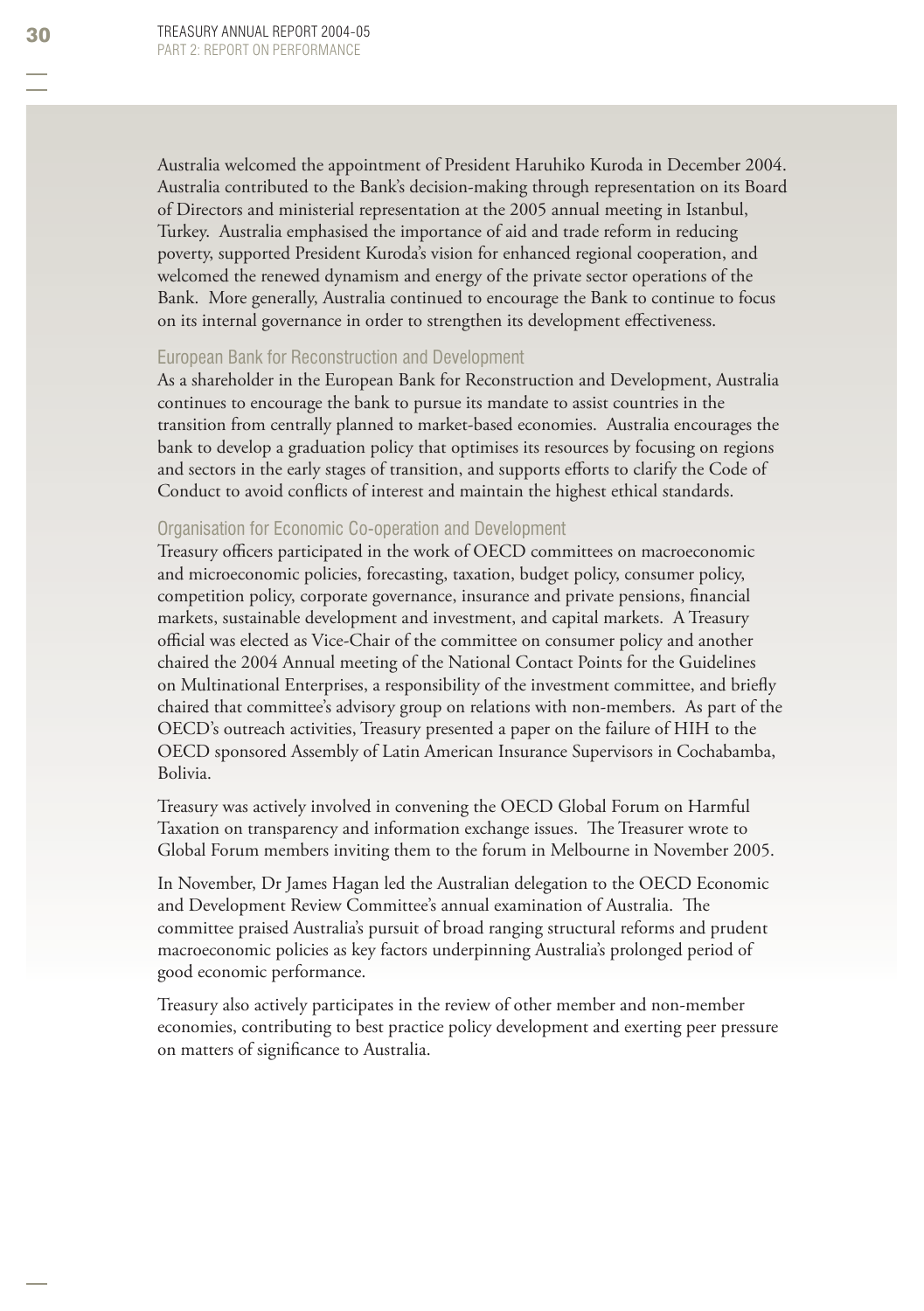#### The Group of Twenty

The G-20 Finance Ministers and Central Bank Governors forum<sup>2</sup> brings together policymakers with the capacity and legitimacy to shape the international economic environment. The G-20's comparative advantage lies in its relatively small but diverse membership, reflecting a balance of advanced and developing country views.

Treasury officers attended the G-20 deputies meetings in Frankfurt in October and in Chongqing in March. The former meeting was to prepare for the November G-20 Ministerial meeting, which the Treasurer and the Reserve Bank Governor attended. There the Treasurer led the discussion on combating the abuse of the financial system. The communiqué from G-20 members committed to higher standards of transparency and information exchange on tax matters. Ministers considered other issues including demographic challenges, stability and growth in the context of globalisation, regional integration in a global framework, institutional building in the financial sector and strategic directions for the international financial institutions. The meeting also endorsed Australia as chair for 2006.

Since January, Australia has been part of the G-20 management troika, comprising the previous, current, and following year's chairs (Germany, China and Australia). Treasury officials attended troika deputies' meetings in Washington in April, Chongqing in March and Beijing in June.

G-20 members participate in specially convened workshops to consider analytical and policy material relevant to Ministers and Central Bank Governors. Treasury officials represented Australia at workshops on demography and growth in Paris in July; regional economic integration in a global framework in Beijing in September; and innovative financing mechanisms for development in Rio de Janeiro in June.

Australia prepared a discussion paper for the G-20 Deputies meeting in March 2005 on demographic challenges and migration.

#### Four Markets Group

Through the Four Markets Group, Australia, Hong Kong, Japan and Singapore share their perspectives on macroeconomic, financial market and regulatory developments in the region.

Treasury attended the Four Markets Group meeting in Tokyo in October to discuss the macroeconomic situation of each country and the region, focusing on China, international financial reporting standards, regional and financial cooperation, and progress on bilateral trade and economic arrangements.

A Treasury paper examined the adoption of international financial reporting standards in the region, whether there was scope for greater regional convergence and the benefits that may flow from such developments. The outcome of the discussion was support by members for Australia to host a regional forum on the reporting standards.

<sup>2</sup> G-20 members include: Argentina, Australia, Brazil, Canada, China, France, Germany, India, Indonesia, Italy, Japan, Korea, Mexico, Russia, Saudi Arabia, South Africa, Turkey, the United Kingdom and the United States. The European Union is represented by the Council presidency and the President of the European Central Bank. The managing director of the IMF and the president of the World Bank, plus the chairpersons of the International Monetary and Financial Committee and Development Committee of the IMF and World Bank, also participate as ex-officio members.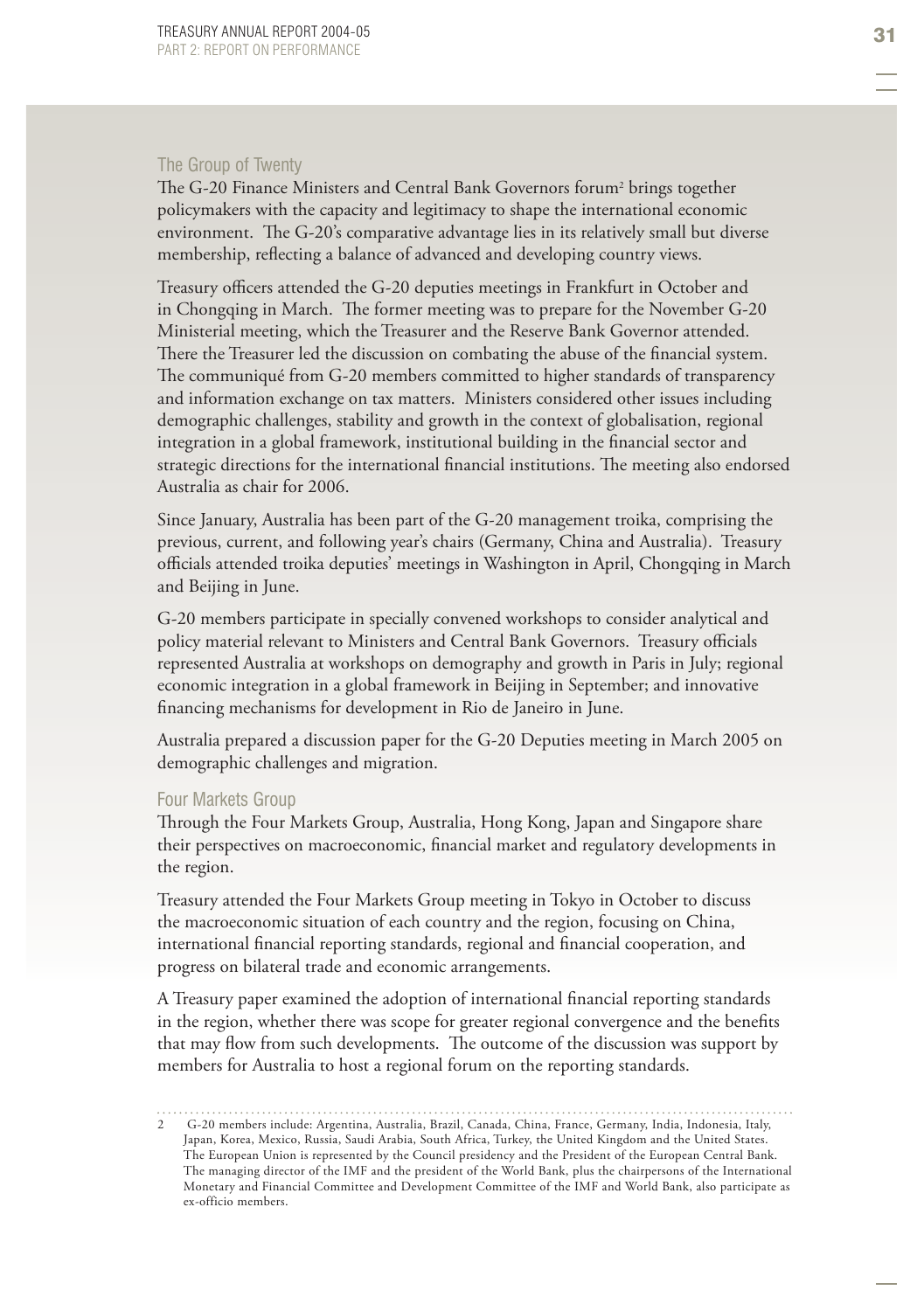Member countries rotate the hosting of meetings and Australia will host the October 2005 meeting. Members agreed to expand membership to include China and Korea in view of the importance of their financial markets and economies to the Asian region.

#### Asia–Pacific Economic Cooperation

The Treasurer received policy advice and briefings for at the eleventh APEC Finance Ministers' Meeting in Thailand in September 2004. Finance Ministers stressed that to reap the benefits of enhanced openness and integration, member economies must have in place policies and institutions that lead to sustainable, broad-based and equitable growth in the region.

The APEC Finance Ministers' process focused on establishing a framework for building sound domestic institutions in the region, emphasising development of effective and stable capital markets. Treasury led two initiatives within the Finance Ministers' process that focused on the development of future leaders and improved economic governance. These were: the APEC Future Economic Leaders' Think Tank, and Corporate Governance Pathfinder.

Treasury officers attended APEC Finance Ministers' Technical Working Group meetings in Korea in December and June. The Technical Working Group endorsed two Treasury initiatives on fiscal management and financial reform. Treasury officers also participated in an APEC Finance and Development Program dialogue in China in November, and an APEC Policy Dialogue on Remittances in Thailand in May.

In the APEC Investment Experts' Group, Treasury worked to ensure the focus was on investment liberalisation and facilitation rather than investment promotion. Treasury participated in a meeting in Korea in May 2005.

#### Relations with East Asia

Engagement with key Asian economies has advanced in a range of ways.

Treasury's engagement with Indonesia acquired a significant new dimension with the establishment of the \$1 billion Australia-Indonesia Partnership for Reconstruction and Development (AIRPD) in response to the 2004 Boxing Day Tsunami. The Treasurer sits on the Joint Commission of the AIPRD and the Treasury Secretary is one of five agency heads on the AIPRD Secretaries' Committee. A Treasury officer, Frank Di Giorgio, was seconded to the AIPRD Secretariat for several months during 2005.

Treasury provides advice to the Secretaries' Committee on all aspects of the programme, but focuses on the \$50 million Government Partnerships Fund, a whole-of-government programme to support Indonesia implement its programme of economic, financial and public sector management reforms. It is developing activity proposals to provide technical assistance to Indonesian counterpart agencies.

To promote ongoing engagement, senior Treasury officials gave addresses on issues of importance to Australia and East Asia, including: Australia-China economic directions: long-term trends in the Australian Economy; macroeconomic policy and structural change in East Asia; and Australia's international engagement and reform.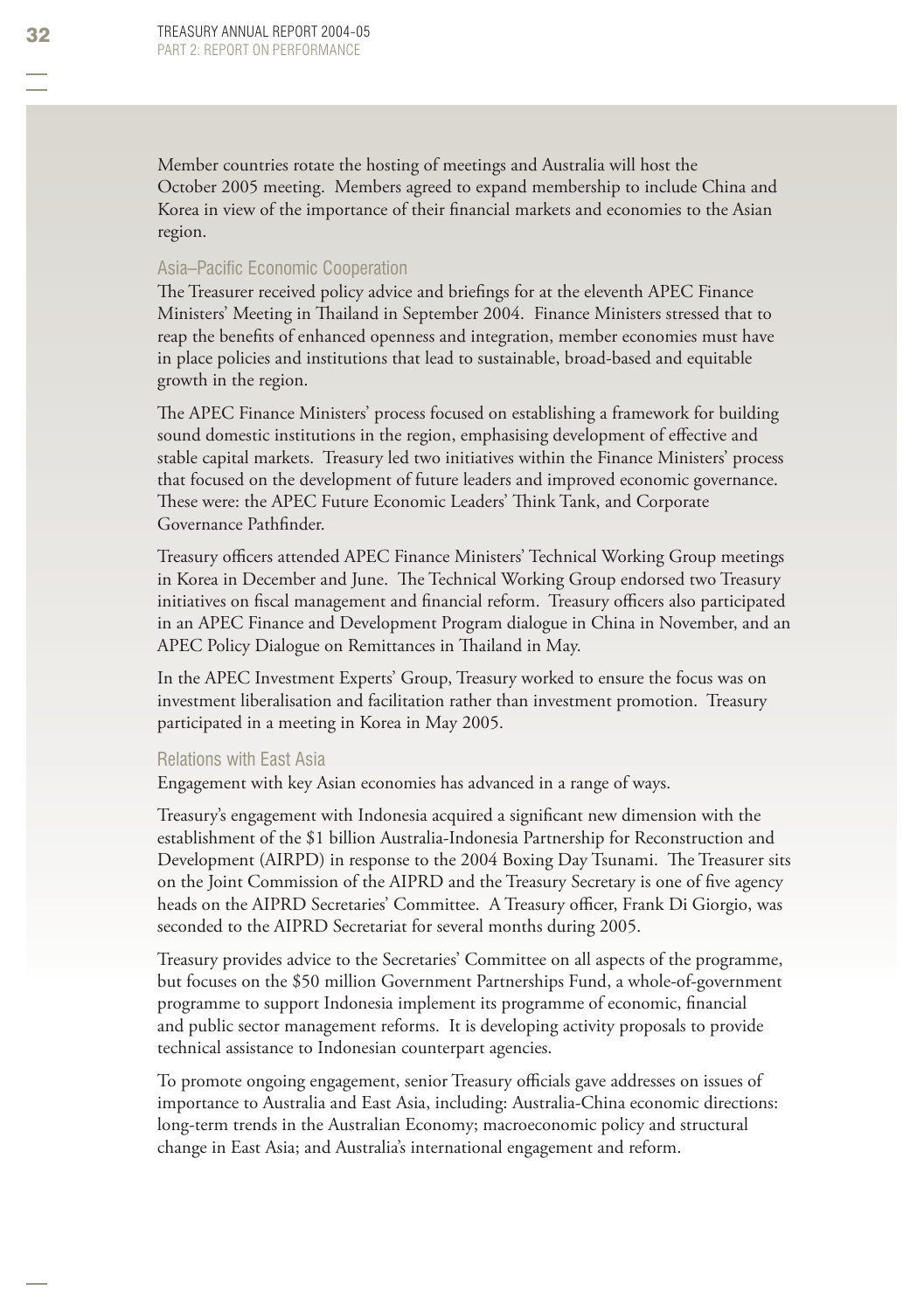As part of the Government's commitment in the 2004-05 Budget to promote economic security in East Asia, Treasury hosted the inaugural conference, Macroeconomic Policy and Structural Change in East Asia in Sydney on 24 and 25 February 2005. The conference provided a forum for discussing medium-term economic policy issues with senior Treasury, Ministry of Finance and Central Bank officials from East Asia, the United States and the Pacific. It is proposed such policy dialogues become an annual event.

Treasury continued to receive delegations from the region, particularly China and Indonesia, for discussions of policy issues. Graeme Davis, Manager, Macro Dynamics Unit, visited Beijing in October 2004 to deliver a presentation to the National Reform and Development Commission on Australia's macroeconomic frameworks. Blair Comley, Australia's representative to the OECD, visited Jakarta in March to present seminars on debt management and tax reform. Geoff Miller, Manager of the Individuals and Exempt Tax Division, visited Jakarta in June to meet with staff from the Indonesian Ministry of Finance and delivered a presentation on taxation of employee non-cash benefits.

Three senior Treasury officials posted to Beijing, Jakarta and Tokyo assist understanding of conditions in regional economies. They continue to build closer contact with Treasury's counterparts in Japan, Korea, China, Hong Kong, Chinese Taipei, Indonesia, Singapore, Malaysia, Thailand and the Philippines, and, as part of the team at the relevant embassies, help enhance Australia's economic relations with the region.

#### Manila Framework Group

The last Manila Framework Group meeting, held on 30 November and 1 December 2004, considered four issues: risks and issues associated with global and regional economic developments and the outlook; members' policy responses to sustain growth and facilitate global adjustment; the business cycle and private-sector debt; and the future prospects of the Manila Framework Group's. Australia's options paper on the prospects concluded the forum had achieved its purpose to help manage the financial crisis and promote financial stability in East Asia. The general consensus was to disband the group; however, members hoped other forums would be as successful in promoting frank and open discussion on structural and macroeconomic stability issues.

#### Relations with Pacific Economies

#### **Pacific Islands Forum Economic Ministers' Meeting**

The Parliamentary Secretary to the Treasurer attended the ninth annual Pacific Islands Forum Economic Ministers' Meeting in Tuvalu in June. The meeting discussed key private sector development challenges in the Pacific including the costs of doing business, institutional reform, public enterprise governance, regional transport and economic aspects of regional integration. Australia's involvement supports Forum Island Countries in developing appropriate economic policies for achieving development goals.

Treasury preparation for this meeting reinforced the focus on core economic governance issues.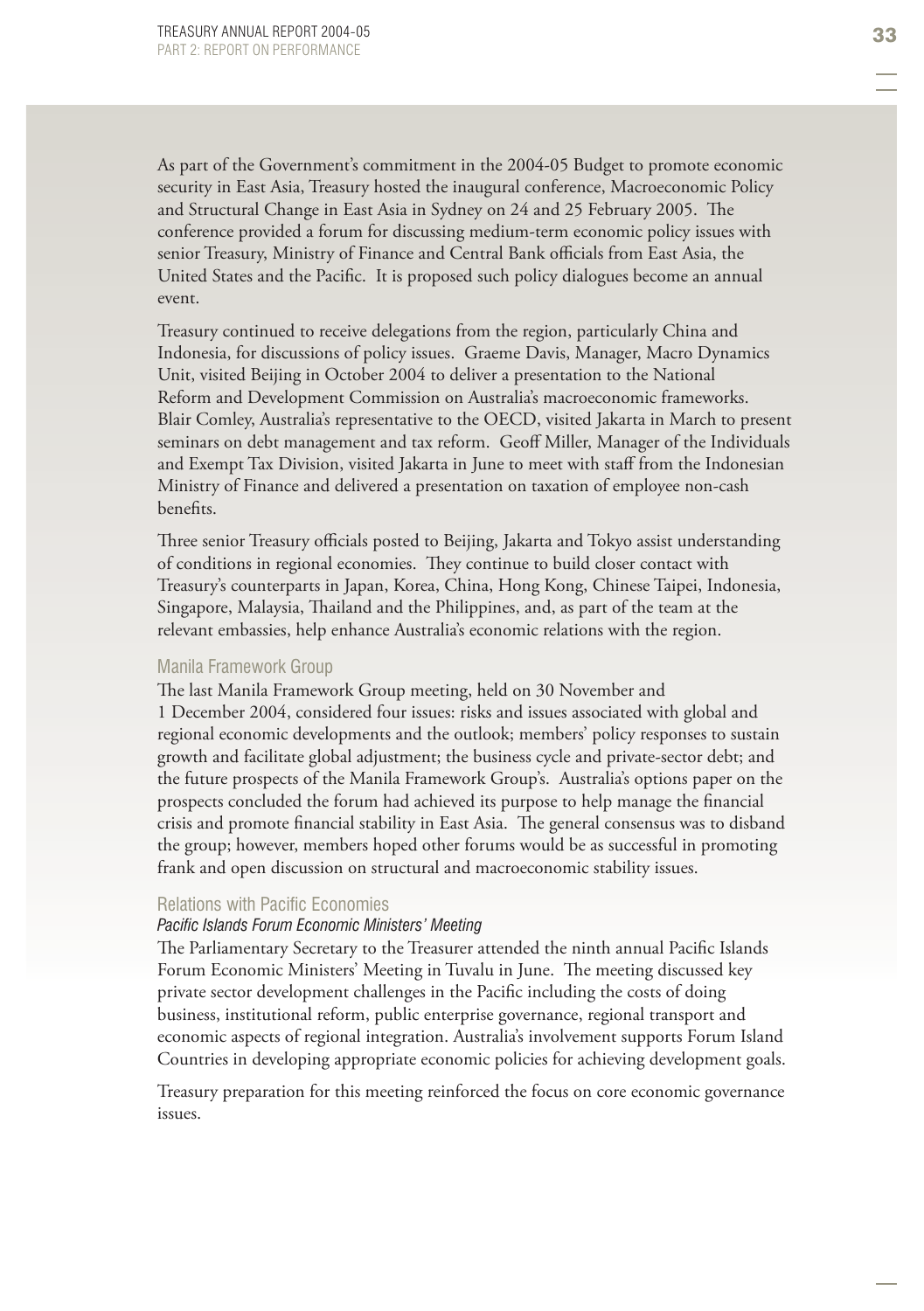#### **Policy advice**

#### Economic reconstruction issues

The 2004-05 Budget allocated \$9.2 million over five years to Treasury's work on South Pacific economic governance and stabilisation. Treasury provides policy advice on economic issues relating to nations in the Pacific, particularly Solomon Islands, Papua New Guinea and Nauru, and logistical support and policy advice to officers deployed in those countries.

#### *Solomon Islands*

In January, the Financial Management Strengthening Project was introduced as the second phase of the economic governance assistance package as part of the Regional Assistance Mission to Solomon Islands. The project assists with the budget and focuses on improving fiscal management systems, strengthening tax administration, and building the capacity of local Solomon Islanders. Three Treasury officers were deployed to the project, including as Under Secretary of the Department of Finance and Treasury.

Treasury officers, deployed to the Solomon Islands Economic Reform Unit, continued to engage with government, donors and other stakeholders to identify opportunities for economic reform and facilitate its implementation.

#### *Papua New Guinea*

Under the Papua New Guinea-Australia Treasury Twinning Scheme, two Treasury officers were deployed to the PNG Treasury, and one PNG Treasury officer was deployed to work in Treasury and one PNG Treasury officer is studying at the Australian National University.

Treasury officers deployed to the PNG Treasury under the Enhanced Cooperation Program work on general economic policy issues, fiscal and taxation policy, and governance of statutory authorities and government business enterprises. Since the May 2005 PNG Supreme Court's decision on a constitutional challenge to the programme, all officers have performed advisory roles.

#### *Nauru*

As part of the Economic Advice and Governance Assistance Program, a Treasury officer was deployed as Secretary of Finance in Nauru. During the year, this officer assisted in stabilising the financial position of Nauru and developing Nauru's 2004-05 Budget.

#### The International Economic Policy Group

Treasury continued to play an active role in the International Economic Policy Group, which remained instrumental in maintaining a coordinated whole-of-government approach to international economic developments and consideration of relevant policy issues. The group meets approximately every six weeks, or as needed. It comprises high level officers from the Department of the Prime Minister and Cabinet, Foreign Affairs and Trade, Treasury, AusAID, the Office of National Assessments and the Reserve Bank of Australia, with other departments attending as required.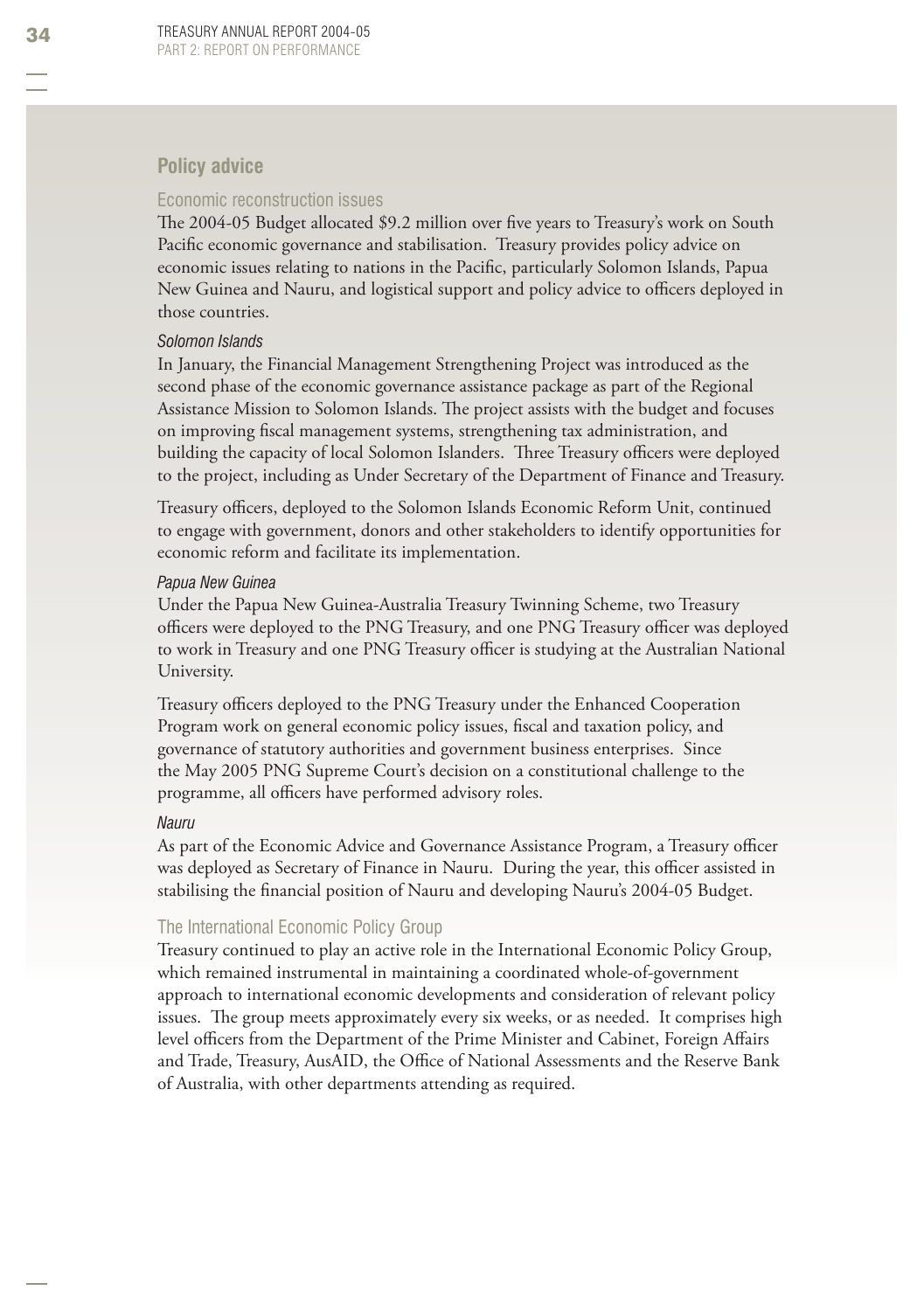# Outcome 2 Effective government spending and taxation arrangements

Eff ective government spending and taxation arrangements are crucial to achieving the Government's economic objectives and improving the wellbeing of Australians. Ongoing advice provided by Treasury to the portfolio ministers assists in formulating, implementing and explaining government spending and taxation decisions.

Responsibility for Outcome 2 is shared between Fiscal and Revenue Groups.

Fiscal Group focuses on the core government activities of: advising on, developing and producing the Australian Government Budget; managing debt; reviewing the funding of other levels of government, advising on core government services, such as social policy, health policy, labour market participation, industry and environment policy, and defence and national security policy. Policy advice includes attending to the need to address pressures from an ageing population by improving participation, productivity and fiscal sustainability.

During 2004-05, Treasury devoted significant resources to delivering services related to key budget products and payments to the states and territories. Treasury released the *Pre-Election Economic and Fiscal Outlook 2004* , prepared the 2005-06 Budget and the *Mid-Year Economic and Fiscal Outlook 2004-05*, administered payments to the States and contributed to the implementation of the harmonised Australian accounting standards and review of Horizontal Fiscal Equalisation methodology simplification. Treasury also advised on implementing the election commitment to introduce the Future Fund.

By providing advice on welfare to work, education and training, immigration, health, water reform, climate change, drought policy, defence and national security and industrial relations reforms, Treasury contributed significantly to policy development. Major contributions related to the Government's family tax benefit reform from the 2004-05 Budget and the *Welfare to Work* reform measures announced in the 2005-06 Budget. Work to increase public awareness of the challenges to the sustainability of demographic change, particularly public consultation on *Australia's Demographic Challenges* continued.

Revenue Group has the primary responsibility within the Australian Public Service for providing quality advice to Treasury ministers on taxation and retirement income policies and designing and delivering taxation and retirement income legislation. Policy advice and legislation are developed through an integrated process of close cooperation with the Australian Taxation Office and relevant Commonwealth departments, and wide consultation with business and community interests. The contribution to better tax policy and better tax law are key elements of Treasury's role as a central policy agency.

During 2004-05, Treasury devoted significant resources to tax and retirement income reform, including the taxation of financial arrangements, the review of international tax arrangements, choice of superannuation fund and abolition of the superannuation surcharge.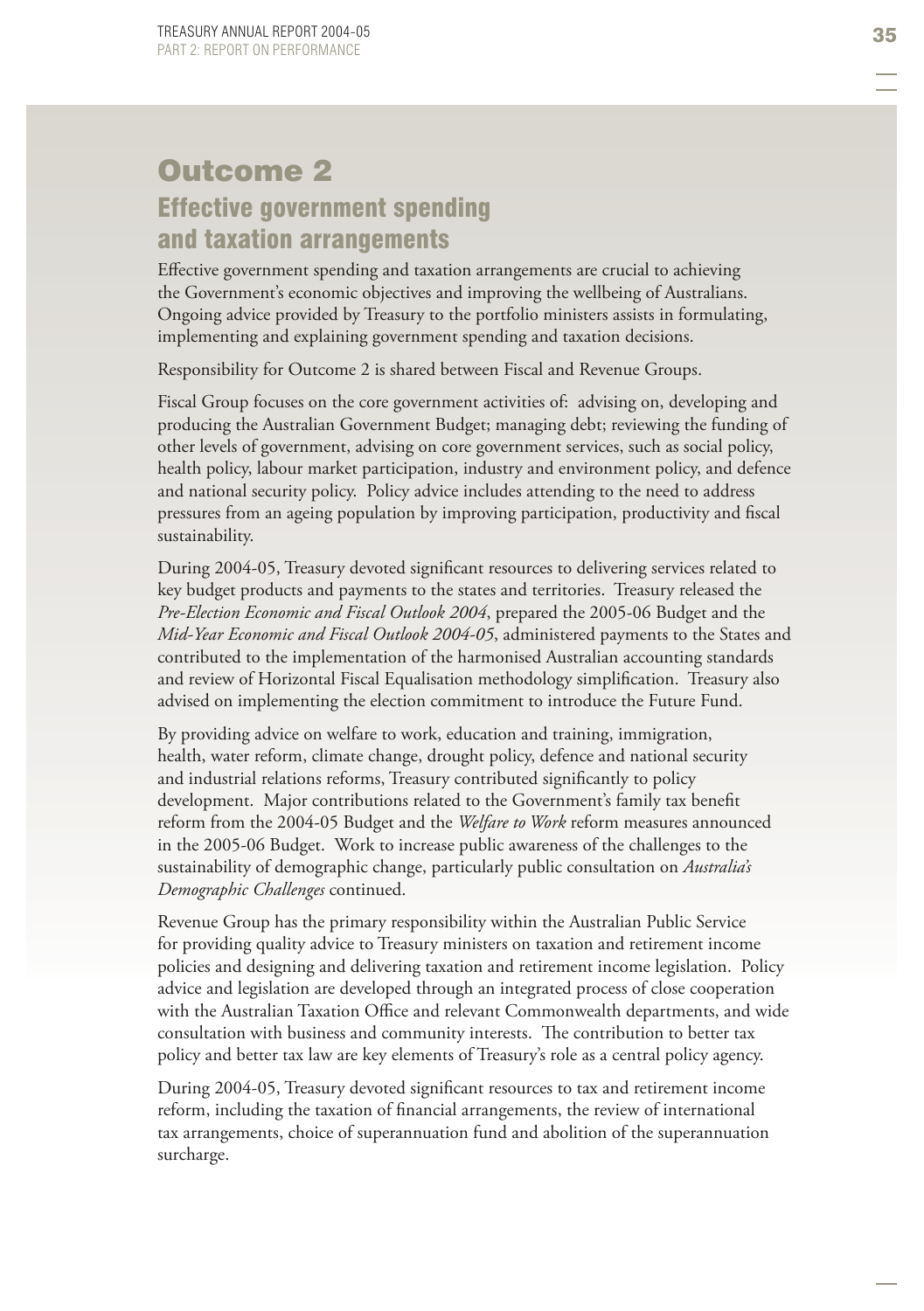A longer term focus on tax reform was reflected in the significant resources Treasury devoted to the *Review of Aspects of Income Tax Self Assessment*, which reported to the Treasurer in August. This commitment was expanded as a new division implemented and further developed the reforms the Government endorsed in the review report, and this division will progress other tax administration system reforms. This systematic review is ongoing and will leverage the benefits of the 2002 relocation of the tax legislation function to Treasury.

In all, 21 taxation and superannuation bills, containing 111 measures, were introduced into Parliament. Three of these bills were introduced after the 2005-06 Budget, to give effect to Budget announcements. Eight of the 10 bills Treasury sought to have passed during the winter sittings received Royal Assent by 30 June 2005.

Further development of the consultation process, integrated tax design and quality assurance systems, and a principles-based approach to tax design were key activities. These improve the processes and outputs in developing advice and designing legislation for taxation and superannuation policies. Treasury consulted extensively with industry and other stakeholders on taxation and superannuation measures, emphasising better tax design, and including a business liaison programme with key industry associations and development of an evaluation system. Treasury also provided two reports to the Board of Taxation on consultation on announced tax measures to help the board monitor the consultation process.



#### **Figure 6: Outputs contributing to Outcome 2**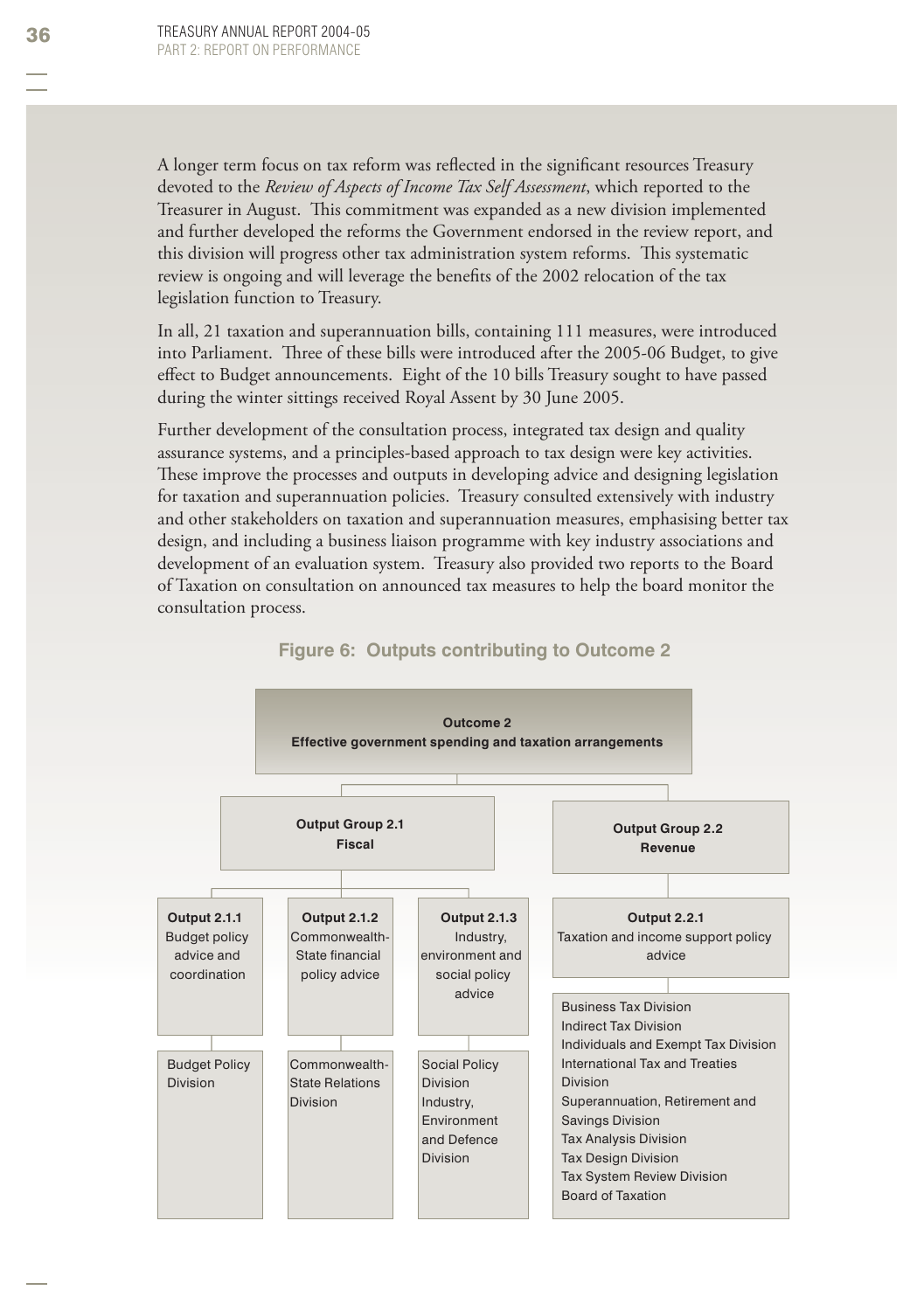# Key priorities in 2004-05

Policy advice from Fiscal and Revenue Groups covers a broad agenda. Strategies include developing specialist expertise in policy and taxation design areas, further developing key partnerships with other participants in the policy process, and focusing more on the strategic assessment of emerging core issues. Key priorities included:

- budget policies, including arrangements to distribute resources between the Commonwealth and other levels of government, consistent with sustainable public finances and macroeconomic objectives; •
- government expenditure programmes, particularly those with significant economic or budgetary implications; •
- policies related to the Australian Government's debt portfolio and the management of the portfolio; •
- taxation policies and legislative design proposals contributing to reform of the Australian taxation system through greater efficiency, equity and transparency whilst minimising compliance and administrative costs; •
- policies to promote the efficient and sustainable use of resources and improve the competitiveness and productivity of Australian industries, thereby promoting higher levels of sustainable economic growth; •
- development and implementation of policies on retirement incomes, including superannuation and the age pension, and other income support arrangements promoting the wellbeing of Australians; •
- production of the *Pre-Election Economic and Fiscal Outlook 2004*, *Mid-Year Economic and Fiscal Outlook 2004-05*, and 2005-06 Budget and, meeting requirements of the Charter of Budget Honesty, including for the 2004 elections; •
- public consultation on the Australian Government's Discussion Paper *Australia's Demographic Challenges*; •
- a review, in conjunction with the States and Territories, to consider the simplification of horizontal fiscal equalisation principles; •
- implementation of decisions arising from the Australian Government's Review of Aspects of Income Tax Self Assessment; •
- improved processes and outputs in developing advice on taxation and superannuation policies (including consultation processes and design of legislation); •
- implementation of more decisions arising from the review of international taxation; •
- further stages in legislation relating to the taxation of financial arrangements, the definition of charities, penalties for tax scheme promoters, foreign resident withholding and a substantial programme of other tax legislation; and •
- preparation of costings and quantitative analysis of taxation, income support and retirement incomes policy proposals. •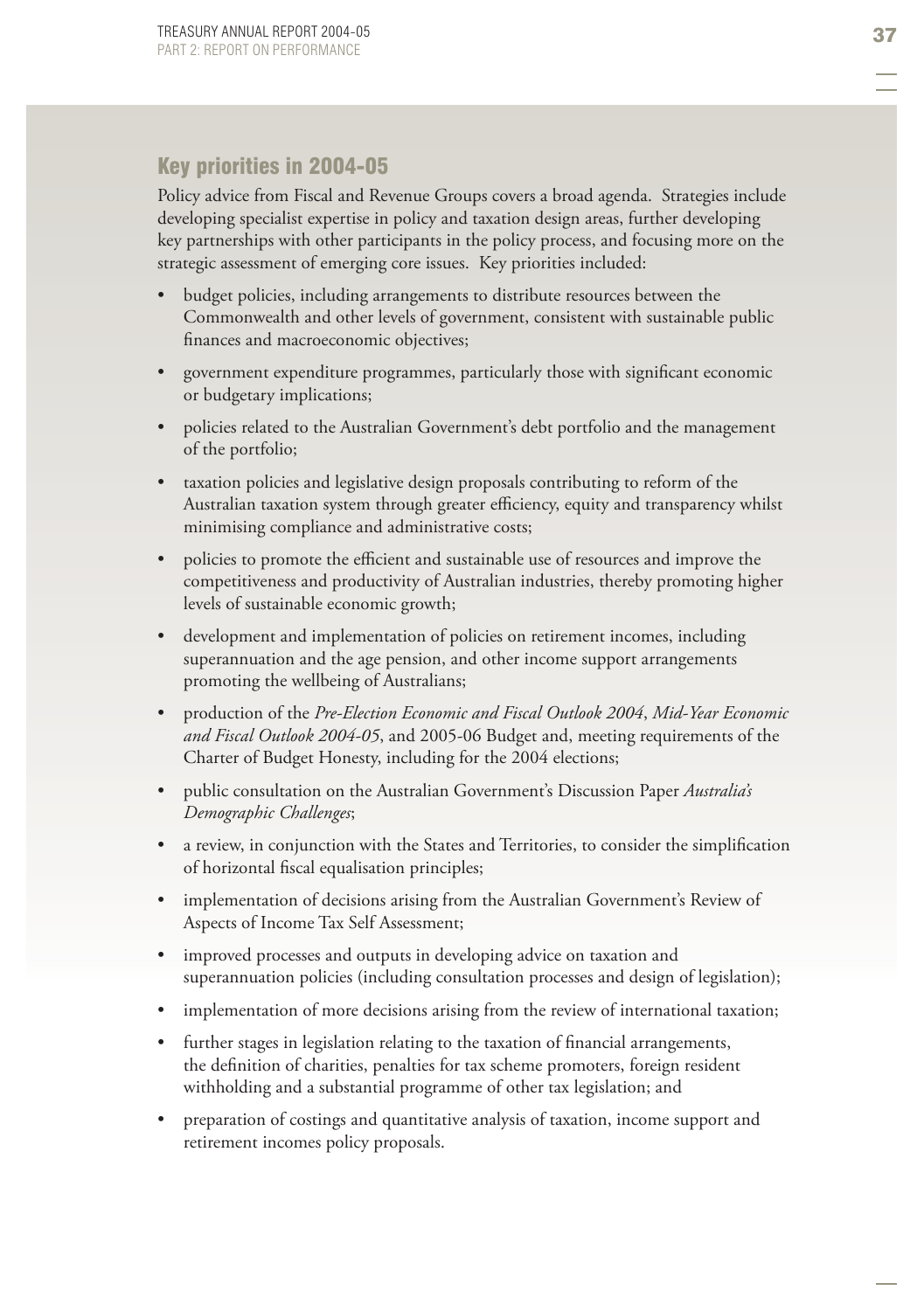### Key outcomes in 2004-05

Key achievements during 2004-05 were:

- Treasury provided advice on the budget outlook and priorities, and improved the capacity to understand States' longer-term expenditure and revenue pressures as a basis for advising on the impact of arrangements under the Intergovernmental Agreement. •
- Treasury contributed to the development of national security policies and accountability frameworks for the Defence portfolio.
- Treasury further developed a whole-of-government balance sheet management framework including advice on the Future Fund. •
- Policy advice on environmental, agricultural and natural resource management issues included the National Water Initiative, the Australian Government Water Fund, climate change, the Productivity Commission Inquiry into Energy Efficiency, a broad range of agricultural assistance and adjustment issues, drought policy and environmental and agriculture related aspects of the Government's response to the Productivity Commission's Review of National Competition Policy Reforms. •
- With the Department of Finance and Administration, Treasury delivered the *Pre-Election Economic and Fiscal Outlook 2004* , (September), the *Mid-Year Economic and Fiscal Outlook 2004-05* , (December) and the 2005-06 Budget (May). •
- Treasury contributed significantly to family tax benefit reform announced in the 2004-05 Budget and to *Welfare to Work* reform announced in the 2005-06 Budget. It also contributed to policy on education and training issues to improve capacity to work, particularly a national approach to vocational education and training (announced at the Council of Australian Governments) and new requirements under Specific Purpose Payments for schools. •
- Public awareness of the challenges to fiscal sustainability of demographic change increased, particularly through public consultation on *Australia's Demographic Challenges* . •
- Through a Commonwealth/State secretariat, Treasury undertook a simplification review of Horizontal Fiscal Equalisation, to advise Heads of Treasuries. •
- Policy development covered a wide range of health issues in Medicare, the Pharmaceutical Benefits Scheme, Pharmacy Agreement, preventative health and structural reform in the aged and community care sectors. •
- Advice to the Government on a range of business tax policy issues included the consolidation regime, reforms to the imputation system, taxation of financial arrangements and company loss recoupment rules. •
- Treasury implemented further major reforms to the international tax arrangements announced in the 2003-04 Budget and provided advice on reforms announced in the 2005-06 Budget. These reforms reflect the outcomes of the Review of International Tax Arrangements and should modernise Australia's international tax system. •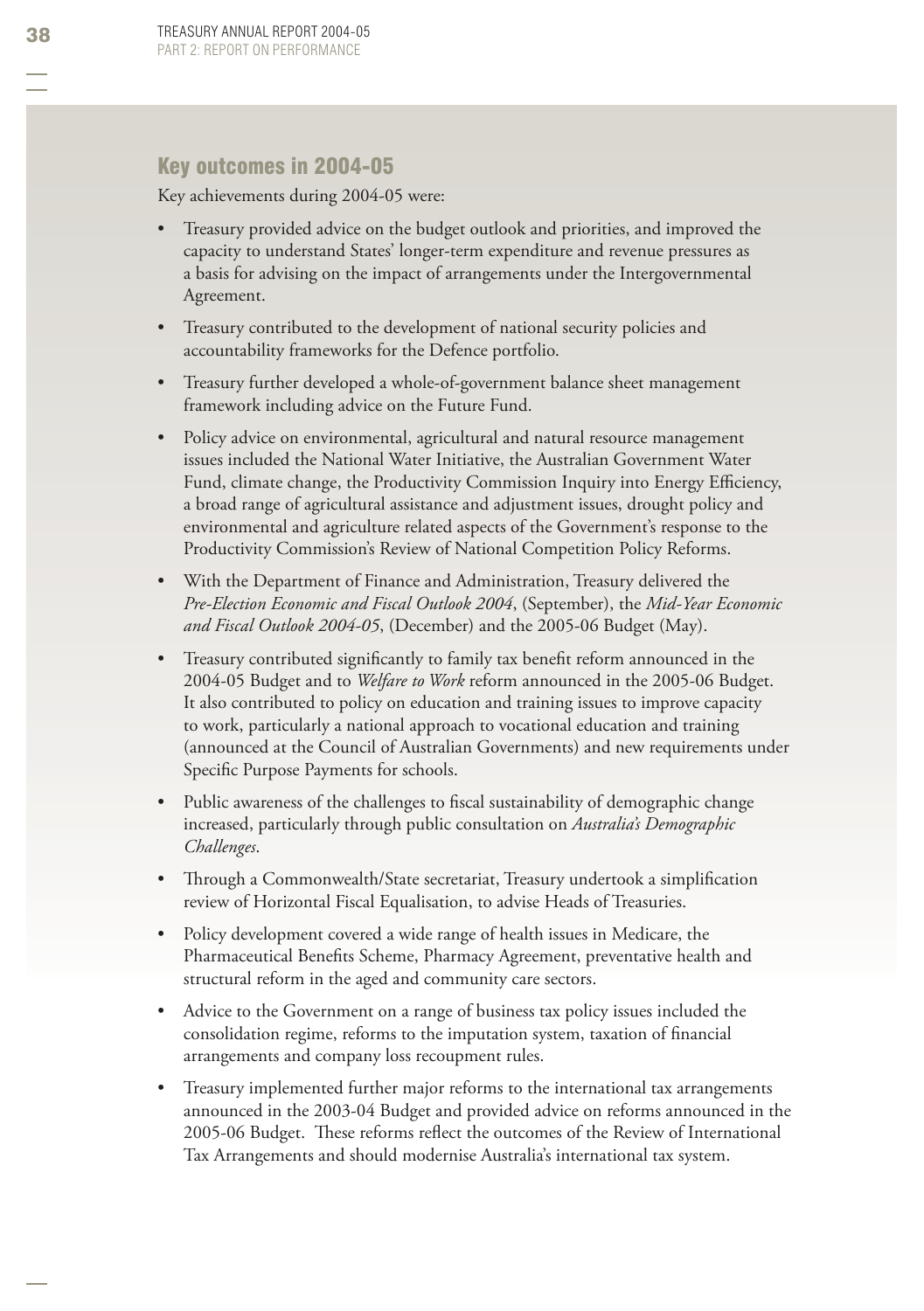- Treasury reviewed income tax self assessment, focusing on whether the income tax laws achieve a fair balance between protecting the rights of individual taxpayers and protecting the revenue for the benefit of the Australian community. New legislation to reduce the consequences of assessment errors for taxpayers acting in good faith, provide a lower rate of interest for the period before taxpayers are notified of their error and refine the penalties regime; expose legislation relating to ATO advice and amendment periods to public consultation; and start a series of further reviews. •
- Key elements of the Government's reforms to retirement incomes policy increase the security, attractiveness and accessibility of superannuation. Treasury advised the Government on implementing the choice of superannuation fund policy. •
- A discussion paper was released on the Government's fuel tax credit reforms, with the view to lowering compliance costs and reducing tax on business. •
- The principles-based approach to tax design was advanced, which should provide more accessible law, with greater integrity, clarity and durability.
- Treasury continued to develop integrated tax design and quality assurance systems for a holistic and collaborative approach to quality tax design.
- Improved consultation processes include development of an evaluation system to ensure the processes satisfy both the participants and Treasury.
- Treasury supported ministers' tax system governance issues, including implementation of the Uhrig Report recommendations.
- As part of the *Charter of Budget Honesty Act 1998*, the Department of Finance and Administration and Treasury coordinated the costing of election commitments for the Liberal-National Party Coalition and the Australian Labor Party leading up to the 2004 Federal Election. •
- Treasury provided advice to the incoming government following the 9 October 2004 Federal Election. •
- A scoping study into the development of quantitative models examined how •changes to tax, income support and other policy affect labour force participation. Subsequently, the 2005-06 Budget provided funding for the Participation Modelling Project.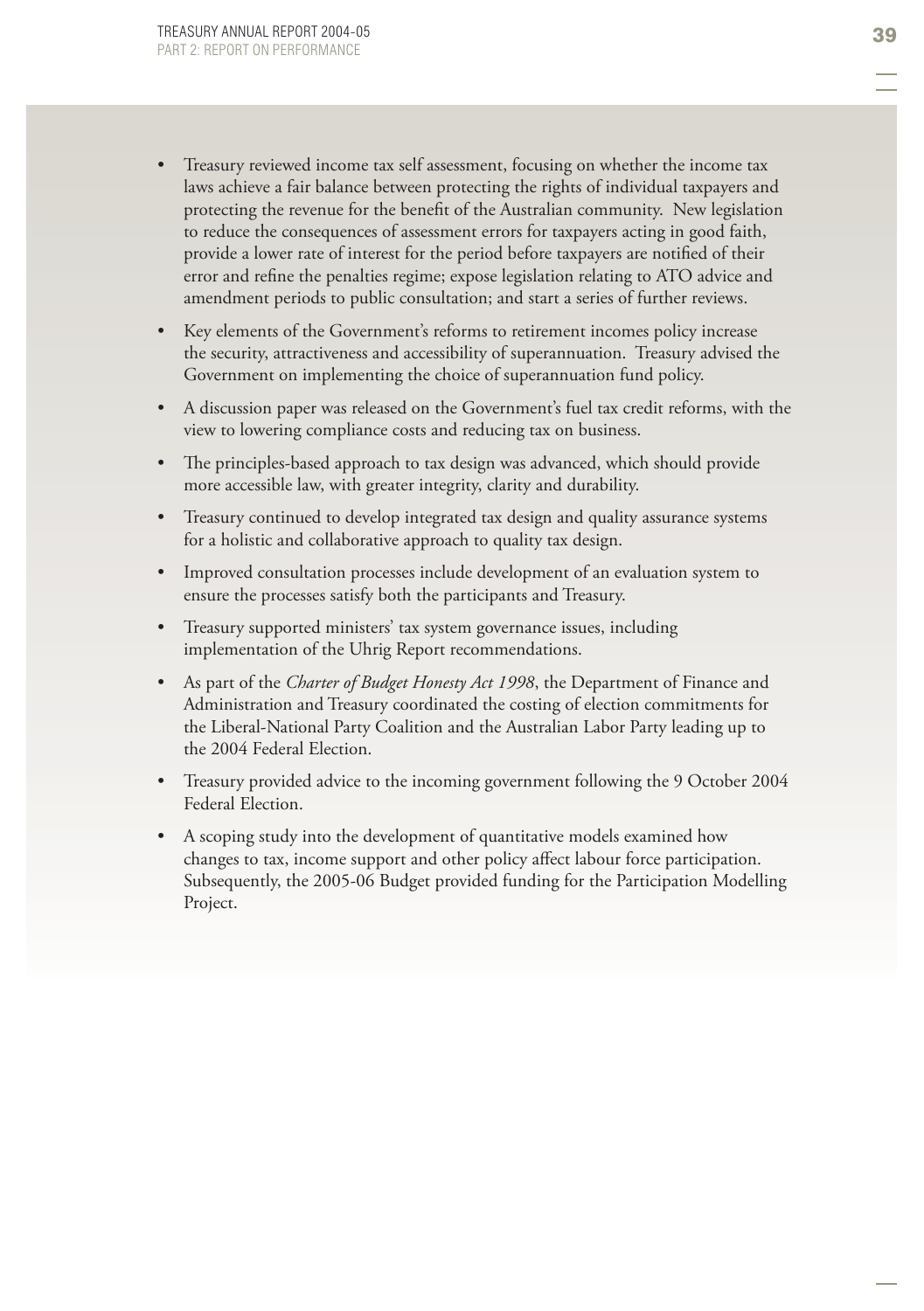# Table 3: Financial and staffing resources summary for Outcome 2

|                                                                                                             | <b>Budget</b><br>2005<br>\$'000 | Actual<br>2005<br>\$'000 | <b>Budget</b><br>2006<br>\$'000 |
|-------------------------------------------------------------------------------------------------------------|---------------------------------|--------------------------|---------------------------------|
| <b>Administered expenses</b>                                                                                |                                 |                          |                                 |
| Appropriation Acts No 1 and 3                                                                               |                                 |                          |                                 |
| Appropriation Acts No 2 and 4                                                                               | 18,710                          | 14,235                   | 4,272                           |
| Appropriation Acts No 5 and 6                                                                               |                                 |                          |                                 |
| <b>Special Appropriations</b>                                                                               | 36,099,792                      | 36,047,051               | 38,485,602                      |
| Other expenses                                                                                              |                                 | 1,803                    |                                 |
| <b>Total administered expenses</b>                                                                          | 36,118,502                      | 36,063,089               | 38,489,874                      |
| <b>Revenue from Government</b><br><b>Output Group 2.1 Fiscal</b>                                            |                                 |                          |                                 |
| Output 2.1.1 Budget policy advice and coordination                                                          | 3,279                           | 3,522                    | 4,256                           |
| Output 2.1.2 Commonwealth-state financial policy advice                                                     | 3,718                           | 5,843                    | 2,697                           |
| Output 2.1.3 Industry, environment and social policy<br>advice<br><b>Output Group 2.2 Revenue</b>           | 7,211                           | 7,111                    | 7,173                           |
| Output 2.2.1 Taxation and income support policy advice                                                      | 39,814                          | 39,732                   | 43,092                          |
|                                                                                                             |                                 |                          |                                 |
| <b>Total revenue from Government contributing</b><br>to the price of departmental outputs                   | 54,022                          | 56,208                   | 57,218                          |
| <b>Revenue from other sources</b>                                                                           |                                 |                          |                                 |
| <b>Output Group 2.1 Fiscal</b>                                                                              |                                 |                          |                                 |
| Output 2.1.1 Budget policy advice and coordination                                                          | 69                              | 54                       | 86                              |
| Output 2.1.2 Commonwealth-state financial policy advice                                                     | 78                              | 46                       | 55                              |
| Output 2.1.3 Industry, environment and social policy<br>advice<br><b>Output Group 2.2 Revenue</b>           | 151                             | 110                      | 145                             |
| Output 2.2.1 Taxation and income support policy advice                                                      | 836                             | 606                      | 874                             |
| Total revenue from other sources                                                                            | 1,134                           | 816                      | 1,160                           |
| Total revenue for departmental outputs                                                                      |                                 |                          |                                 |
| (Total revenues from Government and other sources)                                                          | 55,156                          | 57,024                   | 58,378                          |
| Price of departmental outputs<br><b>Output Group 2.1 Fiscal</b>                                             |                                 |                          |                                 |
| Output 2.1.1 Budget policy advice and coordination                                                          | 3,348                           | 3,531                    | 4,342                           |
| Output 2.1.2 Commonwealth-state financial policy advice                                                     | 3,796                           | 3,219                    | 2,752                           |
| Output 2.1.3 Industry, environment and social policy<br>advice                                              | 7,362                           | 7,453                    | 7,318                           |
| <b>Output Group 2.2 Revenue</b>                                                                             |                                 |                          |                                 |
| Output 2.2.1 Taxation and income support policy advice                                                      | 40,650                          | 38,439                   | 43,966                          |
| Total price of departmental outputs                                                                         | 55,156                          | 52,642                   | 58,378                          |
| Total estimated resourcing for Outcome 2                                                                    |                                 |                          |                                 |
| (Total price of outputs and administered expenses)                                                          | 36,173,658                      | 36,115,731               | 38,548,252                      |
| Average staffing levels (number)                                                                            | 398                             | 401                      | 405                             |
| Note:<br>The Budget for administered expenses for 2005 is as per the 2004-05 Portfolio Additional Estimates |                                 |                          |                                 |

*Statements*. The Actual for 2005 is as per the Audited 2004-05 Financial Statements.

The Budget for departmental price of outputs for 2005 and administered expenses and departmental price of outputs for 2006 is as per the *2005-06 Portfolio Budget Statements*. Average staffing levels include locally engaged staff.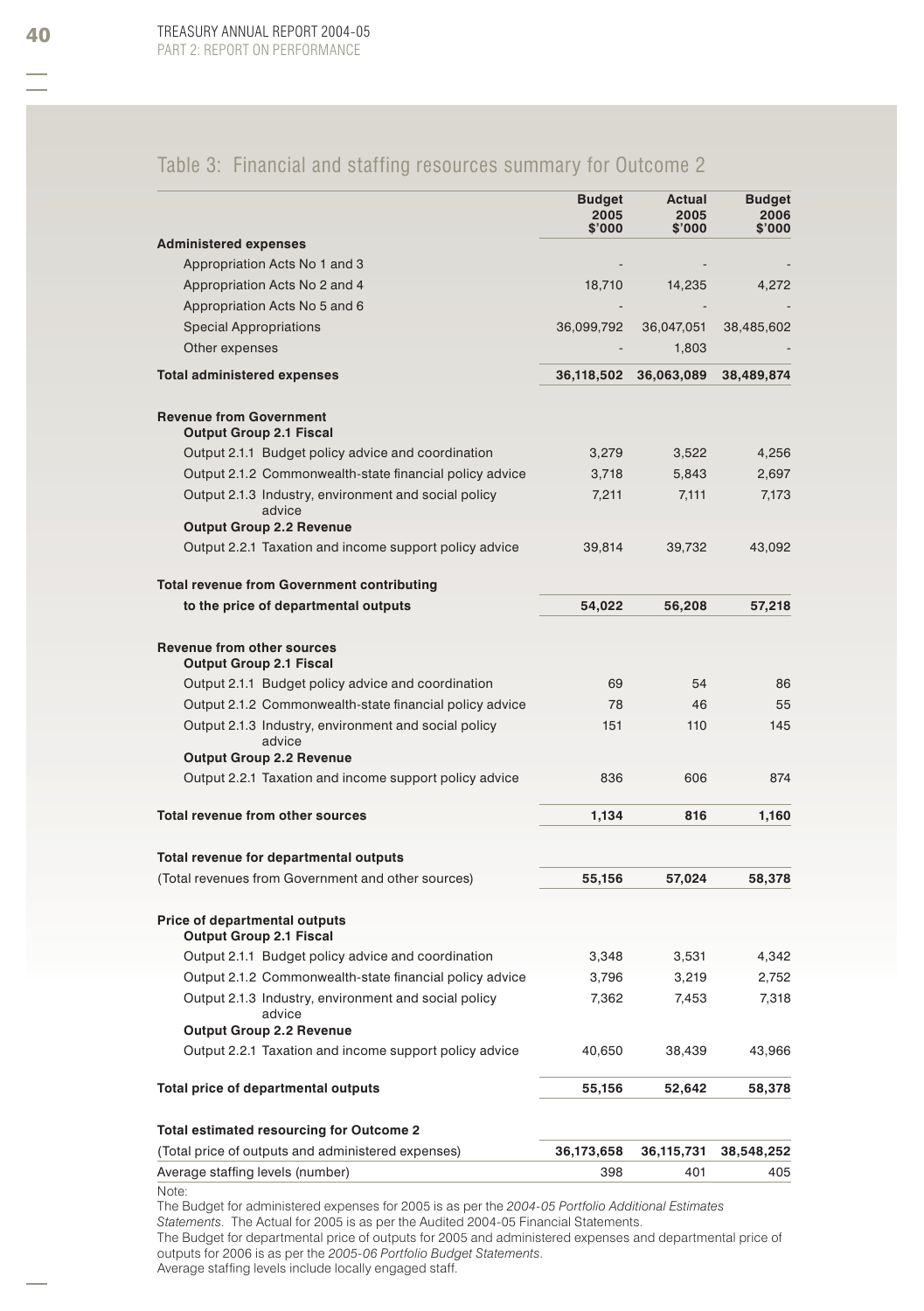# Output 2.1.1 Budget policy advice and coordination

Budget Policy Division in Fiscal Group and Tax Analysis Division in Revenue Group are responsible for the delivery of Output 2.1.1, budget policy advice and coordination.

Fiscal Group and Revenue Group contribute to Outcome 2 by providing advice to Treasury portfolio ministers on budget policy issues, current and prospective trends in Australian Government revenue and major fiscal aggregates, the fiscal framework and debt policy. In addition, Fiscal Group, with the Department of Finance and Administration, coordinates preparation of budget and related documents.

## Performance information

The key performance indicators are:

- advice meets Treasury portfolio ministers' needs in administering their responsibilities and implementing government decisions as they relate to assessments of the budget position and outlook, and budget strategy and debt policy; and •
- effective presentation of budget documents for which Treasury has responsibility and other publications to adequately inform public debate. •

## Analysis of performance

#### **Advice on the budget outlook**

During 2004-05, Treasury provided advice to the Treasurer and other portfolio ministers on the Australian Government's budget position to inform overall policy settings and provide the context for the Government's decision making. The fiscal outlook was updated in the Pre-Election Economic and Fiscal Outlook, the Mid-Year Economic and Fiscal Outlook, and the 2005-06 Budget.

As budget estimates are a joint responsibility, preparation of this advice required extensive liaison with the Department of Finance and Administration, the Australian Taxation Office and other Australian Government departments and agencies. Assessments of the budget position incorporated changes to the economic outlook, so advice was based on the most reliable and up-to-date information available.

#### Final budget outcome for 2003-04

The Final Budget Outcome 2003-04 was published in September 2004. In 2003-04, the Australian Government general government sector recorded an underlying cash surplus of \$8.0 billion, some \$3.5 billion more than estimated at budget time, mainly due to higher than expected tax receipts from individuals other than wage and salary earners, and lower than expected cash payments. Lower payments were partly due to slippage in a range of health grant programmes and slower take-up of newly listed drugs under the Pharmaceutical Benefits Scheme.

The accrual fiscal surplus of \$5.6 billion, some \$2.6 billion more than estimated at budget time, partly reflected higher than expected tax revenue from other individuals partly offset by lower than expected company tax revenue and accrual expenses.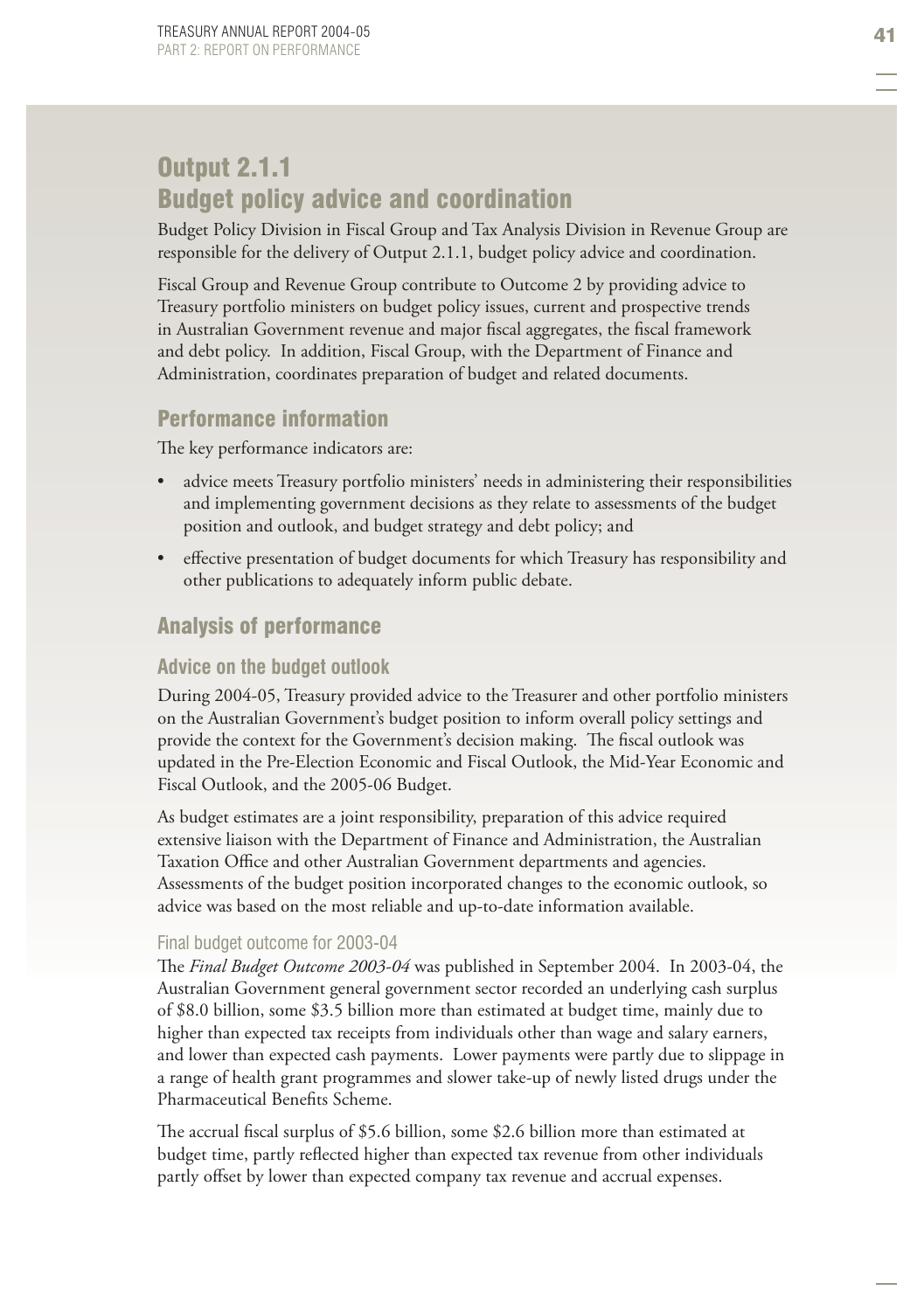#### Pre-election economic and fiscal outlook

In September, the Secretaries of the Treasury and Department of Finance and Administration publicly released the Pre-Election Economic and Fiscal Outlook. This provided updated information on the economic and fiscal outlook and is a requirement of the *Charter of Budget Honesty Act 1998*. In line with the Act, the outlook was released within ten days of the issue of the writ for the general election.

The Pre-Election Economic and Fiscal Outlook estimated the underlying cash surplus for  $2004-05$  to be \$5.3 billion, some \$2.9 billion more than at budget time. A fiscal surplus of \$3.6 billion was estimated for 2004-05, some \$2.9 billion more than at budget time.

#### Budget forecasts

The 2004-05 Budget, published in May, contained forecasts of the fiscal outlook for 2004-05 and the following three years. The Mid-Year Economic and Fiscal Outlook, released by the Treasurer and Minister for Finance and Administration in December 2004, forecast an underlying cash surplus of \$6.2 billion for 2004-05, some \$3.8 billion more than at budget time. This largely reflected an increase of \$5.5 billion in estimated cash receipts offsetting an increase of \$1.7 billion in payments. The increase in estimated cash receipts was driven by higher than expected company profits and stronger than expected employment outcomes. The increase in estimated cash expenditure was principally due to implementation of the Government's election commitments and other new policy measures. Major new initiatives included raising the Medicare Rebate, increasing investment in school infrastructure and increasing assistance to senior Australians. In accrual terms, the 2004-05 fiscal balance was revised up some \$4.2 billion to \$4.9 billion since the 2004-05 Budget.

The 2005-06 Budget revised up the estimated underlying cash surplus for 2004-05 by \$3.0 billion since MYEFO to \$9.2 billion, largely reflecting higher than anticipated taxation receipts from companies, small unincorporated businesses and personal investors. In accrual terms, the estimated fiscal surplus for 2004-05 was revised up by \$2.1 billion to \$7.0 billion.

#### **Budget and financial frameworks policy advice**

Treasury assisted the Government in implementing its fiscal strategy by managing budget processes and advising Treasury ministers on the overall budget strategy and priorities. Good budget processes help governments take decisions on the basis of accurate information, allowing proposals to be prioritised according to the overall budget objectives.

#### Debt management policy

While the Australian Office of Financial Management is responsible for operational aspects of the management of the Australian Government debt portfolio, Treasury develops advice to the Treasurer on strategic debt policy issues and relevant wider public policy issues. This includes providing advice to the Treasurer on matters where debt management issues carry implications for other arms of government policy or for the effective functioning of markets and/or the real economy. Treasury also provides advice where broader macroeconomic developments or public policy considerations may affect debt management. Treasury also plays an important role in the governance structures for the management of the Australian Government debt portfolio.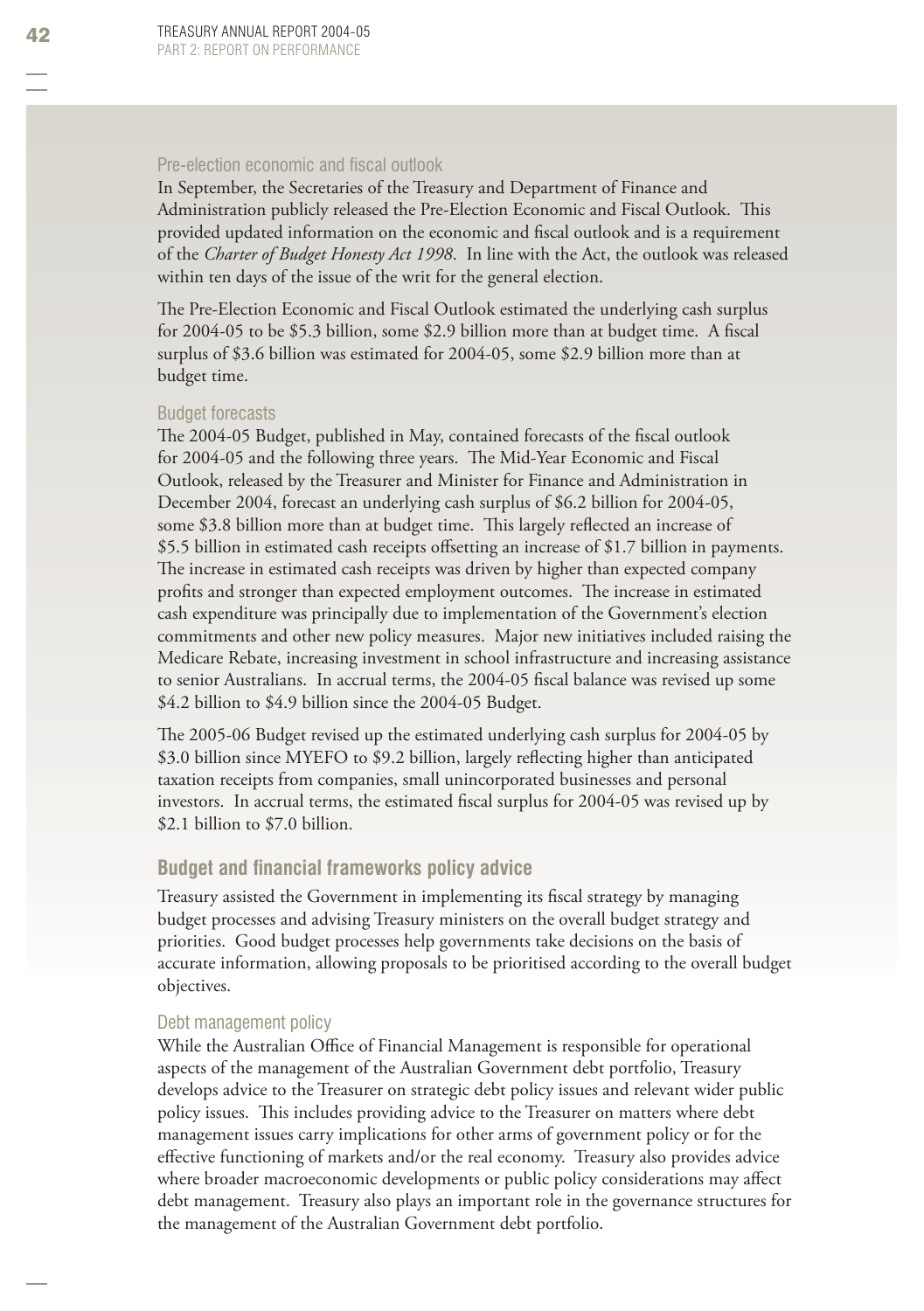During 2004-05, Treasury worked closely with the Australian Office of Financial Management on implementing the debt issuance strategy, consistent with the outcomes of the 2003 review of the Australian Government Securities market. These issues are discussed further in the Australian Office of Financial Management's Annual Report.

#### Future Fund

In light of the 2004 election commitment to establish the Future Fund, Treasury with the Department of Finance and Administration, has been working on the policy's development and implementation. Work on the broad governance arrangements and initial scoping of the impact of the fund on the Government's financial position was reflected in the 2005-06 Budget.

Treasury will be responsible for implementing Future Fund policy and Fiscal Group established a team to do this in May 2005. Its main tasks are to draft enabling legislation, assist the Government in choosing the Future Fund Management Board and provide advice to the Government in formulating an investment mandate to guide the board in managing the fund.

#### Contribution to public debate and awareness

#### **Budget publications**

The Government's budget publications are available free at www.budget.gov.au. Widespread access to these documents helps the public keep informed of budget decisions and the fiscal outlook.

Treasury and the Department of Finance and Administration jointly prepare the Government's budget documentation. Treasury also prepares accessible summaries for non-specialist readers. These were the general budget overview, an overview of the *Welfare to Work* initiative and a budget-at-a-glance.

Generally, Treasury is primarily responsible for preparing budget documentation on:

- the principal budget aggregates and the Government's fiscal strategy and objectives; •
- economic assumptions underpinning the budget estimates; •
- taxation revenue estimates; •
- taxation expenditure estimates; and •
- the conduct of Commonwealth-State financial relations. •

Reporting requirements are set out in the *Charter of Budget Honesty Act 1998* and are consistent with leading international practice. To help achieve better fiscal outcomes, the charter promotes:

- disciplined budget management, with fiscal policy based on principles of sound fiscal management; •
- transparency, with regular reports stating fiscal objectives and expected outcomes; •
- accountability, with information allowing an informed assessment of the conduct of fiscal policy; and •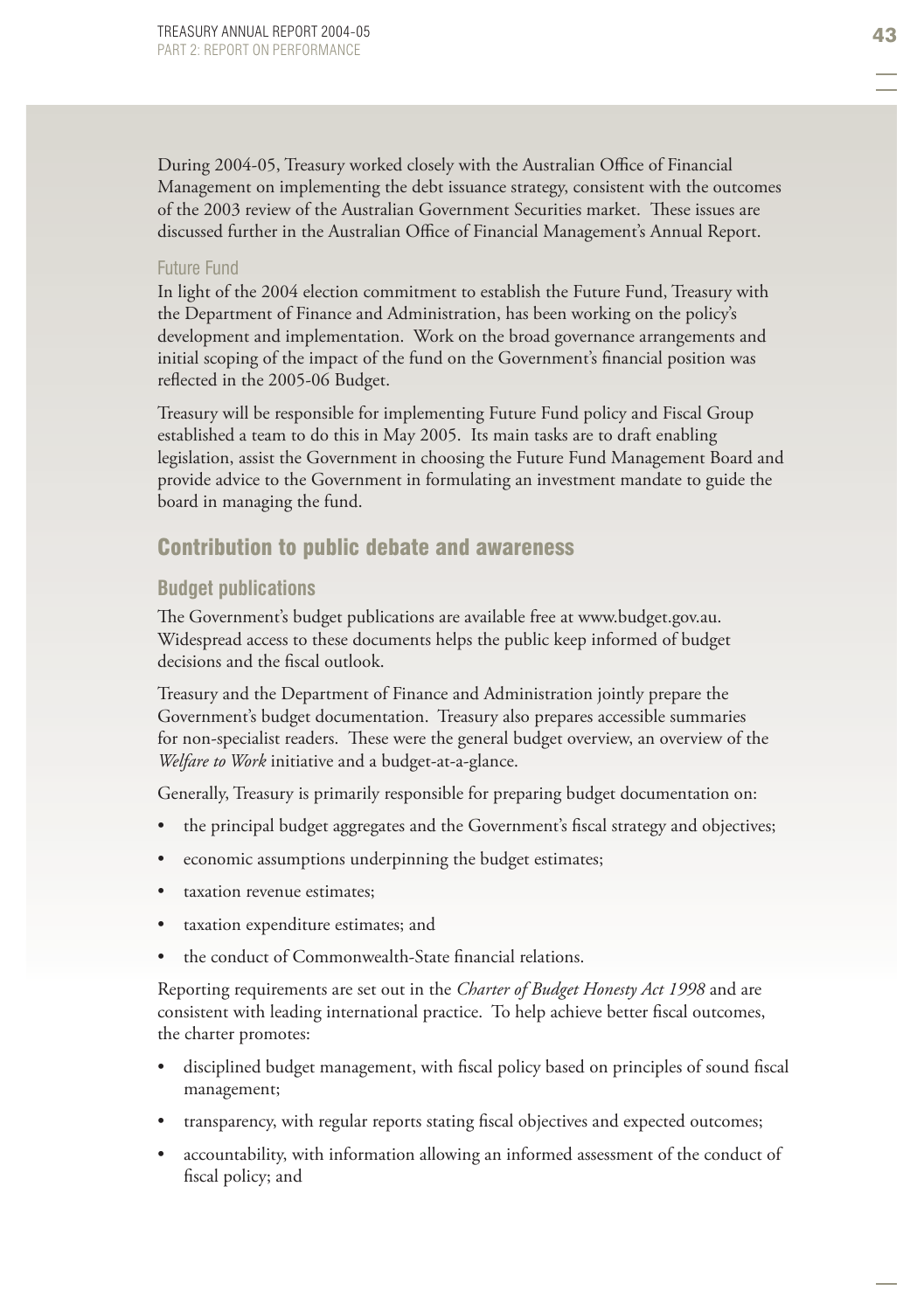reporting against external accounting standards. •

Under the charter, budget reporting follows an annual cycle comprising the budget in May, a mid-year update around November and a final budget outcome in the following September. The charter also stipulates that an intergenerational report be produced on a five-yearly cycle.

Some changes to budget documents in the 2005-06 Budget enhanced the information available to readers. A new section in Statement 2 of Budget Paper 1, Fiscal Outlook, assessed the medium-term fiscal outlook and associated pressures and Statement 11 provided a quick reference table on the status of risks.

In 2004-05, Treasury met with representatives from countries including Korea, China, Thailand and Vietnam, interested in learning about Australia's budgeting and reporting framework. In addition, Treasury gave presentations to secondees from Papua New Guinea's Department of Finance and Administration.

### **Tax Expenditures Statement**

Treasury prepares the annual Tax Expenditures Statement to estimate the value of concessions, benefits and incentives delivered to taxpayers through the tax system. The *2004 Tax Expenditures Statement*, published in January 2005, reported on the cost of tax expenditures with estimates and projections to 2007-08. Production of this statement assists transparency and encourages public scrutiny of government programmes delivered through the tax system.

# Output 2.1.2 **Commonwealth-State financial policy advice**

Commonwealth-State Relations Division in Fiscal Group is responsible for the delivery of Output 2.1.2, Commonwealth-State financial policy advice.

Fiscal Group contributes to Outcome 2 by providing high quality advice on Commonwealth-State financial policy, including implementing the *Intergovernmental Agreement on the Reform of Commonwealth-State Financial Relations*, and on related State and Territory fiscal and taxation issues.

Fiscal Group also manages the efficient administration of payments to the States and Territories, including GST revenue, Budget Balancing Assistance, compensation for GST revenue deferred, National Competition Policy Payments and Special Revenue Assistance.

# Performance information

The key performance indicators are:

- advice meets Treasury portfolio ministers' needs in administering their responsibilities and implementing government decisions as they relate to Commonwealth-State financial relations; and •
- effective presentation of relevant information, including in the budget documentation and other publications, to inform public debate. •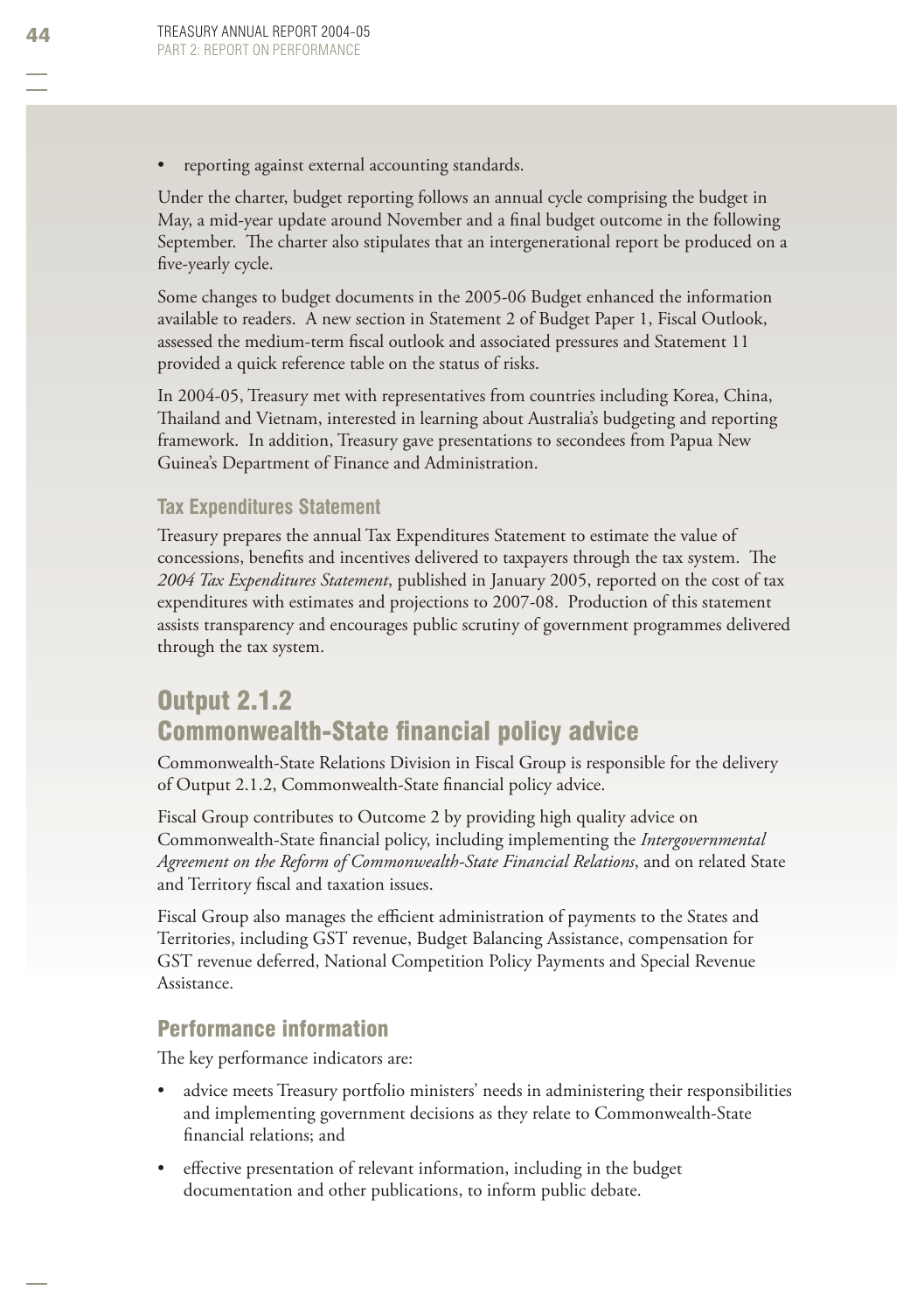### Analysis of performance

#### **Advice on reform of Commonwealth-State fi nancial relations**

This was the fifth year of full operation of the *Intergovernmental Agreement on the Reform of Commonwealth-State Financial Relations*. Treasury provided advice to the Treasurer on various aspects of the agreement, particularly transitional issues such as calculation of the Guaranteed Minimum Amount and abolition of State taxes listed in the Intergovernmental Agreement.

### **The Ministerial Council for Commonwealth-State Financial Relations**

The Ministerial Council, comprising the Australian Treasurer and all State and Territory Treasurers, oversees the implementation and operation of the Intergovernmental Agreement. Treasury coordinates the agenda for the Ministerial Council. At the sixth annual meeting of the Ministerial Council, in March 2005, Treasurers discussed the Australian Government's proposal for the elimination of inefficient State taxes and review of the Horizontal Fiscal Equalisation Methodology. Other matters discussed included expected payments to the States and Territories, GST administration issues and other policy and administrative matters, including specific purpose payments. Treasury advised the Treasurer on the key issues.

The Australian Loan Council traditionally meets in March to consider each jurisdiction's expected borrowing for the next financial year. Treasury advised the Treasurer on the key issues and coordinated arrangements for this meeting, which was held in conjunction with the Ministerial Council meeting.

#### **Heads of Treasuries**

The Heads of Treasuries meetings are a forum to share information on issues common to the Australian, State and Territory governments. The Treasury Secretary and his State and Territory counterparts met three times to focus on issues arising under the Intergovernmental Agreement, economic conditions, demographics and longer-term fiscal issues, taxation and financial issues and specific purpose payments.

#### **GST Administration Sub-committee**

The GST Administration Sub-committee assists the Ministerial Council in monitoring the operation and administration of the GST. The sub-committee met three times and advised on modifications to the GST base and the Australian Taxation Office's administration of the GST. Treasury chairs the sub-committee, which comprises officials from the Australian Treasury, the Australian Taxation Office and State and Territory Treasuries. The sub-committee monitored the operation of the GST Administration Performance Agreement between the States and Territories and the Australian Taxation Office. Consistent with the terms of the agreement, the sub-committee undertook the agreement's triennial review, and discussed GST revenue receipts and payments, GST implementation and administrative issues.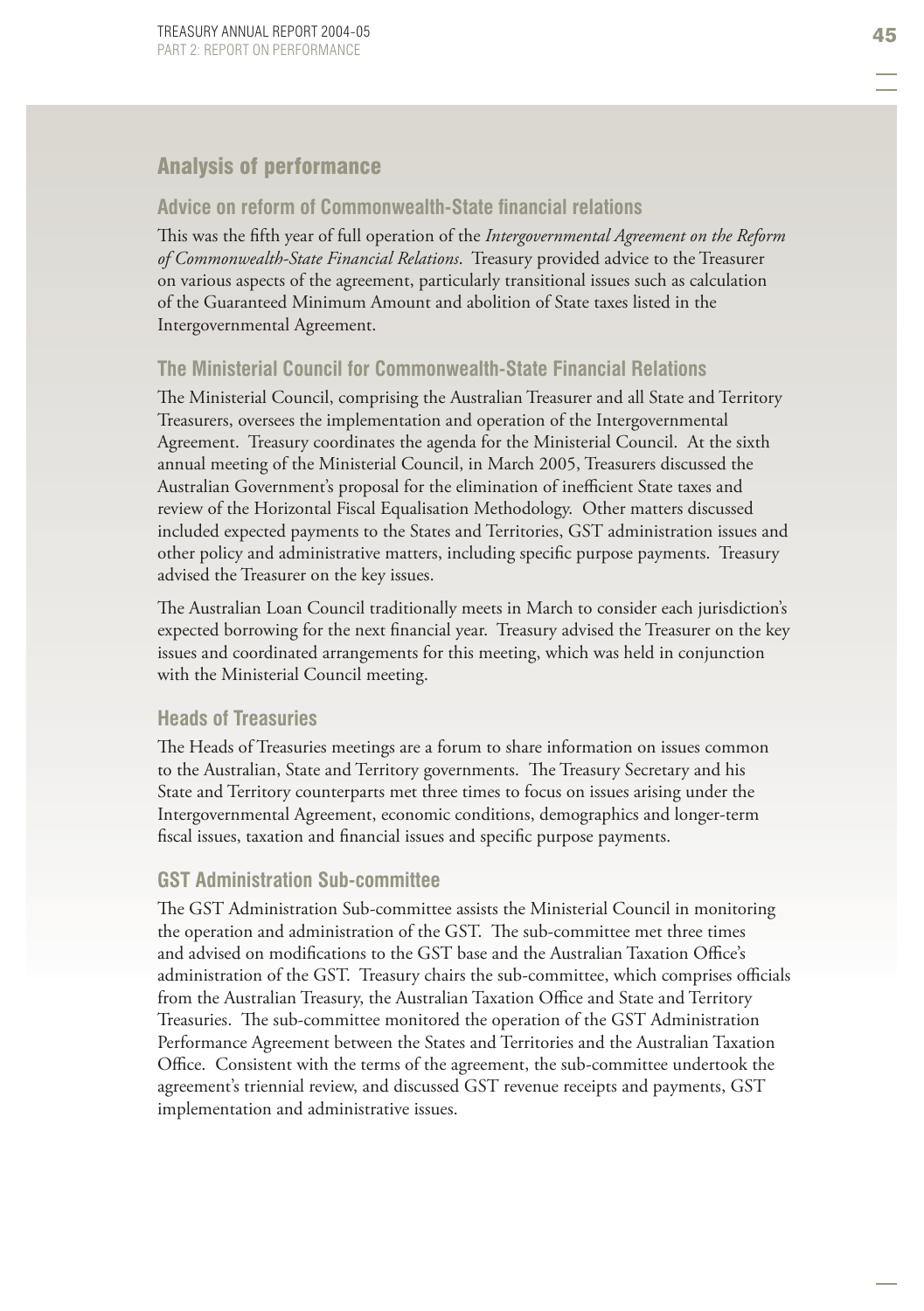#### **Review of state taxes**

Treasury chaired a working group comprising representatives from the Australian, State and Territory Treasuries to prepare a report which formed the basis for the Ministerial Council's review of the need to retain the State and Territory stamp duties listed under the Intergovernmental Agreement. Treasury also provided policy advice to the Treasurer on issues relating to the reform of these stamp duties.

#### **Secretariat to the Review of Horizontal Fiscal Equalisation Methodology**

At the 26 March 2004 meeting of the Ministerial Council for Commonwealth-State Financial Relations, a majority of the States and Territories, with Australian Government support, agreed to task the Heads of Treasuries to examine aspects of the Commonwealth Grants Commission's methodology for implementing the principle of horizontal fiscal equalisation, while maintaining the underlying principles of equalisation.

The review was guided by a steering committee, chaired by the Treasury Secretary with Treasury and the Commonwealth Grants Commission providing the secretariat. The review found that the methodology, while generally robust, could be simplified without compromising the underlying principle of horizontal fiscal equalisation.

The Ministerial Council agreed at its 23 March meeting to provide the Commonwealth Grants Commission with terms of reference to guide it in simplifying its methodology for report to the Council by 2010.

#### **Information for the public**

Treasury contributed to the Australian Government's provision of information, in television and newspaper announcements to the public on Australian Government payments to the States and Territories.

#### **International relations**

In 2004-05, Treasury continued to participate in the Organisation for Economic Co-operation and Development's Network on Fiscal Relations across Levels of Government and the International Monetary Fund's Fiscal Decentralisation Course, and presented to visiting overseas delegations on funding arrangements between the Australian Government and the States and Territories.

#### **Payments to the States**

Treasury administers a number of payments to the States and Territories, including payments under the *A New Tax System (Commonwealth-State Financial Arrangements) Act 1999*. A total of \$36.3 billion was paid to the States and Territories under the Act in 2004-05 comprising GST revenue, compensation for GST revenue deferred and National Competition Policy Payments.

#### Goods and Services Tax Revenue

A key element of *A New Tax System*, introduced on 1 July 2000, is for the States and Territories to receive all GST revenue. GST revenue is the largest payment made by the Australian Government to the States and Territories. The Australian Government provides all GST revenue in monthly payments, consistent with relativities determined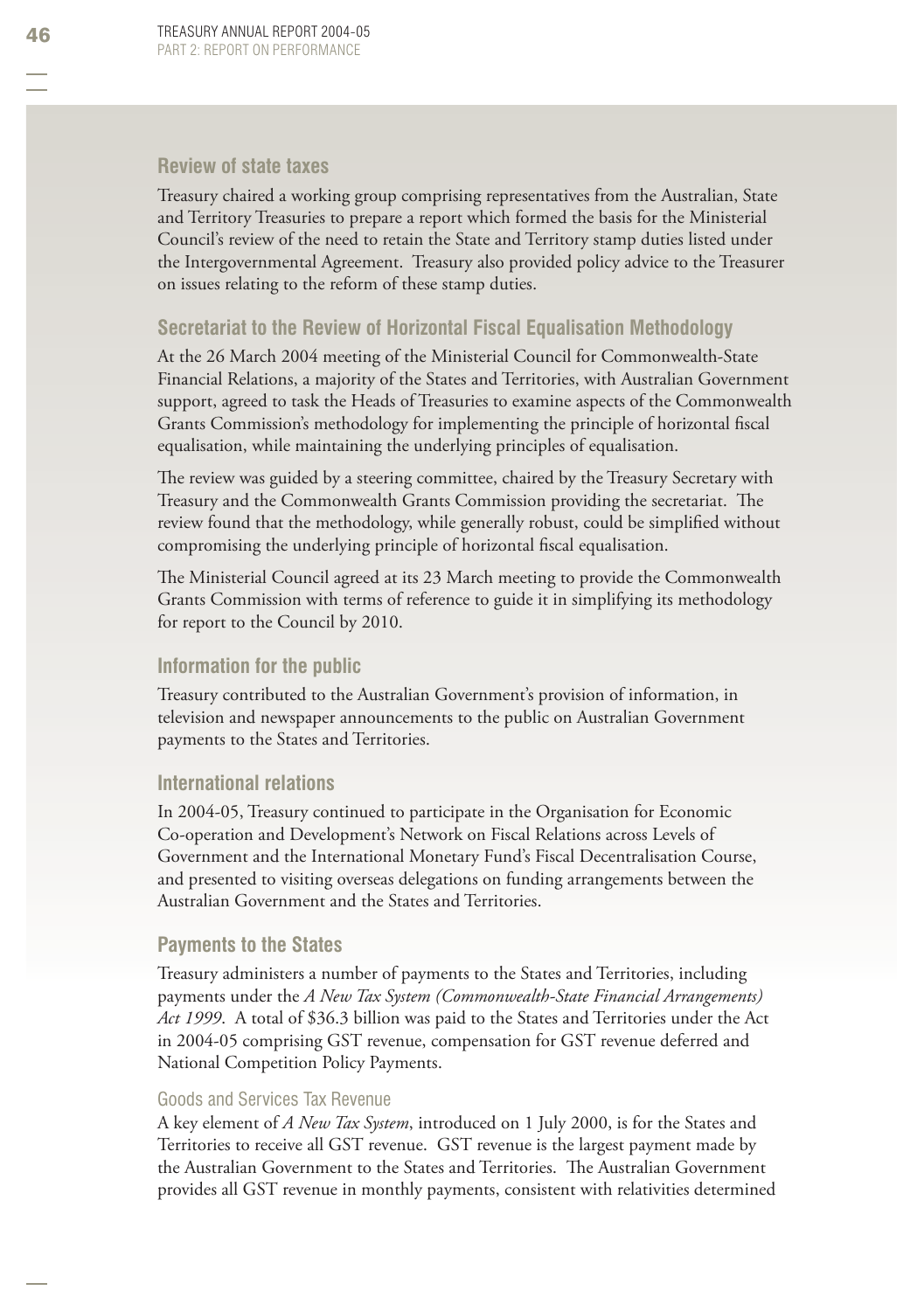by the Treasurer following recommendations by the Commonwealth Grants Commission and discussion at the Ministerial Council meeting. In 2004-05, the States and Territories received around \$35.3 billion in GST revenue. All payments were calculated correctly and paid on the scheduled dates.

The ATO collects GST revenue on behalf of the States and Territories and they compensate the Australian Government for the costs the Australian Taxation Office and the Australian Customs Service incur in administering and collecting GST. Payments by the States and Territories to the Australian Government in 2004-05, reflecting costs incurred, amounted to around \$588 million. Treasury monitored payments to ensure the States and Territories made full and timely payments.

#### Small Business Annual Payment and Lodgment of GST — Compensating the States for GST Deferred

In the 2004-05 Budget, the Government committed to compensate fully the States and Territories for the revenue impact of annual reporting and payment by taxpayers who voluntarily register for GST. Consistent with this commitment, Treasury paid around \$219 million to the States and Territories as compensation in 2004-05.

#### Budget Balancing Assistance

The Australian Government guaranteed that in the transitional years of tax reform, each State and Territory's budgetary position would be no worse than had the reforms to Commonwealth-State financial relations not been implemented. Treasury provides advice to the Treasurer on how much funding each State and Territory would have received under the previous system to enable the Treasurer to determine the Guaranteed Minimum Amount.

To meet its guarantee, the Australian Government pays Budget Balancing Assistance to cover any shortfall of GST revenue compared with each State and Territory's Guaranteed Minimum Amount. By 2004-05, each State and Territory's GST revenue entitlement exceeded its Guaranteed Minimum Amount, so no Budget Balancing Assistance was paid.

#### National Competition Policy Payments

Each State and Territory's full entitlement to National Competition Policy Payments is subject to it satisfactorily meeting conditions specified in the *Agreement to Implement the National Competition Policy and Related Reforms*. The National Competition Council assesses whether each State and Territory has met the specified conditions and provides recommendations on associated penalties, and the States and Territories have the opportunity to comment. The Government, after accepting the National Competition Council's recommendations, decided that, out of an estimated maximum level of payments in 2004-05 of \$777.9 million, it would apply permanent deductions of \$26.3 million and suspensions of \$114.1 million to the States and Territories. Actual payments to the States and Territories of \$724.4 million in 2004-05 also included adjustments finalising 2003-04 competition payments.

#### **Budget publications**

Information on the Government's financial relations with State and local governments is documented in Budget Paper No. 3, Federal Financial Relations 2005-06. This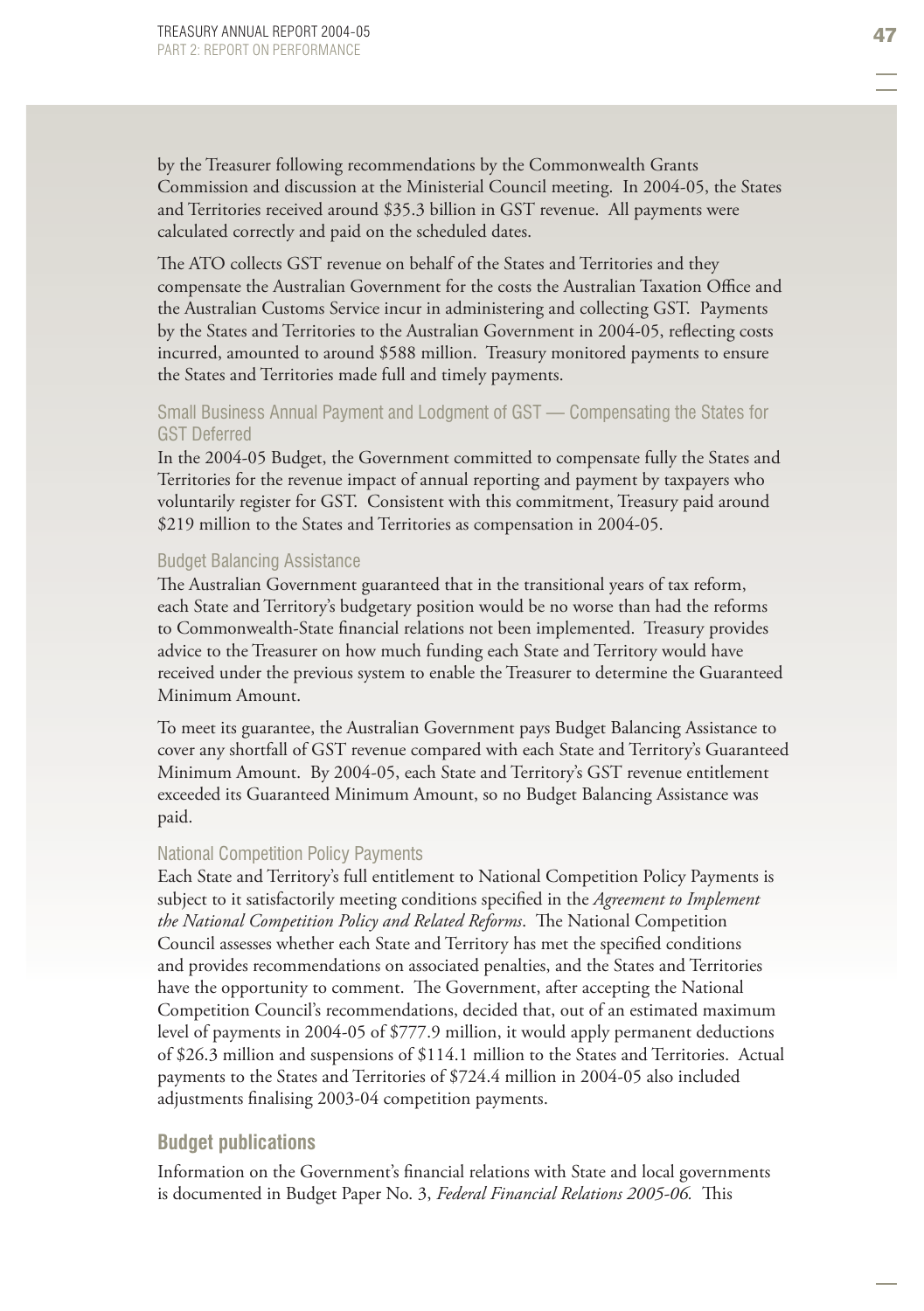document is the main public source of information on Australian Government payments to the States and Territories. It also informs the States and Territories of their expected payments in the upcoming financial year, including GST revenue, specific purpose payments and National Competition Policy Payments.

This paper also includes information on fiscal developments in the States and Territories, as well as any policy changes affecting the relationship between the Australian and State and Territory governments.

# Output 2.1.3 Industry, environment and social policy advice

Industry, Environment and Defence Division and Social Policy Division in Fiscal Group are responsible for the delivery of Output 2.1.3, industry, environment and social policy advice.

Fiscal Group contributes to Outcome 2 by working with other departments and agencies to develop and provide policy advice to Treasury ministers and the Government in the areas of industry, regional assistance, agriculture, environment, defence and national security, social, labour market participation, and health policy. While other departments have major responsibility for policy and programmes in these areas, Fiscal Group focuses on improving participation, productivity and economic sustainability and competitiveness, taking account of fiscal policy objectives and broader issues relating to wellbeing.

During 2004-05, Treasury participated in a wide range of policy development processes, worked with other agencies to develop policy, provided coordination comments on policy for the consideration of Cabinet ministers, and briefed the Treasurer for his participation in Cabinet and the budget processes.

# Performance information

The key performance indicators are:

- advice meets Treasury portfolio ministers' needs in administering their responsibilities and implementing government decisions as they relate to industry, environment and social policy; and •
- effective presentation of relevant information to adequately inform public debate. •

# Analysis of performance

### **Advice on industry policy**

Treasury provided advice on removal of the 3 per cent tariff that applied to business inputs imported under the tariff concession scheme. This measure was a key component of the \$1.8 billion 2005-06 Budget package of tax cuts for business.

Following the review of the financial health of the Australian Customs Service, Treasury provided advice to the Treasurer on the future structure of Customs' import processing charge and its alignment with the costs of processing inputs.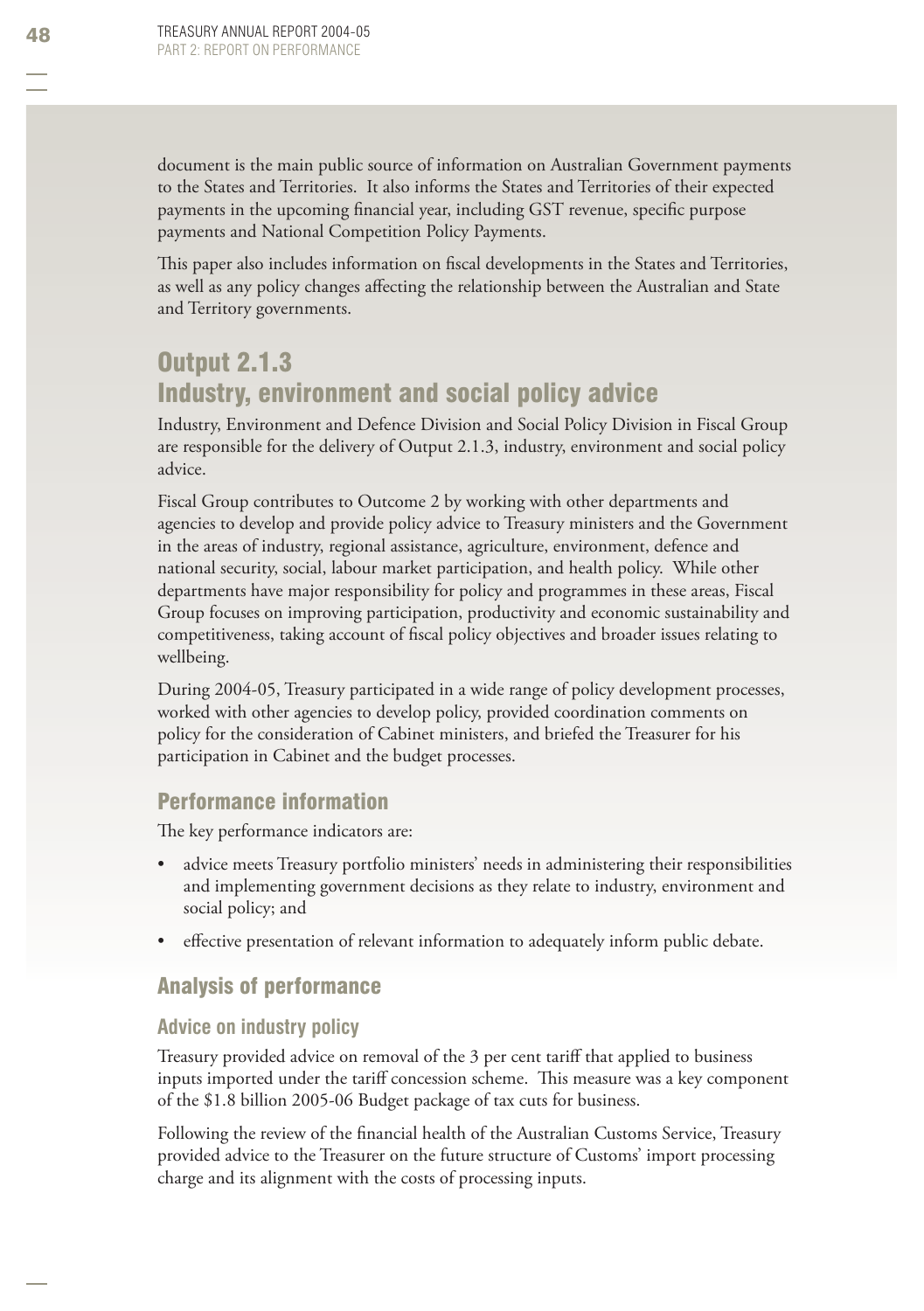Treasury provided input to the Government's response to the Council of Australian Governments (COAG) and the *A Nation Charred* bushfire inquiries, and is coordinating implementation of those COAG bushfire inquiry recommendations affecting the Treasury portfolio.

Treasury provided advice to the Treasurer on Strategic Investment Coordination proposals, and participated in the Heads of Treasuries working group on major project assistance, helping to develop principles for assessing the potential economic benefits of projects. Fiscal and Markets Groups advised on the implementation of measures in response to the Prime Minister's Exports and Infrastructure Taskforce .

Involvement in implementing the Government's Energy White Paper included participating in reviews of energy technology.

#### **Advice on agriculture policy**

Input into the Government policies on agriculture required ministerial briefings, participating in interdepartmental meetings and committee work. Treasury participated in, and provided advice on, the 2005 Drought Package which includes additional support for farm businesses, simpler reassessment processes for drought declared areas and additional funding for rural financial counselling services.

Quarantine policy work included *Quarantine Border Security*, which provides funding for the enhanced level of quarantine screening announced in 2001.

Treasury also provided advice to the Treasurer on the four year continuation of the Southern Ocean Surveillance programme. This programme aims to suppress illegal fishing activities to protect Australia's sovereign interests in, and the environmental values of, the Southern Ocean.

#### **Advice on environment policy**

Advice to the Treasurer covered natural resource management issues including water, climate change and Tasmanian forest policy.

Treasury provided advice and analysis regarding water policy, including the Australian Government Water Fund, comprising the Water Smart Australia, Raising National Water Standards, and Community Water Grants programmes. This \$2 billion package invests in water infrastructure, improved collection of water data and better practices in the stewardship of Australia's scarce resources.

Work with the Australian Greenhouse Office was on the general economic framework and processes underlying production of the Intergovermental Panel on Climate Change Special Report on Emission Scenarios. Treasury provided significant input into the Carbon Capture Storage regulatory framework and the risk management of long-term carbon dioxide storage.

#### **Advice on defence and national security policy**

Advice on defence and national security issues covered defence capability projects, property management issues and the deployment of Australian Defence Force personnel. Policy development processes included participating in the Secretaries' Committee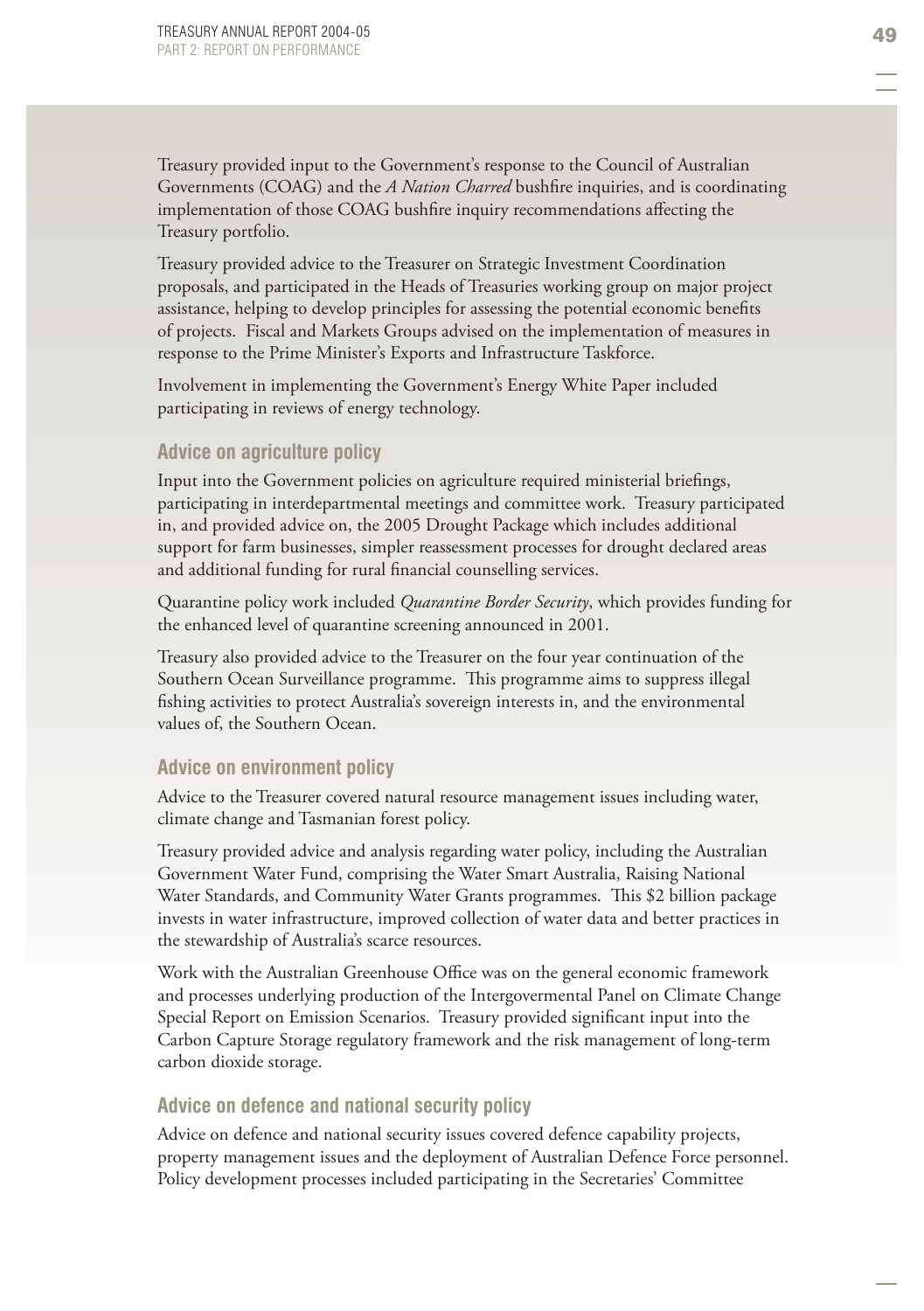on National Security to enhance the rigour of policy proposals going to the National Security Committee of Cabinet.

Treasury also provided advice on domestic security arrangements and other issues relating to the Attorney-General's portfolio and participated in related policy development processes. This included preparations for Commonwealth Games security and helping oversee the implementation of the recommendations of the *Report of the Inquiry into Australian Intelligence Agencies.*

Interdepartmental Committee processes covered Defence Capability Plan projects, aviation security, Defence funding, and Defence property management and disposal. Treasury sought to improve ministers' oversight of Defence procurement by assisting in implementing the 2003 Defence Procurement Review's recommendations and being a member of the Defence Materiel Organisation's Advisory Board.

#### **Advice on social policy**

Treasury contributed to policy development processes across a broad range of social policy issues.

In particular, Treasury contributed to the development of the *Welfare to Work* package, announced in the 2005-06 Budget, which seeks to encourage those who have the capacity to do so to participate more in the workforce.

Treasury also provided advice to the Treasurer on:

- changes to the family payments system, including measures to reduce the number of Family Tax Benefit overpayments; •
- a range of education issues, including the development of the 2005-08 Schools Agreements, and the Commonwealth-State Agreement on Vocational Education and Training; •
- immigration issues including border security, the 2005-06 migration programme, management of the expiring Temporary Protection Visa caseload and detention arrangements of illegal fishers; and •
- indigenous policy issues. •

Treasury also provided policy advice for the Government's response to the House of Representatives Standing Committee on Family and Community Affairs Report *Every Picture Tells a Story: inquiry into child custody arrangements in the event of family separation*, including the Family Law reforms announced in the 2005-06 Budget.

#### **Advice on labour market participation policy**

Economic advice to the Government included the impacts of various workplace relations reform options. Treasury's continued contribution to workplace relations issues will focus on successful implementation of announced reforms, especially on the operation of the Fair Pay Commission and further award rationalisation.

Treasury assisted with the Government's submission and other related work associated with the Australian Council of Trade Unions' application to the Australian Industrial Relations Commission to increase minimum award rates of pay.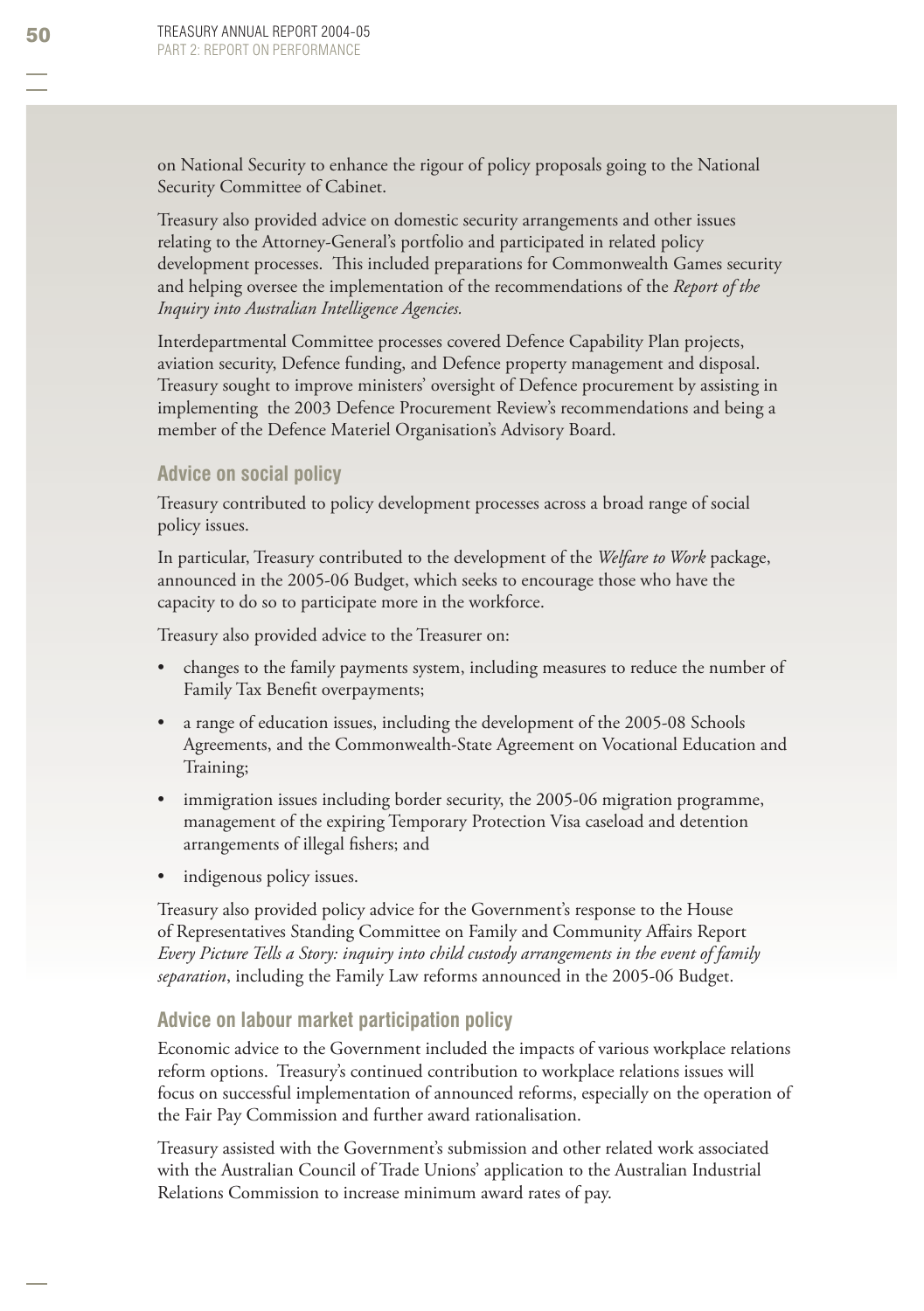During 2004-05, Treasury contributed to, and continued the development of, policy proposals to address the ageing of the population. For example, *Outcomes of the Consultations on Australia's Demographic Challenges* provides a summary of the views arising from the mid-2004 consultation process. The general consensus was that actions the Government is taking now are correct because it takes time to address attitudinal issues, and to plan for a workforce to deliver the services required in the future.

The *Welfare to Work* package is a critical step in meeting the challenges of an ageing population. Treasury will continue to be involved in implementing and assessing these measures, and advising on Job Network and other employment services.

Treasury provided advice on the Productivity Commission's report into the economic and fiscal implications of the future ageing of Australia's population. The final report was publicly released on 12 April 2005.

Treasury also contributed to a number of conferences on labour force participation and demographic change, and discussed demographic challenges with both OECD and International Monetary Fund missions.

Development of labour market data is ongoing and Treasury is a member of the steering committees on Poverty and Disadvantage, the Household, Income and Labour Dynamics in Australia survey, Labour Statistics Advisory Group of the Australian Bureau of Statistics and the National Ageing Statistics Unit of the Australian Bureau of Statistics.

#### **Advice on health policy**

Policy development processes spanned a range of health and aged care issues. Treasury participated in interdepartmental committees and advised the Treasurer on Medicare, the Pharmaceutical Benefits Scheme, Veterans' health issues, various public health initiatives and residential aged care. Engagement in these areas assisted the Treasurer's involvement in several significant Government initiatives during the year.

Interdepartmental committees provided advice to the Government on renegotiation of the Community Pharmacy Agreement and the Pathology Quality and Outlays Agreement; implementation of reforms to residential aged care; development of enhanced financial and performance reporting requirements for the Australian Health Care Agreements; and a number of public health initiatives, including renegotiation of the Public Health Outcome Funding Agreements, immunization policy, strategies targeting obesity and smoking, and addressing the potential risks of an influenza pandemic.

Two Treasury officers were seconded to the Prime Minister's Health Taskforce during the year. The taskforce reported to the Prime Minister on a range of system-wide matters of concern to the Government.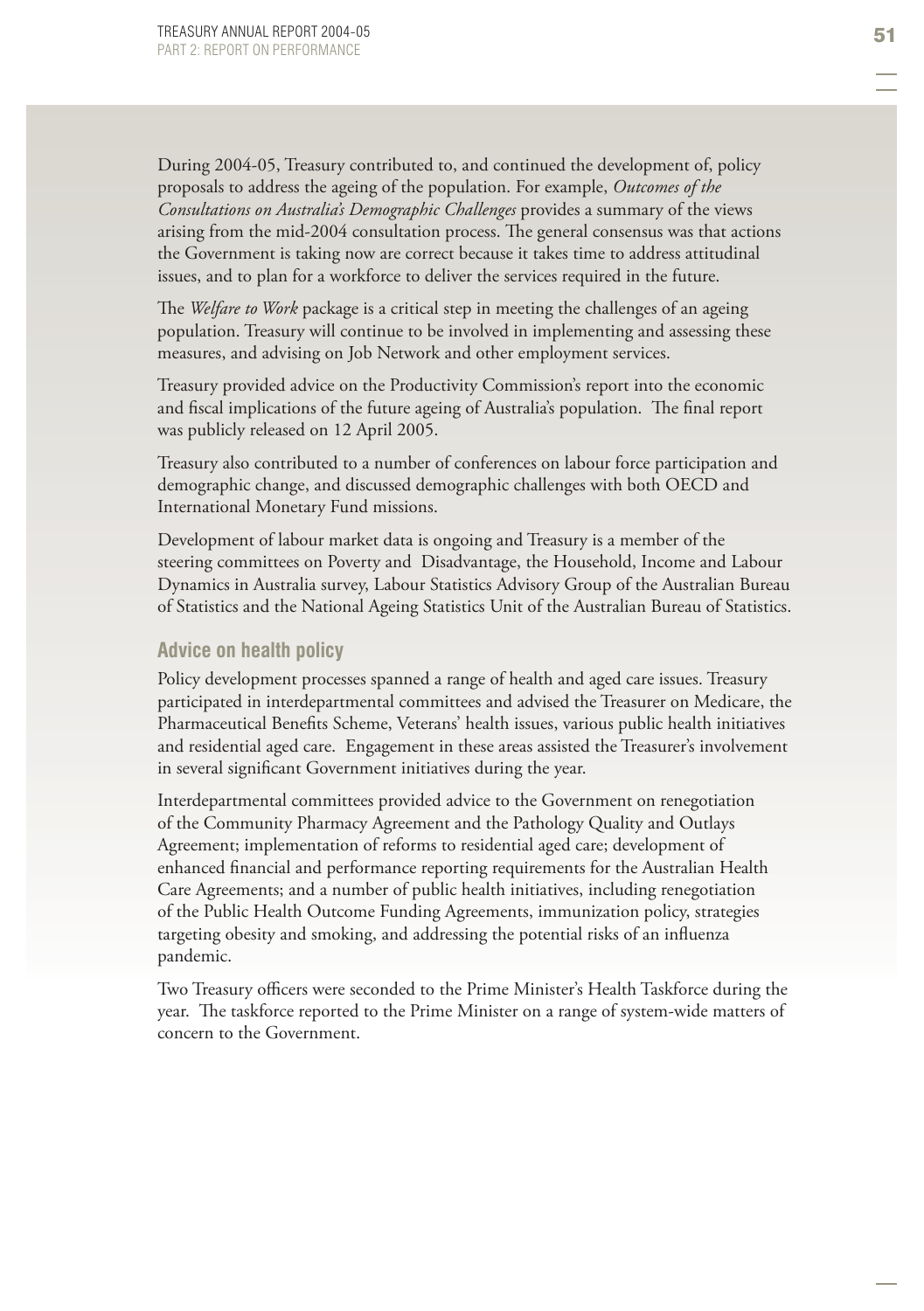# Output 2.2.1 Taxation and income support policy advice

Revenue Group provides a wide range of services to Treasury ministers to support their roles in delivering effective taxation arrangements and retirement income policies. Specific group outputs include overall strategic advice, policy and legislation advice, revenue forecasting, policy costing and provision of information services.

Eight divisions contribute to Output 2.2.1. The Business Tax Division, Indirect Tax Division, Individuals and Exempt Tax Division, International Tax and Treaties Division, Superannuation, Retirement and Savings Division and the Tax System Review Division are responsible for the delivery of taxation and income support policy advice. Tax Analysis Division prepares revenue forecasting, costings and quantitative analysis of taxation policy proposals. Tax Design Division develops strategic investment projects and provides key services, including management of the taxation legislation programme and group budget reporting to other Revenue Group divisions, the Treasury Executive and ministers.

During 2004-05 Revenue Group provided secretariat services to the Board of Taxation . The Board of Taxation publishes its own annual report on its website.

## Performance information

- Advice meets Treasury portfolio ministers' needs in administering their responsibilities and implementing government decisions relating to taxation and income support policy. •
- Relevant information should be presented effectively, including in the budget documentation and other publications, to adequately inform public debate. •
- Legislation is delivered according to government programmes. •

# Analysis of performance

#### **Business Taxation**

Policy advice on business taxation issues covered the consolidation regime, imputation system reforms, taxation of financial arrangements and company loss recoupment rules.

#### Consolidation

Treasury consulted with the business sector and provided advice on the consolidation regime to make refinements to overcome practical concerns and to clarify interactions with other parts of the income tax law. The Minister for Revenue and Assistant Treasurer extended the time for consolidated groups to make certain irrevocable choices and announced modifications to the fraction rules regulating use of losses transferred to a consolidated group.

The Office of Parliamentary Counsel and Treasury developed the legislation and accompanying explanatory material for amendments to the consolidation regime in *Tax Laws Amendment (2004 Measures No. 6) Act 2005*, which received Royal Assent on 21 March, and *Tax Laws Amendment (2004 Measures No. 7) Act 2005*, which received Royal Assent on 1 April.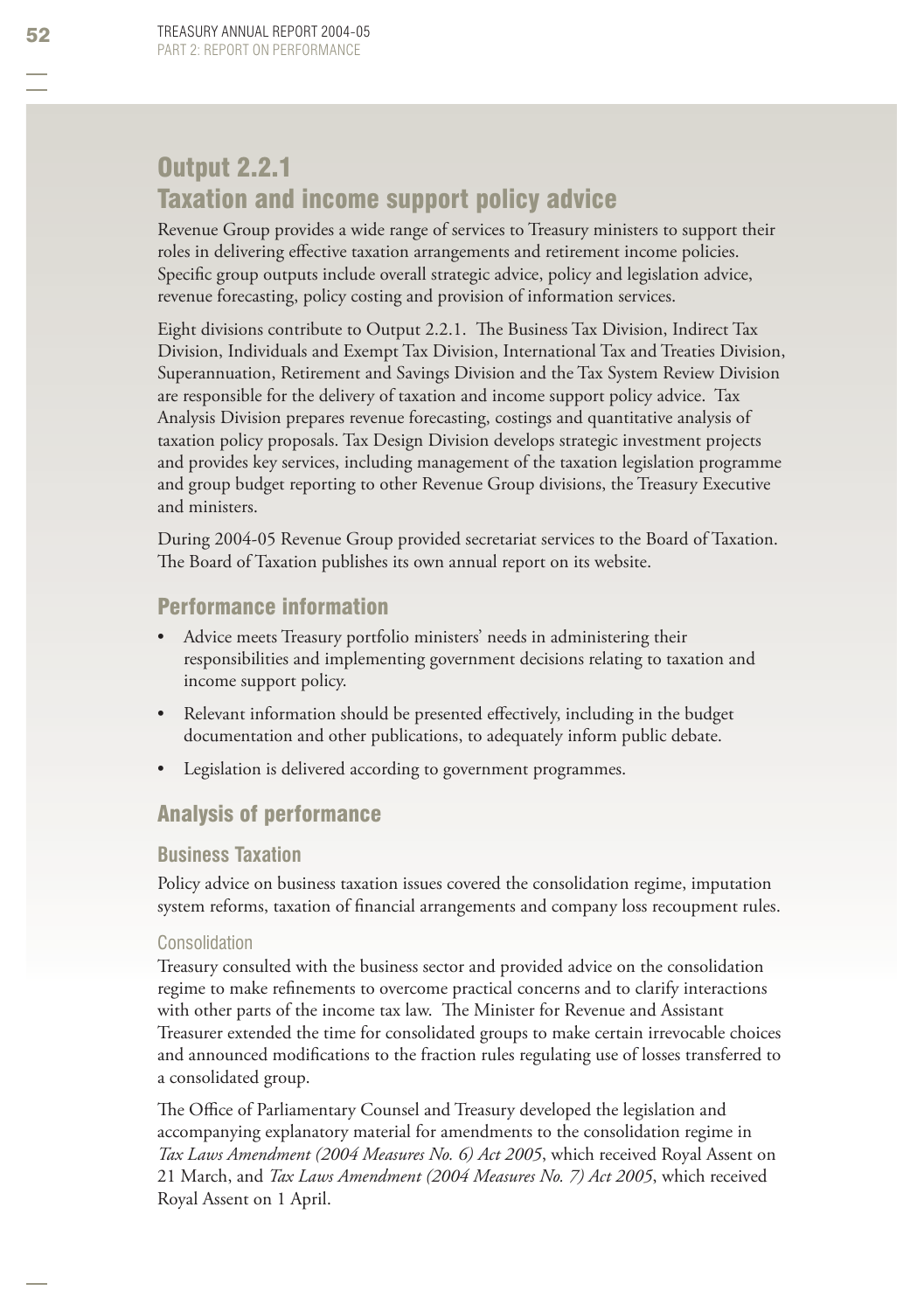# Imputation system

Treasury provided policy advice to modify the share capital tainting rules and refine the franking deficit tax offset rules. The modifications will ensure the share capital tainting rules are not triggered when amounts contributed to an insurance company by its members are transferred to the company's share capital account, or when amounts arising from a debt-for-equity swap are transferred to a company's share capital account.

Refinements to the franking deficit tax offset rules respond to industry concerns and will remove uncertainties and practical difficulties.

The Office of Parliamentary Counsel and Treasury developed the legislation and accompanying explanatory material for amendments to the simplified imputation system regime included in *Tax Laws Amendment (2004 Measures No. 6) Act 2005*, which received Royal Assent on 21 March. These amendments ensure the simplified imputation provisions interact appropriately with other parts of the law. They insert anti-avoidance provisions that prevent certain tax exempt entities from engaging in franking trading, and clarify the application of the franking deficit tax offset rules to life insurance companies.

The Office of Parliamentary Counsel and Treasury developed the legislation and accompanying explanatory material for amendments to the imputation system included in *Tax Laws Amendment (2005 Measures No. 2) Act 2005*, which received Royal Assent on 29 June. These amendments assist small business taxpayers by allowing private companies to pay franked distributions in their first year of operations, without having their franking deficit tax offset reduced.

#### Taxing of financial arrangements

Treasury continued to advance a major tax law reform project to improve tax accounting for financial arrangements. Treasury held several rounds of targeted confidential consultations with key industry and professional bodies, and issued an information paper in December.

Treasury also provided advice and consulted taxpayers on improving the taxation of foreign currency transactions. The Office of Legislative Drafting and Treasury developed Income Tax Assessment Amendment Regulations 2005 (No. 2), which were registered on 27 April.

The tax treatment of specific redeemable preference shares now is clearer. The previous law raised the cost of finance and placed Australian companies at a disadvantage in international capital markets. The Income Tax Assessment Amendment Regulations 2004 (No. 3) was gazetted on 31 August and the Income Tax Assessment Amendment Regulations 2005 (No. 3) was gazetted on 26 May.

Treasury continued to develop legislation to restore fairness and neutrality to the taxation of capital protected borrowing arrangements. Confidential consultation targeted both financial institutions and other taxpayers. Consultation on draft legislation to reduce compliance costs for small businesses with at call loans significantly helped improve the draft legislation.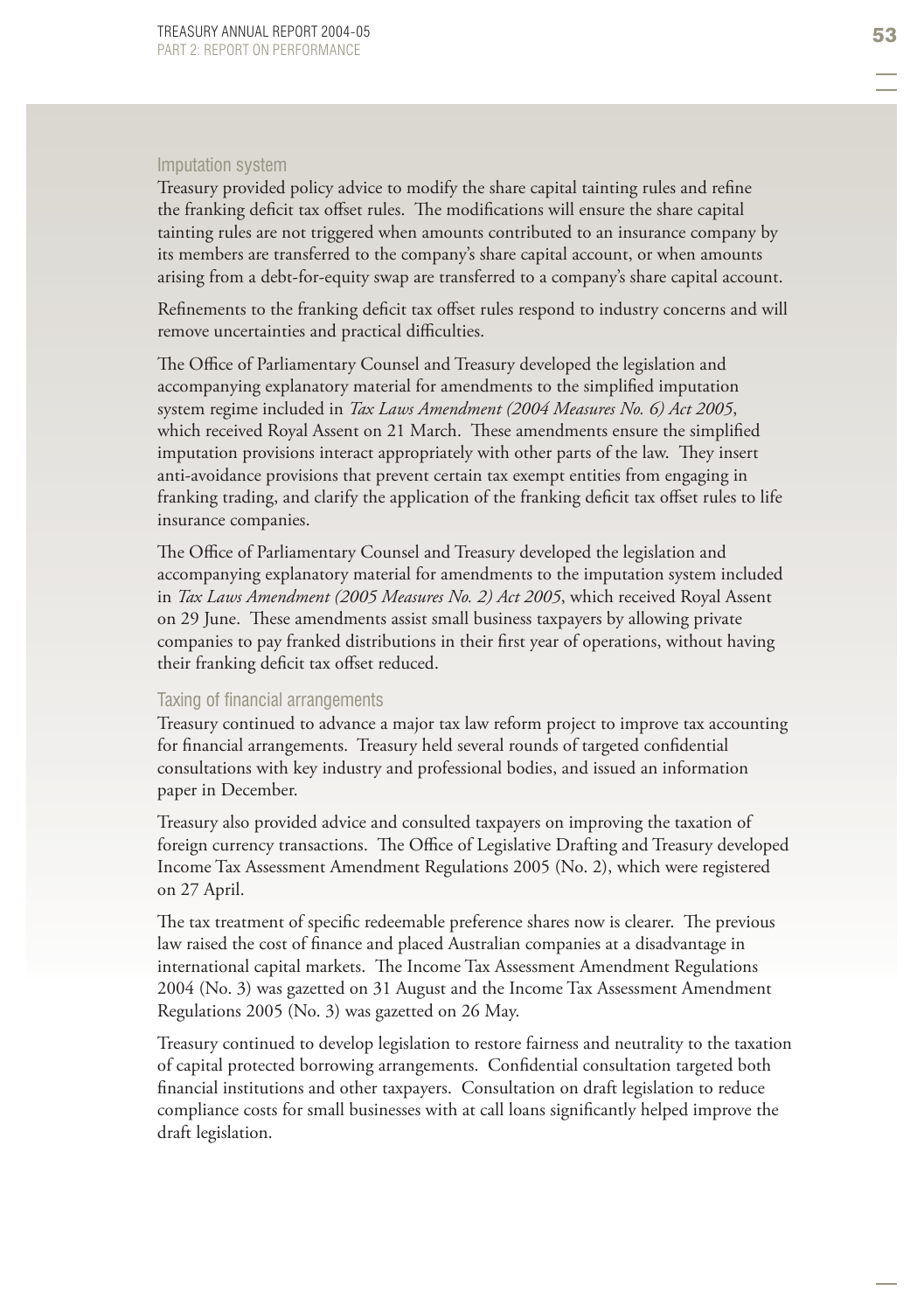## Company loss recoupment reforms

The Office of Parliamentary Counsel and Treasury prepared the exposure draft legislation and explanatory material relating to the simplified loss recoupment reforms for companies, released in February. Th ese reforms will help business by making it easier for widely held companies to satisfy the continuity of ownership test and removing the same business test for companies with a total income of more than \$100 million. Treasury consulted with the business sector on the exposure draft legislation.

### Tax exempt asset financing reforms

The tax exempt asset financing reforms will improve the taxation framework for these arrangements between the private sector and tax exempt entities. Treasury provided advice on the reforms and consulted extensively with the business sector and representatives of the State and Territory Governments on the exposure draft legislation. The March confidential discussion paper to stakeholders canvassed alternative ways to progress the reforms.

### Effective life caps for buses and trucks

Treasury provided advice on introducing effective life caps for buses, light commercial vehicles, trucks and truck trailers in the income tax law. The legislation and accompanying explanatory material for the amendment was included in the *Tax Laws Amendment (2005 Measures No. 1) Act 2005* which received Royal Assent on 29 June.

### Taxation treatment of business 'blackhole' expenditures

The Review of Business Taxation identified the need for an appropriate treatment for blackhole expenditures (expenses not recognised under the income tax laws). Treasury provided advice on a systematic treatment of business expenditures to allow deductions for these expenditures. The Government announced this measure in the 2005-06 Budget.

#### Simplified tax system

Legislation to give effect to the 2004 election commitment to introduce a 25 per cent entrepreneurs' tax offset for certain small businesses in the simplified tax system and extend eligibility by removing the requirement for these taxpayers to use cash accounting was included in *Tax Laws Amendment (2004 Measures No. 7) Act 2005* which received Royal Assent on 1 April.

### **International Taxation**

Several measures give effect to aspects of the Government's Review of International Tax Arrangements reforms.

- The *New International Tax Arrangements* (Managed Funds and Other Measures) *Act 2005* allows Australian managed funds to become more internationally competitive, increasing their attractiveness to non-residents. •
- Th e *New International Tax Arrangements (Foreign-owned Branches and Other Measures) Act 2005* improves the competitiveness in Australia of foreign businesses that operate through Australian branches, and assists businesses with more internationally competitive employment arrangements by clarifying the treatment of shares and other like benefits given to employees under employee share schemes. •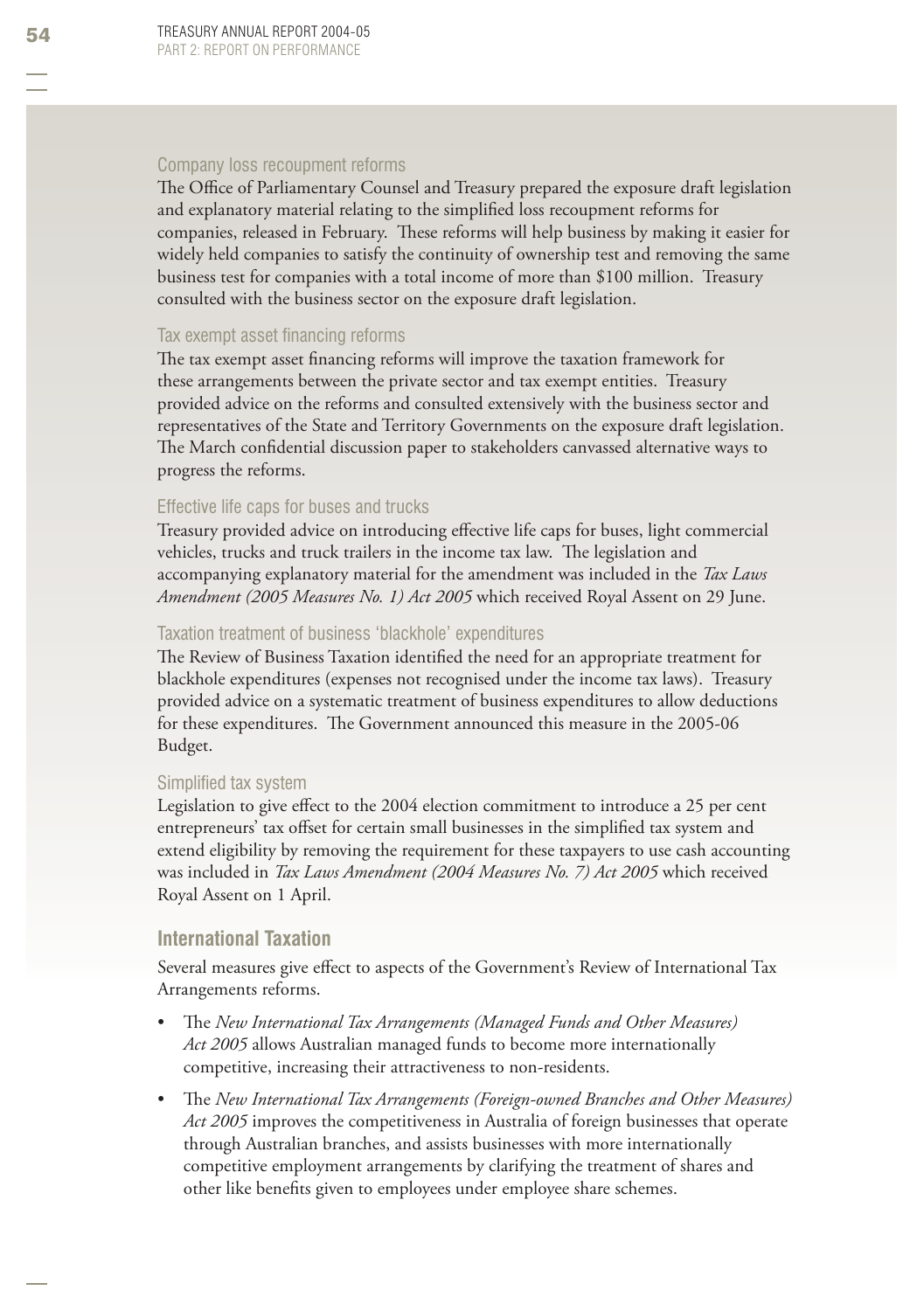Consultation on exposure draft legislation and explanatory material on a new tax treatment of dividends paid to foreign shareholders in Australian companies out of foreign profits is underway. •

These measures should make investment in Australian multinational companies more attractive to foreign investors and encourage foreign businesses to establish regional holding companies in Australia.

Treasury also provided advice to the Government on its 2005-06 Budget decision to reform the capital gains tax treatment of non-residents and remove the quarantining of foreign losses and foreign tax credits.

In its lead role in protecting Australia's taxation system through enhanced global governance arrangements directed at greater financial transparency and effective exchange of tax information, Treasury sent staff to a number of key OECD meetings in preparation for Australia's hosting of the Global Forum on Harmful Tax Practices in Melbourne in November 2005. The OECD is the key international forum progressing this initiative. This work complements other initiatives directed at global financial stability, money laundering activities, terrorist financing and drug trafficking.

### Tax treaties

The Government's tax treaty programme of 20 countries is important in promoting closer economic cooperation between Australia and other countries by eliminating possible barriers to trade and investment caused by overlapping taxing jurisdictions. Tax treaties offer protection for Australian businesses investing offshore, and reduce or eliminate double taxation of income flows between treaty partner countries. They also create a framework through which tax administrations can combat international fiscal evasion. During the year, negotiations with five countries, including Italy, the Netherlands and New Zealand, resulted in three tax treaties being concluded at officials' level.

Treasury provided advice on various international agreements, including free trade agreements and privileges and immunities agreements, being negotiated by the Government.

# **Personal taxation**

Advice to the Government on the design and implementation of a number of personal tax measures sought to promote economic growth, participation in the workforce and good governance.

### Reductions in personal income tax

The 2005-06 Budget included tax cuts worth \$21.7 billion over four years. These were in addition to the 2004-05 Budget tax cuts. The 2005-06 Budget tax cuts were included in *Tax Laws Amendment (Personal Income Tax Reduction) Act 2005*, which received Royal Assent on 12 August 2005. The key changes were:

- dropping the lowest marginal tax rate from 17 to 15 per cent from 1 July 2005; •
- increasing the 42 per cent threshold to \$63,001 from 1 July 2005, then increasing it again to \$70,001 from 1 July 2006; and •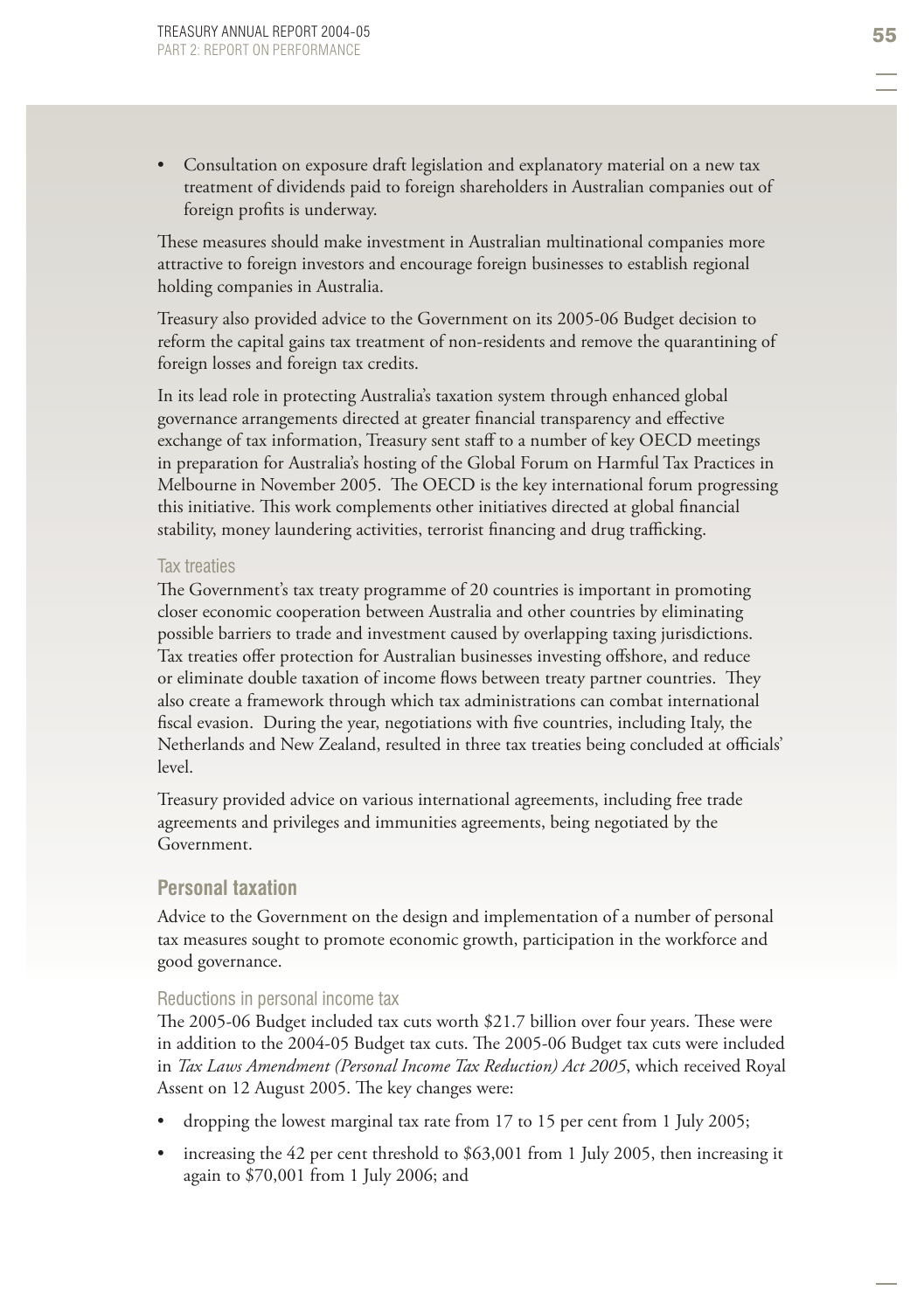increasing the 47 per cent threshold to \$95,001 from 1 July 2005. This is higher than the \$80,001 as announced in the 2004-05 Budget. It will increase again to \$125,001 from 1 July 2006. •

### Introduction of the 30 per cent Child Care Tax Rebate

Treasury advised the Government and helped develop legislation on a non-means tested tax offset of 30 per cent of out-of-pocket child care costs. It is for a maximum of \$4,000 per child per year, for those taxpayers who receive Child Care Benefit for approved care and meet the associated work/training/study test. The offset is non-refundable, however, taxpayers with insufficient tax liability to absorb the whole offset can transfer any unused amount to their spouse.

This measure was included in Tax Laws Amendment (2005 Measures No. 4) Bill 2005, introduced into Parliament on 23 June.

### Introduction of the mature age worker tax offset

The mature age worker tax offset of up to  $$500$  is available to workers aged 55 and over, with effect from the 2004-05 income year. Eligibility is based on net income from working and the offset rewards the personal effort of continuing to earn a salary, or wages or conducting a business. Mature age workers will be eligible for some offset if they derive net income from working that is less than \$63,000 from 2005-06 or \$58,000 in 2004-05.

This measure was included in *Tax Laws Amendment (2005 Measures No. 1) Act 2005*, which received Royal Assent on 29 June.

### Fringe benefits tax amendments

Treasury played a key role in developing a number of fringe benefits tax amendments which broaden access to certain fringe benefits tax exemptions.

# Establishment of new general deductible gift recipient categories

Treasury provided advice on the implementation of five new deductible gift recipient general categories to cover war memorials, disaster relief, animal welfare, charitable services and educational scholarships. This will allow taxpayers to claim an income tax deduction for certain gifts of money or property to those organisations that are endorsed as deductible gift recipients under the new categories. The streamlining enables organisations seeking tax deductible status to be considered under the consistent framework provided by the general categories.

#### Incentives to encourage philanthropy

Measures included in the *Tax Laws Amendment (2005 Measures No. 3) Act 2005* which received Royal Assent on 29 June increase flexibility for charitable funds, ancillary funds and prescribed private funds to encourage charitable giving in Australia.

#### Mutuality principle to be restored

Affected not-for-profit organisations will continue to benefit from the mutuality principle even though organisations cannot distribute to members. Treasury helped the Government introduce amendments that would restore mutuality to organisations that, under a longstanding Australian Taxation Office practice, had relied on the principle to exclude certain member receipts from assessable income. The amendments affect clubs,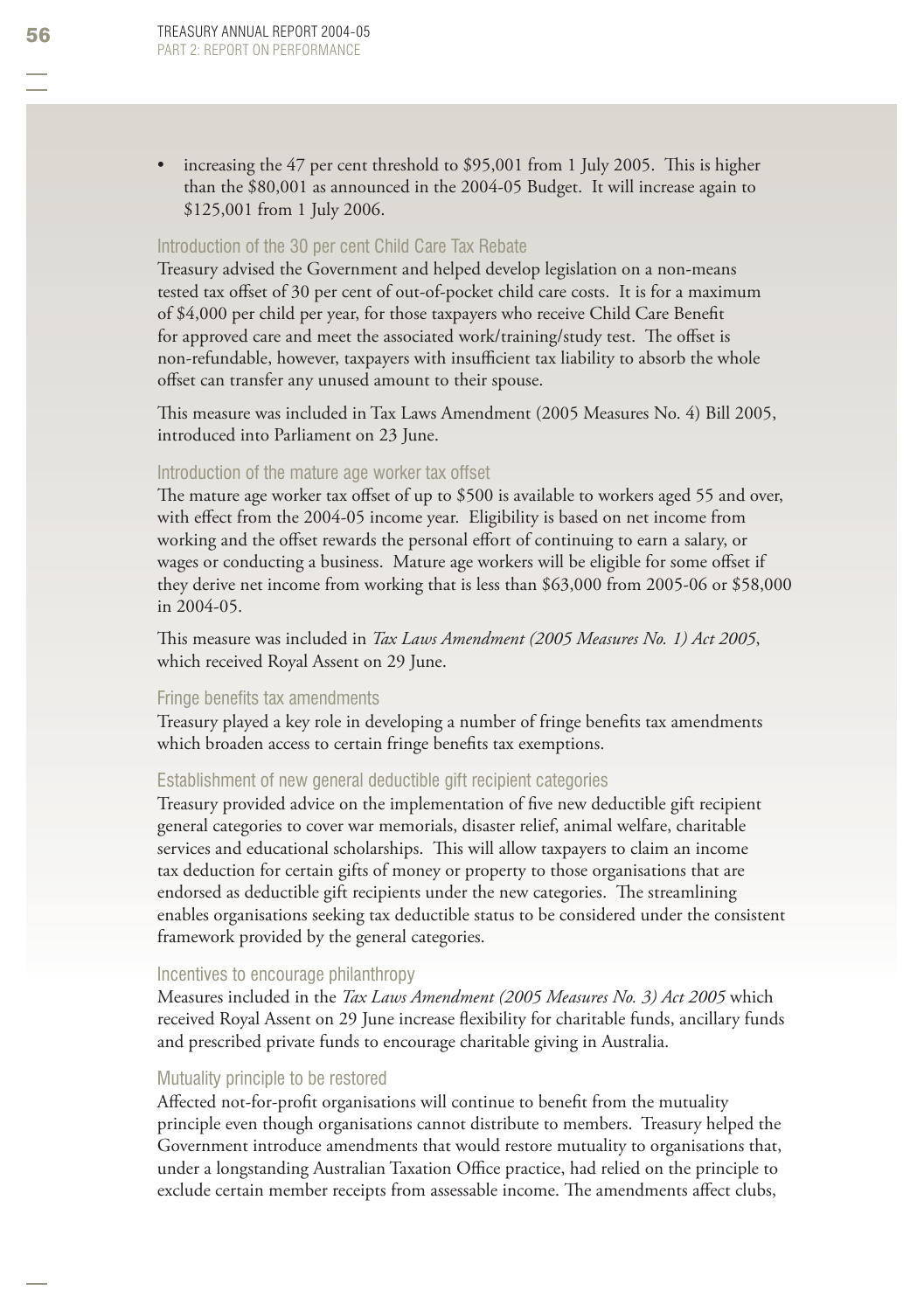professional organisations and friendly societies. The Full Federal Court decision in the Coleambally case made these amendments necessary.

## **Tax administration**

Treasury provided advice on, and developed legislation on systemic issues in tax system administration, including the assessment process, Australian Taxation Office rulings and advice, compliance and enforcement, tax offences and penalties, tax collection and recovery systems, tax relief, tax identity, disclosure of taxpayer information, record keeping obligations, and tax agent matters. Tax administration systems must contribute to the tax policy outcomes Parliament intends and avoid the pitfalls of unnecessary risk, complexity and high transaction costs.

## Review of aspects of income tax self assessment

The *Report on Aspects of Income Tax Self Assessment*, finalised in August 2004, focused on whether the income tax laws achieve a fair balance between protecting the rights of individual taxpayers and protecting the revenue for the benefit of the whole Australian community. Treasury examined a range of issues, including the statutory timeframes for amending assessments, duration of the audit process, reliance by taxpayers on Australian Taxation Office advice and aspects of the general interest charge. All of the report's recommendations will be implemented progressively.

The *Tax Laws Amendment (Improvements to Self Assessment) Act (No. 1) 2005* and *Shortfall Interest Charge (Imposition) Act 2005* received Royal Assent on 29 June. It reduces the consequences of errors in assessment for taxpayers acting in good faith, by providing for a lower rate of interest for the period before taxpayers are notified of their error and by refining the penalty regime.

A second round of legislation covering Australian Taxation Office advice and amendment periods, was exposed to public comment with a view to introducing it into Parliament in 2005-06. These measures will increase taxpayer certainty by improving the reliance taxpayers can place on advice and bringing forward the point where taxpayers' assessments are considered to be final.

A series of further reviews on issues arising from the report, relate to:

- specific provisions that expose taxpayers to open-ended review periods, to identify those that could have a set period before a taxpayer's liability is considered to final; •
- Commissioner discretions that determine a taxpayer's liability, to increase certainty by recommending replacement tests that a taxpayer can apply at the time of lodgment; •
- taxpayer elections, to establish guidelines for framing those elections in the law; •
- possible application of the Review of Self Assessment recommendations to all federally administered taxes; and
- the possibility of reducing the volume of law that individuals and small businesses with very simple affairs need to access. •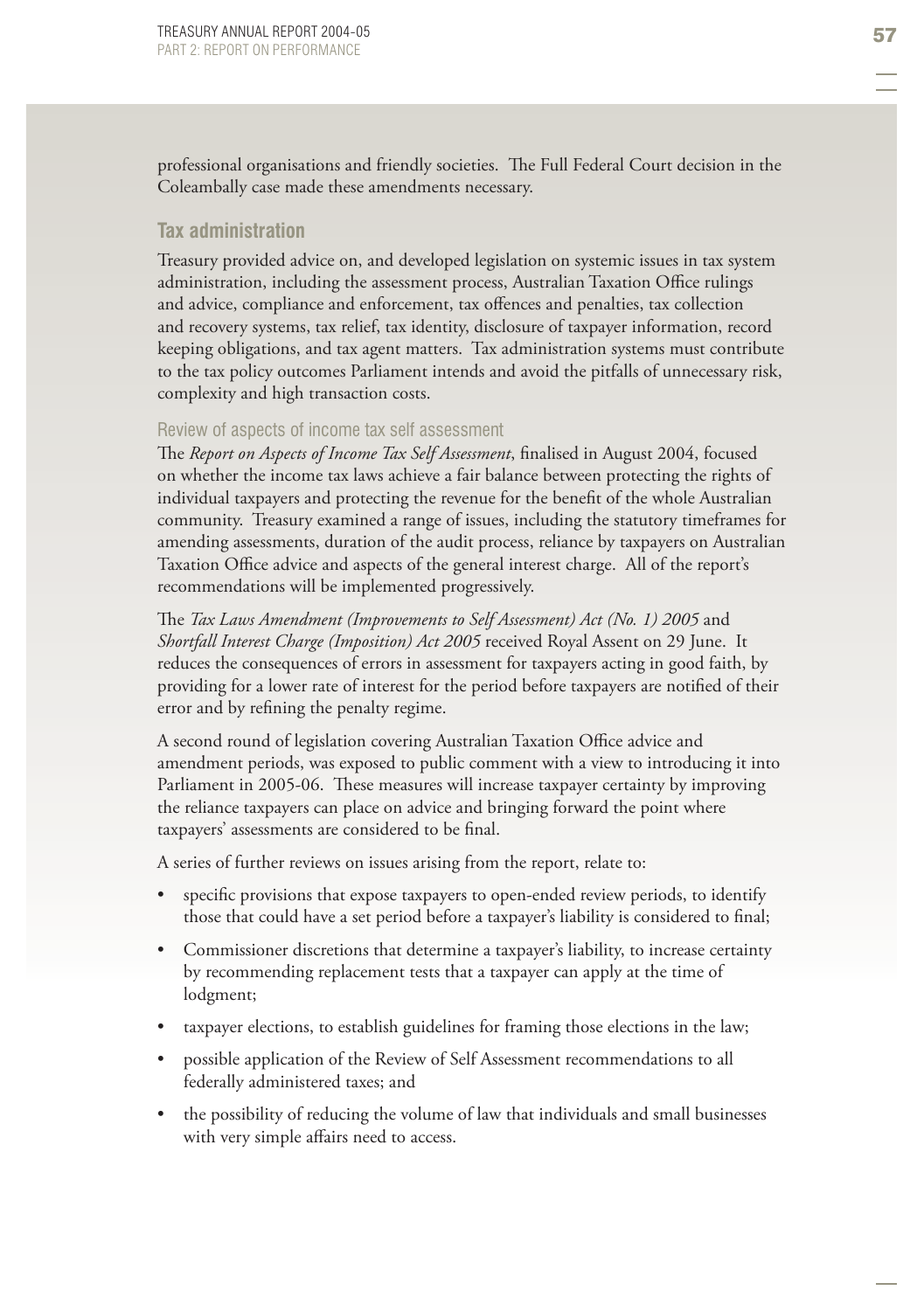# **Superannuation, retirement and savings**

Treasury provided advice to the Government on the revenue aspects of superannuation, retirement and savings policy in particular, and the development of effective retirement and savings policy in general.

### Choice of superannuation fund and portability

Since 1 July 2005, choice of superannuation fund has been available to the superannuation industry, employers and employees. The *Superannuation Legislation Amendment (Choice of Superannuation Funds) Act 2005* received Royal Assent on 29 June, and clarifies the operation of the choice regime.

Treasury also developed regulations under the choice of fund legislation (the Superannuation Guarantee (Administration) Amendment Regulations 2005 (No. 1), the Superannuation Industry (Supervision) Regulations 2005 (No. 1) and the Superannuation Guarantee (Administration) Amendment Regulations 2005 (No. 2)) to prescribe a number of matters including the life insurance requirements for superannuation funds used by employers when employees do not choose a fund.

Treasury assisted in amending regulations to remove a restriction on the portability of superannuation accounts. Compulsory portability of superannuation accounts came into effect on 1 July 2004, but generally only applied to 'inactive' accounts (broadly, accounts where no employer contributions have been made for six months). Under the Superannuation Industry (Supervision) Amendment Regulations 2005 (No. 3), from 1 July 2005, portability no longer will be restricted to inactive accounts.

### Abolition of superannuation surcharge

The Superannuation Laws Amendment (Abolition of Surcharge) Bill 2005 gave effect to the Government's 2005-06 Budget announcement to abolish the superannuation surcharge from 1 July 2005. This aims to simplify the operation of the superannuation system, boost the savings of affected individuals and provide incentives for people to make additional voluntary savings through superannuation.

### A more flexible and adaptable retirement income system

In consultation with industry and other organisations, Treasury developed regulations to give effect to the remaining measure announced in *A more flexible and adaptable retirement income system*, released in February 2004. The regulations (the Superannuation Industry (Supervision) Amendment Regulations 2005 (No. 2)) allow those who have reached their preservation age to access their superannuation through a non-commutable income stream without having to retire permanently from the workforce. This increases flexibility and choice in the transition to retirement. It took effect from 1 July 2005.

### Review of provision of defined benefit pensions by small superannuation funds

After consulting with industry and other organisations, Treasury prepared a discussion paper on the provision of defined benefit pensions by small superannuation funds and provided advice to Government.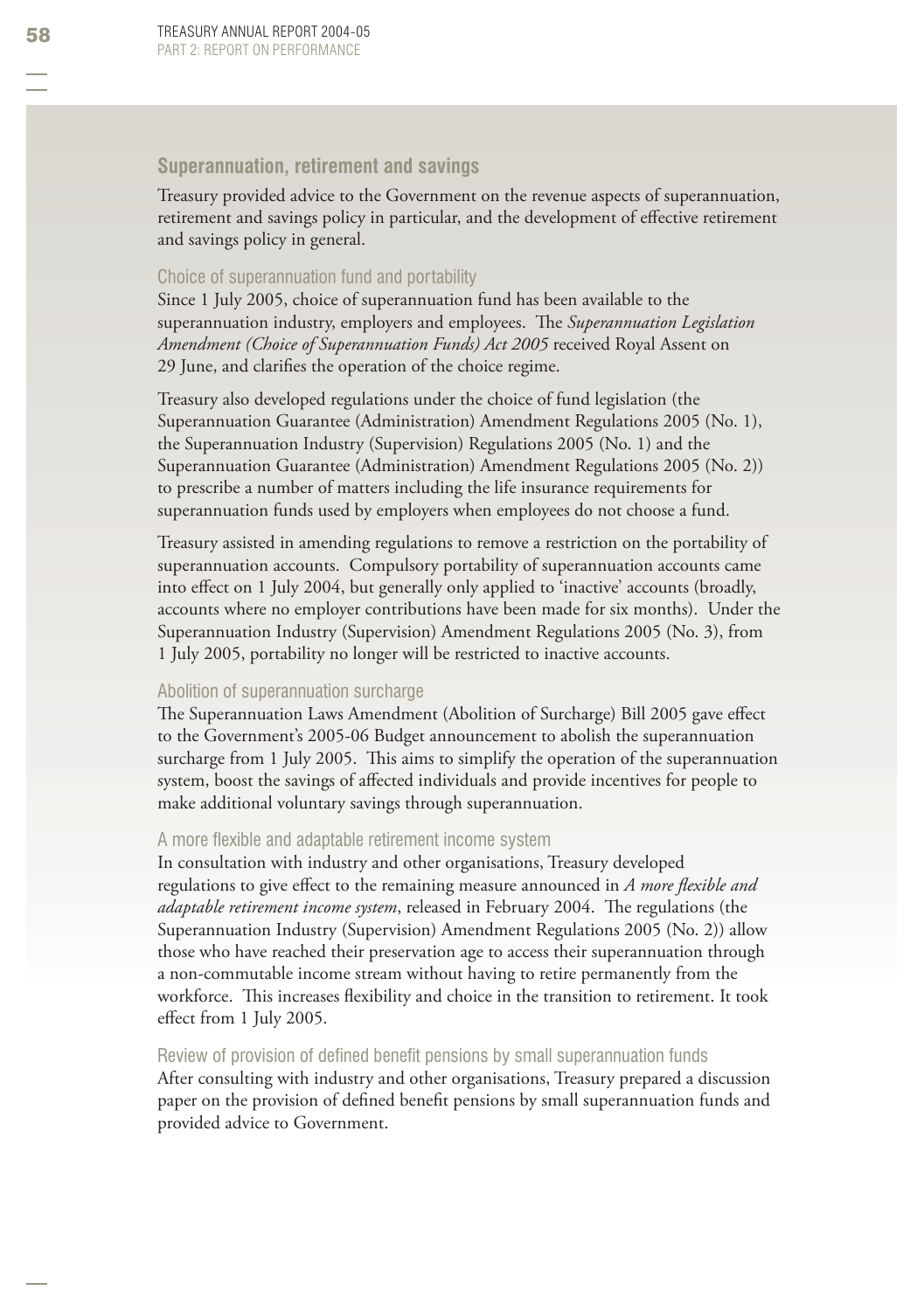### Police and Preservation Review

Treasury reviewed the superannuation preservation rules applying to police. The independent chair was Mr Gary Potts and the report was provided to the Government on 13 May.

### Cross-border superannuation arrangements

Treasury assisted the Government in negotiating and implementing superannuation double coverage provisions in social security treaties. Double superannuation coverage arises where an employee is sent from one country to work temporarily in another country and the employer is required to pay superannuation contributions for the employee in both countries. If a social security agreement that includes double coverage provisions is in place, the employer only pays contributions in the employee's home country.

Two such agreements with Croatia and Chile began on 1 July 2004, and a bilateral agreement with Belgium began on 1 July 2005. An agreement with Ireland was signed in June and is expected to begin on 1 January 2006. Negotiations with a number of other countries also occurred during the year. A delegation from Korea visited Canberra for an information exchange in May and Treasury officials, with staff from the Department of Family and Community Services, conducted the first formal round of negotiations with Japan in Tokyo during June, which followed an information exchange in Australia in January.

Treasury also was involved in bilateral negotiations and information exchanges in Europe, and reached an in-principle agreement with Switzerland in October. Also in October Treasury had information exchange sessions with Sweden, Hungary, Germany and Latvia. Initial discussions with Italy occurred in July.

### Superannuation guarantee reporting requirement

Legislation gave effect to the Government's decision to remove the requirement for employers to report superannuation contributions made for employees under the *Superannuation Guarantee (Administration) Act 1992.* This removes the requirement for contributions made on or after 1 January. Employees still will receive information on their superannuation contributions from their superannuation funds, and many employees will receive information more regularly on pay slips.

The necessary amendments in the *Tax Laws Amendment (Superannuation Reporting) Act 2004* received Royal Assent on 14 December.

#### Superannuation guarantee Budget measures

Treasury provided policy advice on 2005-06 Budget measures to amend the superannuation guarantee arrangements to reduce the incidence of double payment and clarify the position of payments of wages received after employment ceases.

### **Indirect taxation**

Ongoing policy advice on fuel tax credits, GST, excise and petroleum resource rent tax issues included the wine equalisation tax, the GST treatment of administrative arrangements, entity structures and cross-border issues, excise collections and changes to the petroleum resource rent tax.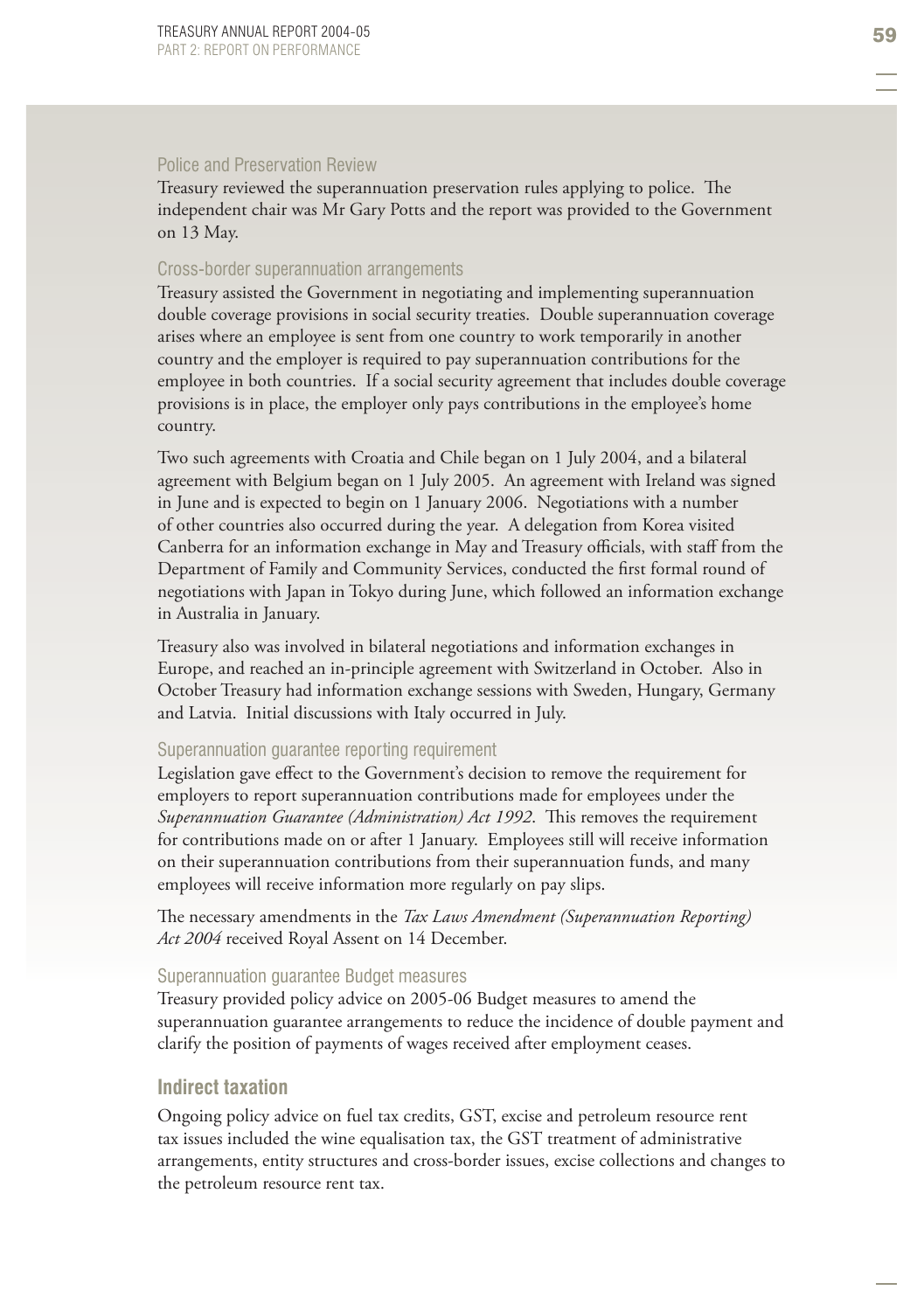### Fuel tax reforms

Since the Government announced its policy framework for fuel tax reform, Treasury has begun working with the Australian Taxation Office and relevant industry and community groups to implement these policies.

On 27 May, Treasury released a discussion paper on the proposed legislative framework to give effect to the Government's fuel tax credit reforms announced in *Securing Australia's Energy Future*. The reform aims to lower compliance costs, reduce tax on business and remove the incidence of fuel tax on a range of businesses and households.

#### Excise

Introduction of fuel tax reforms provides a timely opportunity to review the entire Schedule to the *Excise Tariff Act 1921*. To facilitate this, Treasury released a discussion paper on 2 June. The review aims to reduce compliance costs for excise manufacturers and other excise stakeholders, importers and administering authorities, and determine whether the Schedule can be streamlined. Public consultation is underway.

Treasury contributed to the review of tourist shopping administrative arrangements. It will examine options to improve the delivery and administration of the tourist refund function and inwards and outwards duty free shops (including sealed bag arrangements).

#### Wine equalisation tax

The close economic relationship between Australia and New Zealand underpinned Treasury work with relevant stakeholders to implement the 2005-06 Budget measure to extend the wine producer rebate to New Zealand wine producers who export wine to Australia. The relevant legislation, Tax Laws Amendment (2005 Measures No. 4) Bill 2005, was introduced into Parliament on 23 June.

### Goods and Services Tax

Legislation addressed GST transitional issues in long-term non-reviewable contracts and targeted consultation helped in developing this legislation. A mechanism allows parties to long-term non-reviewable contracts to take into account the impact of the changes to The New Tax System. The legislation in *Tax Laws Amendment (Long-term Non-reviewable Contracts) Act 2005* received Royal Assent on 22 February, and accompanying regulations came into effect on 11 March and 9 April.

Residents of charitable retirement villages and serviced apartments in retirement villages are more certain about how the GST law applies to them and their retirement village operators. The measure in *Tax Laws Amendment (Retirement Villages) Act 2004* received Royal Assent on 14 December.

Other enacted legislation dealt with several GST integrity concerns, including the application of GST to supplies of real property. The legislation removes unintended outcomes that arise from the interaction of various provisions. The measure in *Tax Laws Amendment (2005 Measures No. 2) Act 2005* received Royal Assent on 29 June.

Other enacted legislation ensures GST applies to supplies to Australian residential rental properties belonging to landlords not in Australia. The legislation ensures comparable GST treatment for all owners of Australian residential rental properties. The measure in *Tax Laws Amendment (2004 Measures No. 6) Act 2005* received Royal Assent on 21 March.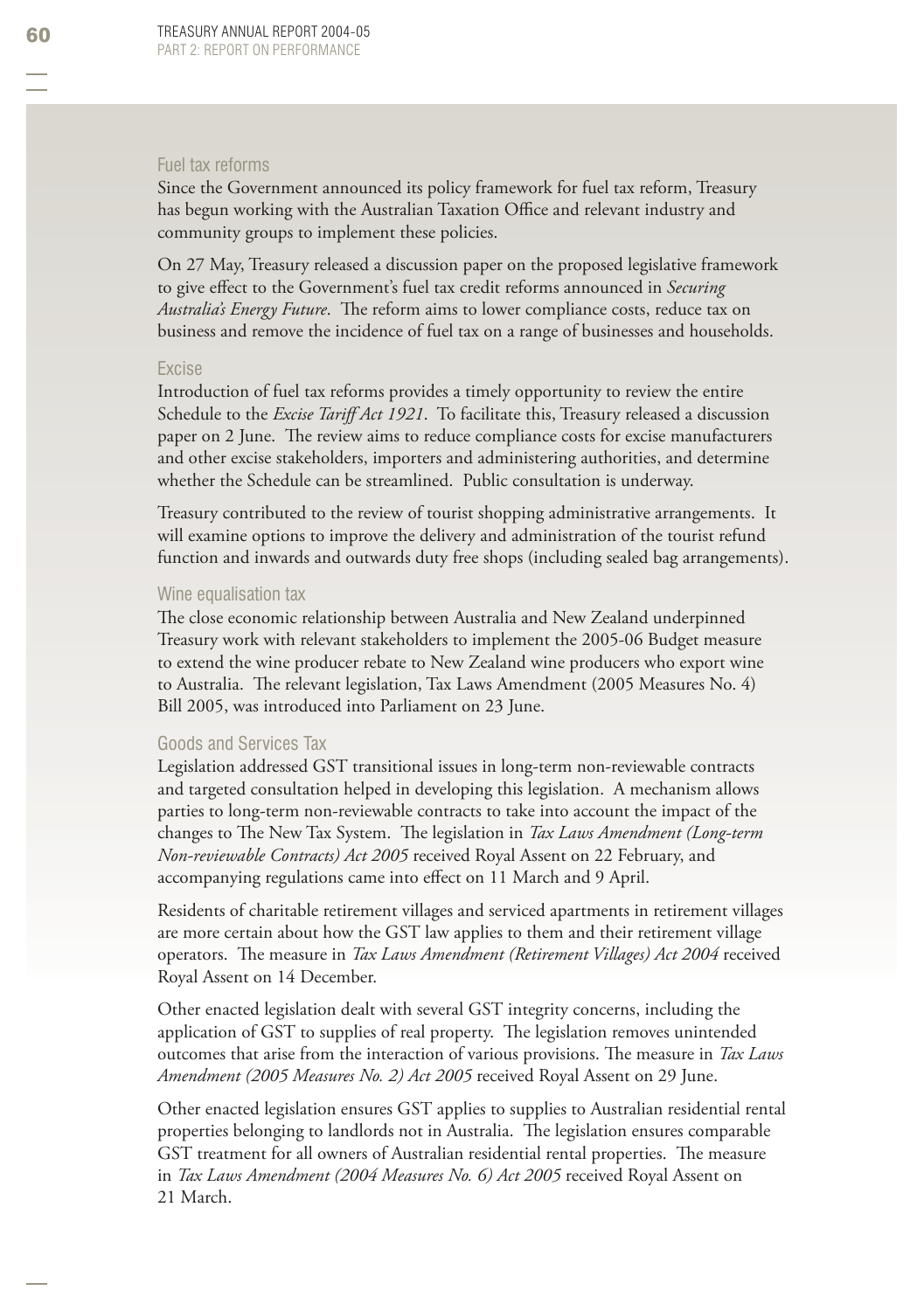Other enacted legislation prevents certain non-resident enterprises from registering and obtaining refunds of GST input tax credits without having to fully remit GST for supplies relating to goods and services consumed in Australia. The measure in *Tax Laws Amendment (2005 Measures No. 1) Act 2005* received Royal Assent on 29 June.

The 2004-05 Budget announced a range of small businesses could pay and report GST annually and apply private use apportionment on an annual basis. Treasury provided advice on these changes which will reduce compliance costs for small businesses. The measure in *Tax Laws Amendment (Small Business Measures) Act 2004* received Royal Assent on 13 December.

### Petroleum Resource Rent Tax

Treasury implemented the 2004-05 Budget measure to introduce an offshore petroleum exploration incentive to encourage exploration in these areas. A 50 per cent increase in eligible deductions of exploration expenditure incurred in remote areas could help offset the taxpayer's petroleum resource rent tax liability. The measure in *Tax Laws Amendment (2004 Measures No. 7) Act 2005* received Royal Assent on 1 April.

The petroleum industry made a number of requests for amendments to the petroleum resource rent tax to lower compliance costs, improve administration and remove inconsistencies. Treasury advised on these changes and the Government announced them in the 2005-06 Budget. Targeted consultation will help in developing the legislation to implement them.

### Timor Sea

In the negotiations between Australia and Timor-Leste on the maritime boundary, Treasury's advice focused on the distribution of taxation revenue from the proposed development of the Greater Sunrise gas field which straddles the Joint Petroleum Development Area and the adjacent area of sole Australian jurisdiction.

### **Community consultation**

Treasury consults to gather information about the practical operation of the taxation system and improve the quality and effectiveness of proposed changes to the system. Consultation processes are evaluated for their effectiveness.

The emphasis on enhanced community consultation continued, with a business liaison programme with peak bodies on tax system issues and extensive consultation on individual measures. Three times a year, Treasury prepares reports on consultation on announced tax measures and provides these to the Board of Taxation. The timing of the federal election resulted in two reports being provided to the Board in 2004-05. The reports are published on the Treasury website.

The reports indicated consultation occurred on nearly all announced measures other than minor or technical ones or where timing constraints existed. In general, feedback from those consulted was positive. Some concerns were raised about the time allowed for consultation in some cases, and Treasury is working to improve this, as far as possible within the constraints of the legislation programme timeframes.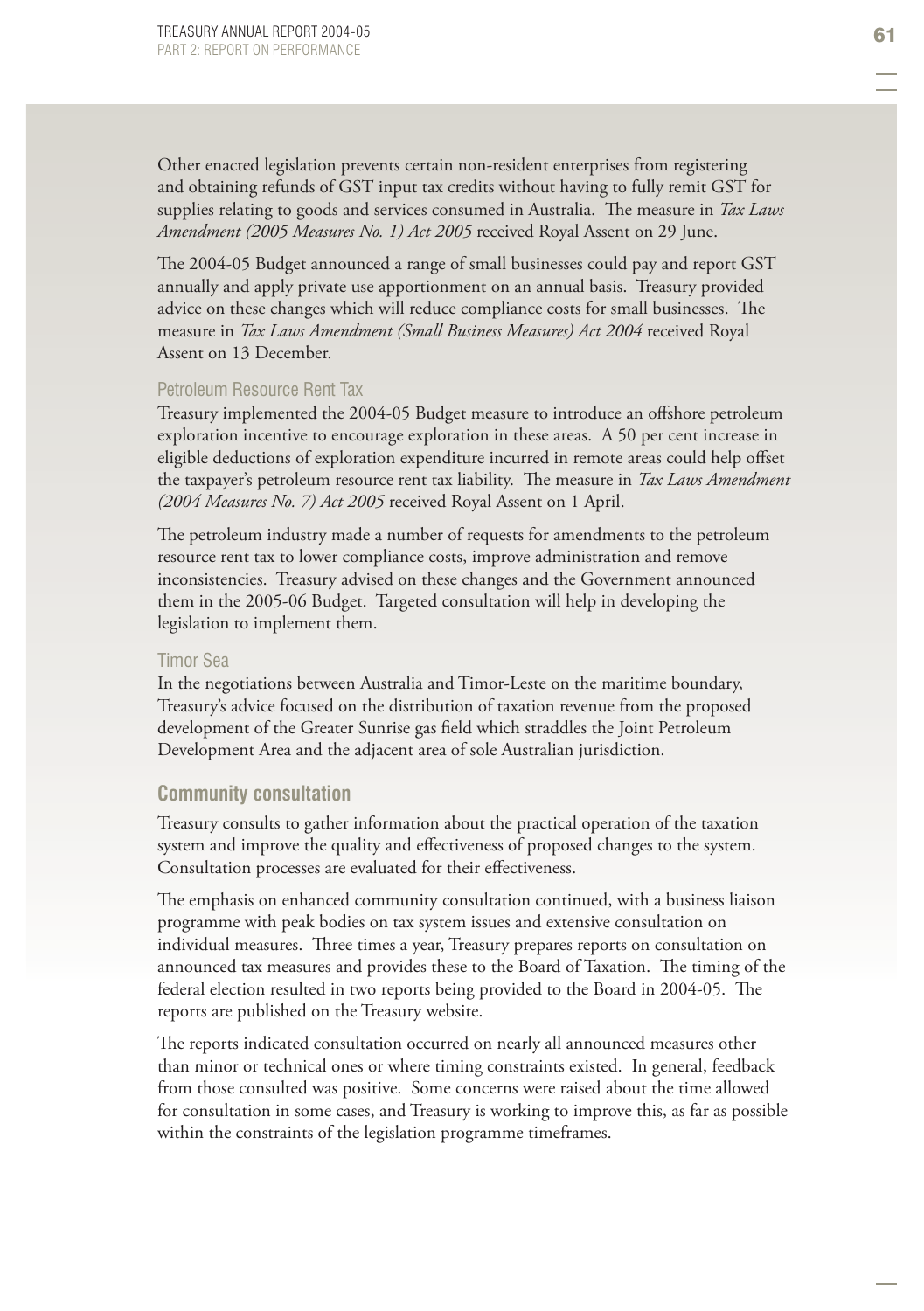# **The coherent principles approach to tax design**

Treasury has developed a new principles-based approach to the design of tax law, known as the coherent principles approach. The new approach aims to develop tax law that is as certain, but less involved and more flexible than the current black letter law approach. The approach was used to develop amendments to the employee share scheme provisions. In this case, the policy was to avoid triggering a tax point when the underlying relationships between the employees, their employer company and the employees' shares are unchanged, despite the company restructuring. The coherent principles approach makes this policy intention the basis of the amended law, to preserve the taxation arrangements of the employee's discounted shares. The measure in Subdivision DA of Division 13A of Part III of the *Income Tax Assessment Act 1993* received Royal Assent on 1 April. An article on the coherent principles approach to tax design appeared in the Autumn 2005 edition of *Economic Roundup*.

# **Publications**

# Budget documents

Treasury contributed to the preparation of Budget documents on taxation measures, which are published on the budget website www.budget.gov.au.

### Informing the public on taxation and superannuation policies

An ongoing role for Treasury is to communicate Government taxation and superannuation policy to relevant industries, key stakeholders and the public. Treasury consulted extensively in 2004-05 to gather information, including on the practical impacts of possible policy and legislative changes.

Treasury also prepares and issues consultation papers for public comment as part of its communication processes. These papers are provided directly to key industry associations and representatives, and are available on Treasury's website for public comment.

Treasury officials also presented papers at relevant industry and academic conferences and responded to inquiries from the general public.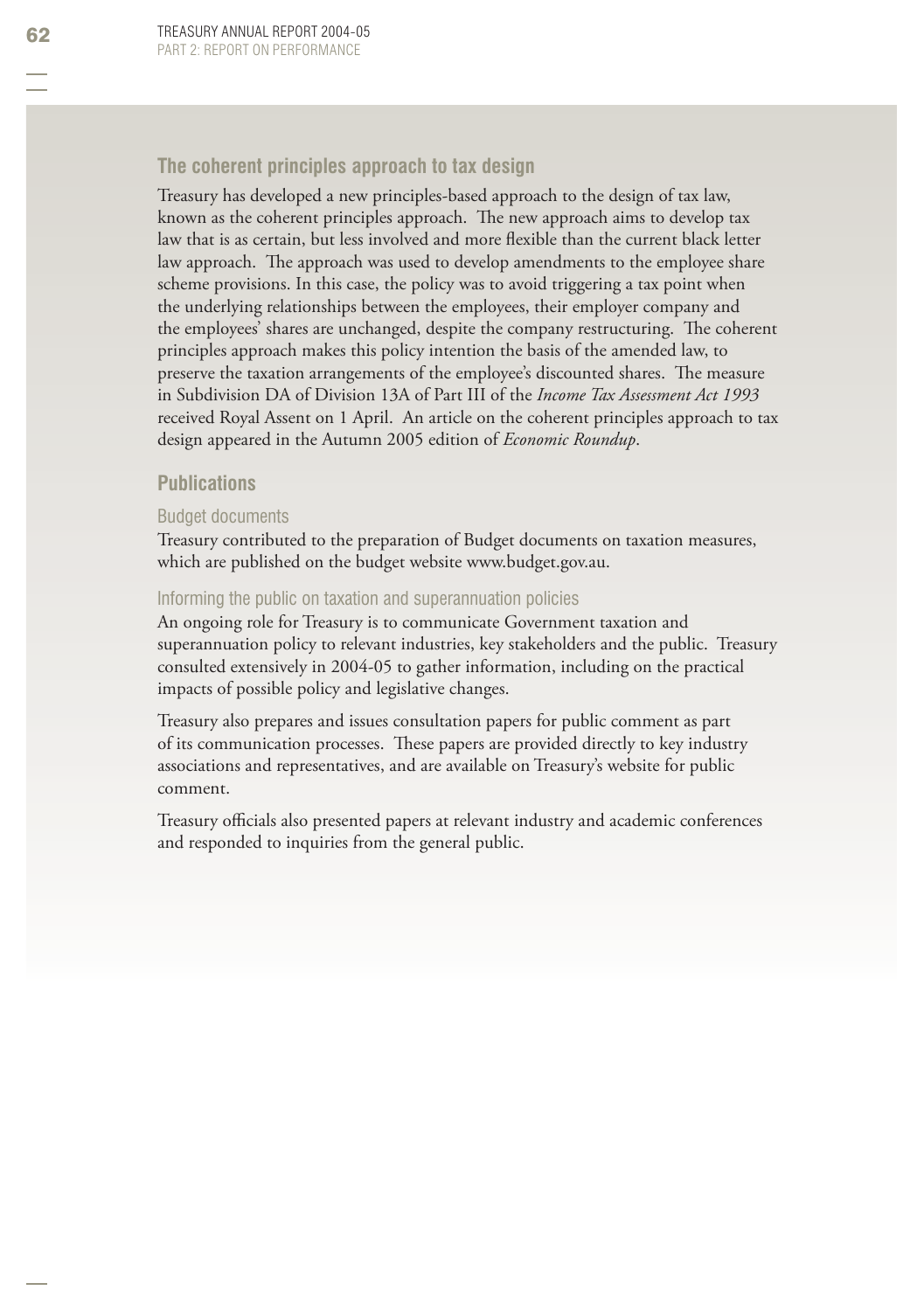# Outcome 3 Well-functioning markets

A well-functioning market economy and financial system is integral to the continued economic development of Australia and the wellbeing of the Australian people. Improving the operation of markets is intended to underpin stronger sustainable economic growth and enhanced living standards for all Australians.

The efficient operation of Australia's product and services markets is supported by a combination of laws, institutions, policies and administrative practices. Treasury provides advice to the Government on forming and implementing policies to support well-functioning markets. Treasury's advice and other outputs help maintain and improve markets so investors and consumers can have confidence and certainty in making decisions that are well informed and free from market distortions and impediments. Treasury also provides the executive for the Takeovers Panel, assists the Royal Australian Mint through representation on its advisory board and is represented on the advisory board of the Australian Government Actuary.

Markets Group is responsible for providing advice on policy processes and reforms that: promote a secure financial system and sound corporate practices; remove impediments to competition in product and services markets; and safeguard the public interest in matters such as consumer protection and foreign investment.

In 2004-05, Markets Group, under Outcome 3, contributed to government decisions and objectives through providing advice on a range of issues affecting the operation of markets. In relation to financial markets, that included advice on issues such as the prudential framework, market access and pricing, market integrity and investor protection, company law and corporate governance issues, corporate insolvency and corporate financial reporting. For markets more generally, Markets Group provided advice on structural reforms of key sectors and the operation of competition and consumer policy, including in relation to issues of financial literacy. Markets Group also provided professional actuarial services, and advice on foreign investment and trade policy.

On the international front, Markets Group contributed to the finalisation of negotiations on the Australia-United States Free Trade Agreement (AUSFTA) which entered into force on 1 January 2005. Markets Group also contributed to the commencement of negotiations for a further four Free Trade Agreements with, the Association of Southeast Asian Nations (ASEAN) in partnership with New Zealand, the United Arab Emirates, Malaysia, and China.

Another important part of Markets Group's activities is its involvement in consultations, particularly in areas where reforms or new Government measures are proposed. Markets Group consults with other Australian Government agencies, State and Territory governments, industry, the general public and other stakeholders on various issues related to the support of well-functioning markets.

Feedback from Treasury portfolio ministers indicated that these outputs effectively contributed to their needs in formulating and implementing policies in support of well-functioning markets.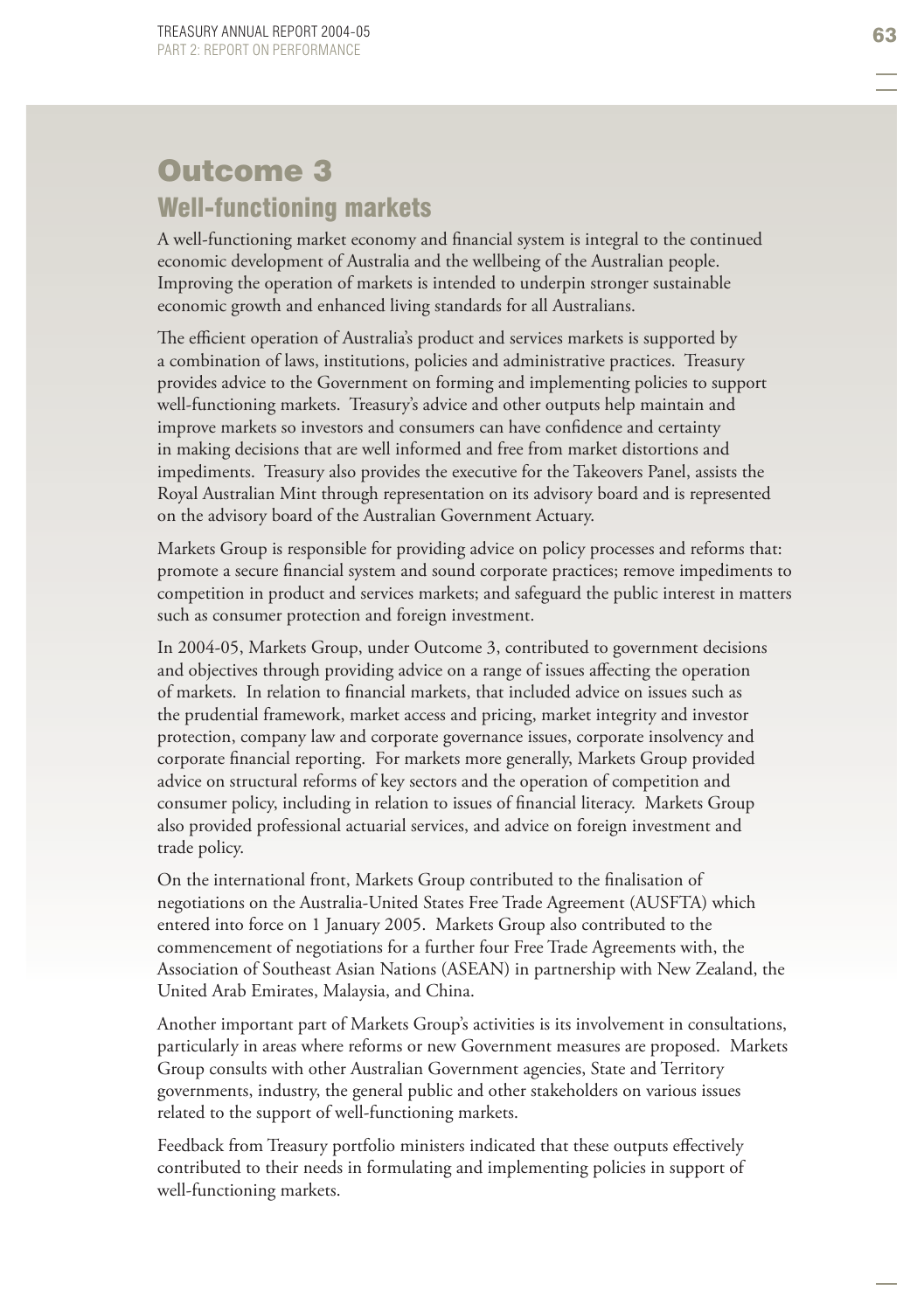



# Key priorities in 2004-05

Markets Group advice covered a broad agenda including issues such as corporate governance, market integrity, financial system safety, financial product safety, competition and consumer policy, and protecting the national interest under Australia's foreign investment policy. Strategies for delivery of outputs included: developing specialist expertise; proactively identifying emerging issues, reform options and priorities; and developing and maintaining effective working relationships both within Treasury and with key stakeholders. Treasury's *2004-05 Portfolio Budget Statements* and internal planning processes identified the following key priorities for 2004-05:

continuing to provide advice on ongoing and emerging policy issues in the general insurance sector, including the recommendations of the HIH Royal Commission, implementation of the *Medical Indemnity (Prudential Supervision and Product Standards) Act 2003*, and reforms to improve the availability and affordability of various classes of insurance; •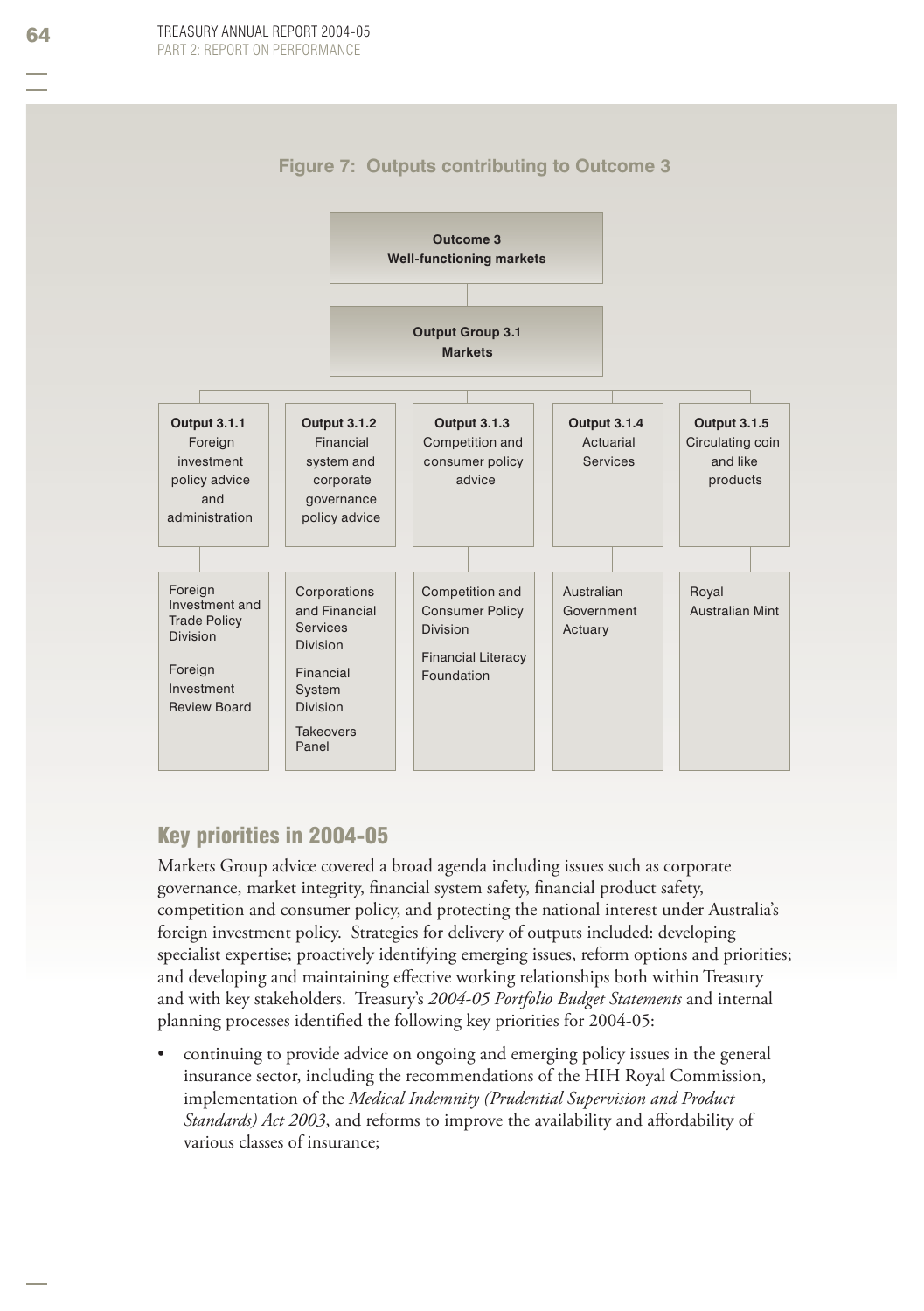- advising the Government in relation to Australia's participation in the International Monetary Fund (IMF) Financial Sector Assessment Program (FSAP), to which the Government agreed in late 2004; •
- providing policy advice to the Government on initiatives to more closely integrate the Australian and New Zealand markets, including in the area of prudential supervision of banking; •
- continuing to provide policy advice in relation to the HIH Claims Support Scheme and the Australian Reinsurance Pool Corporation; •
- progressing international cooperation in financial market regulation, including bilateral efforts to promote the recognition of national regulatory frameworks covering financial products and service providers; •
- participating in formulating policy to progress structural reform in key sectors of the economy; •
- implementing Dawson Review recommendations on competition provisions in the *Trade Practices Act 1974;* •
- contributing to the Doha round of negotiations in the World Trade Organization (WTO) and coordinating Treasury's involvement in negotiations for the Free Trade Agreement with the United States; •
- developing policy and providing advice on financial reporting requirements applying to the corporate sector, including advising the Government on issues surrounding the adoption of International Financial Reporting Standards in Australia; •
- implementing reforms covering independence of auditors, legislative backing for auditing standards, new oversight arrangements for the Financial Reporting Council and more broadly, issues surrounding strengthening the regulatory framework for corporate insolvency and corporate governance; •
- improving operational effectiveness through addressing practical issues faced by industry with financial services regulation and enhancing disclosure of fees and costs in relation to certain financial products; •
- progressing international cooperation in financial market regulation, corporate governance, financial reporting and corporate insolvency; •
- coordinating implementation of the Uhrig recommendations for Treasury portfolio agencies; •
- implementing the Consumer and Financial Literacy Taskforce recommendations. This strategy included the establishment of the Financial Literacy Foundation within Treasury during the year. The Foundation has been established to deliver the Government's commitment to help all Australians increase their financial knowledge and better understand their options and the choices they can make in using and managing their money; and •
- developing new graphic and text health warnings on tobacco products. •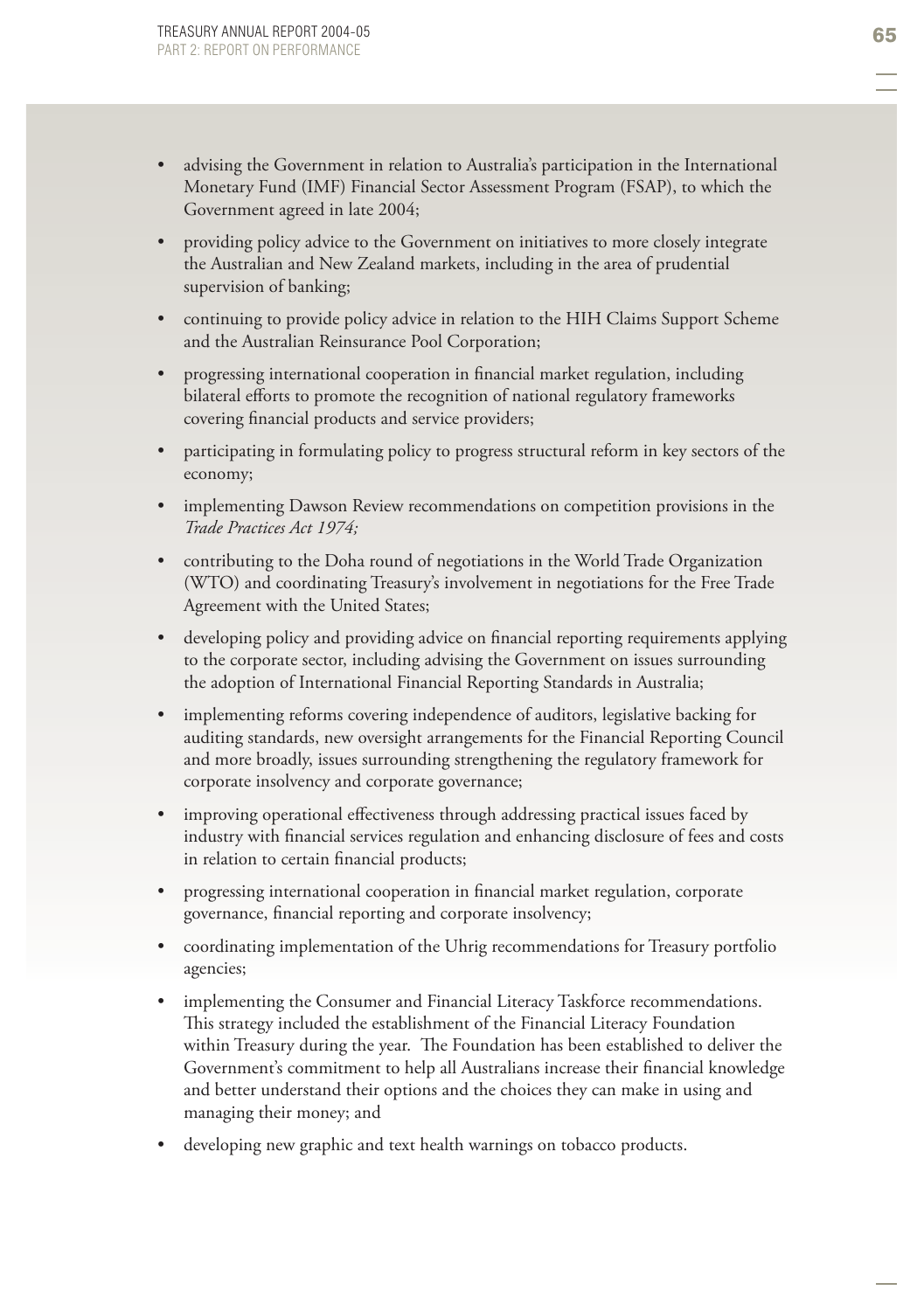## **Key outcomes in 2004-05**

- Treasury had ongoing involvement in the implementation of the Superannuation Safety reforms and advised the Government on the outcomes of the review of Part 23 of the *Superannuation Industry (Supervision) Act 1993*. Collectively, these measures should enhance the safety of the superannuation system. •
- Treasury developed the legislative package that implemented the Government's response to the Review of Financial Sector Levies. Treasury then provided advice to the Government on the levy determinations for the 2005-06 year, the first to be made under the new framework. •
- Treasury continued to develop, in conjunction with the New Zealand Ministry of Economic Development, a model for recognising trans-Tasman security offerings. As co-chair of the Trans-Tasman Council on Banking Supervision, Treasury also contributed to the development of proposals for greater harmonisation in banking regulation in Australia and New Zealand. •
- Treasury led the Australian Government's involvement in the first meeting of the Financial Services Committee under the AUSFTA. A range of issues that would lead to the further integration of the Australian and US financial services sectors were discussed. •
- Treasury developed the Trade Practices Amendment (Personal Injuries and Death) Bill 2004, introduced into Parliament on 9 December 2004. This will prevent the *Trade Practices Act 1974* being used to undermine State and Territory tort law reforms designed to address the availability and affordability of certain classes of insurance. The Bill was supported by the majority of State and Territory Governments. •
- Treasury provided substantial input to the review of competitive neutrality in the medical indemnity insurance market, announced by the Government in December 2004, and advised and assisted the Government in its response to the review. Legislation to address the competition issues identified in the review was introduced into Parliament in April 2005. •
- Treasury developed the Trade Practices Legislation Amendment Bill (No. 1) 2004 which implements the Government's response to the independent review of the competition provisions (Part IV) of the *Trade Practices Act 1974* (the Dawson Review). •
- Treasury also developed the Trade Practices Amendment (National Access Regime) Bill 2005, which implements the Government's final response to the Productivity Commission's review of the National Access Regime for infrastructure facilities of national significance. •
- Treasury provided advice on the Productivity Commission's inquiry relating to the review of National Competition Policy (NCP) reforms and is continuing to work closely with the National Competition Policy Review Secretariat established within the Department of the Prime Minister and Cabinet to develop a future reform framework that will be progressed through the Council of Australian Governments (COAG) NCP review. •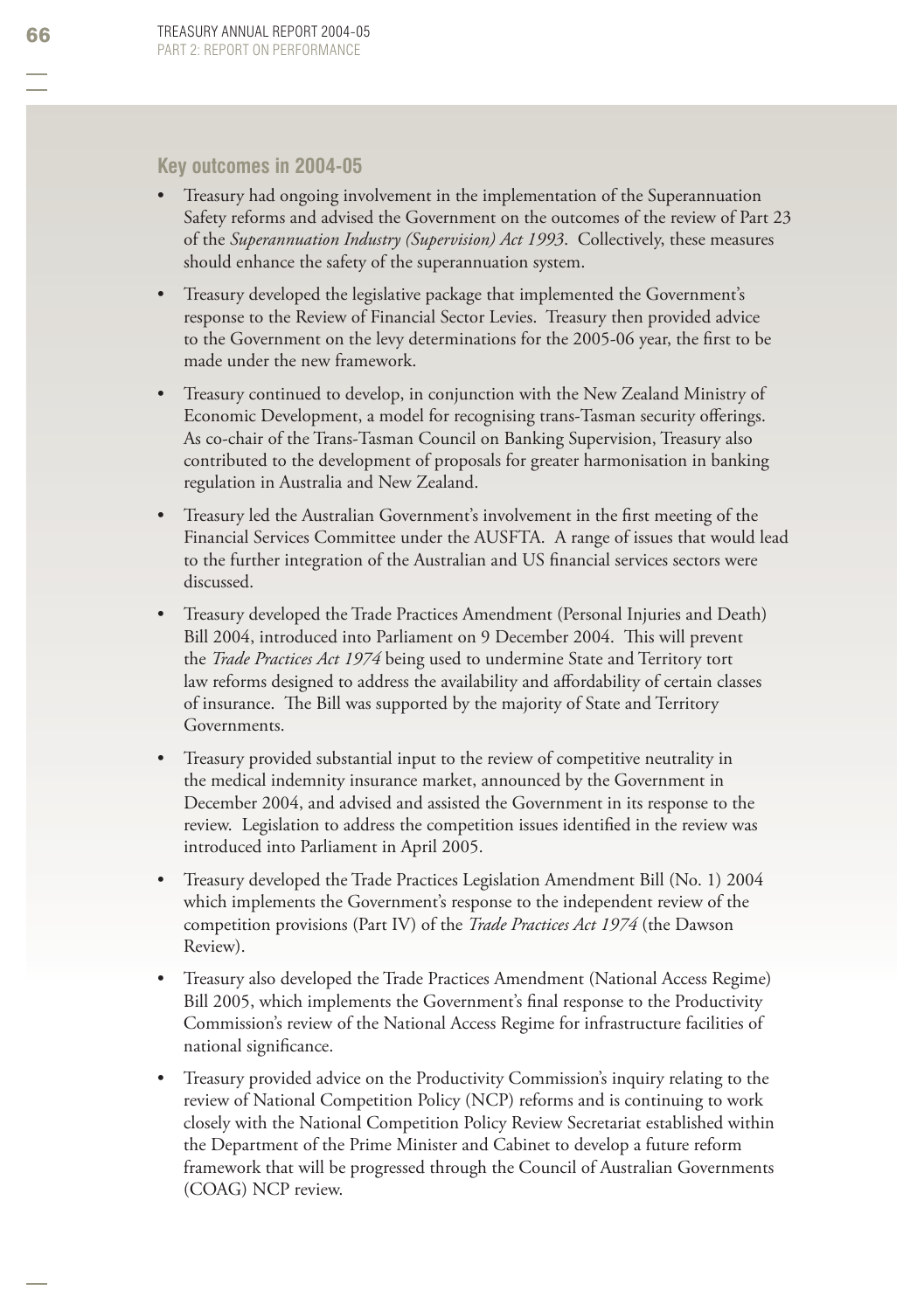- Treasury provided advice to the Government on key transport issues including the adequacy of rail and port infrastructure associated with coal exports, the implementation of the Government's national land transport plan, *AusLink*, and airport and international aviation regulation. •
- Treasury provided policy advice on energy market reform, including proposed changes to establish a new national institutional and regulatory framework for the electricity and gas markets. Treasury developed the *Trade Practices Amendment (Australian Energy Market) Act 2004* and contributed to the COAG Australian Energy Market Agreement. •
- Treasury played a key role in successful negotiations for separate Free Trade Agreements with the United States and Thailand, both of which entered into force on 1 January 2005. The Singapore Free Trade Agreement entered into force on 28 July 2004. During the year, Treasury was also involved in evaluating free trade studies and conducting negotiations with the United Arab Emirates, Malaysia, ASEAN and China. •
- As part of monitoring the implementation of legislative reforms made to the corporate governance and financial reporting framework — including the transition to International Financial Reporting Standards in Australia — Treasury consulted with industry stakeholders and the accounting supervisory bodies. •
- Treasury provided advice on regulatory frameworks that support consumer confidence and product safety. Indeed, a major focus was providing advice on the review of Australia's product safety framework. •
- Treasury provided the Secretariat to a Consumer and Financial Literacy Taskforce , which was formed to establish the first national strategy for consumer and financial literacy in Australia. This strategy included the establishment of the Financial Literacy Foundation within Treasury during the year. The Foundation was established to deliver the Government's commitment to help all Australians to increase their financial knowledge and better understand their options and the choices they make in using and managing their money. •

Other key outcomes in 2004-05 were:

- the Australian Government Actuary contributed to policy development by providing specialist actuarial and related advice to the Government, its departments and agencies; •
- the Takeovers Panel continued to provide the mechanism for resolving disputes and raising the standards of market behaviour in takeovers; and •
- the Royal Australian Mint continued to operate successfully in producing numismatic and circulating coins for Australia. •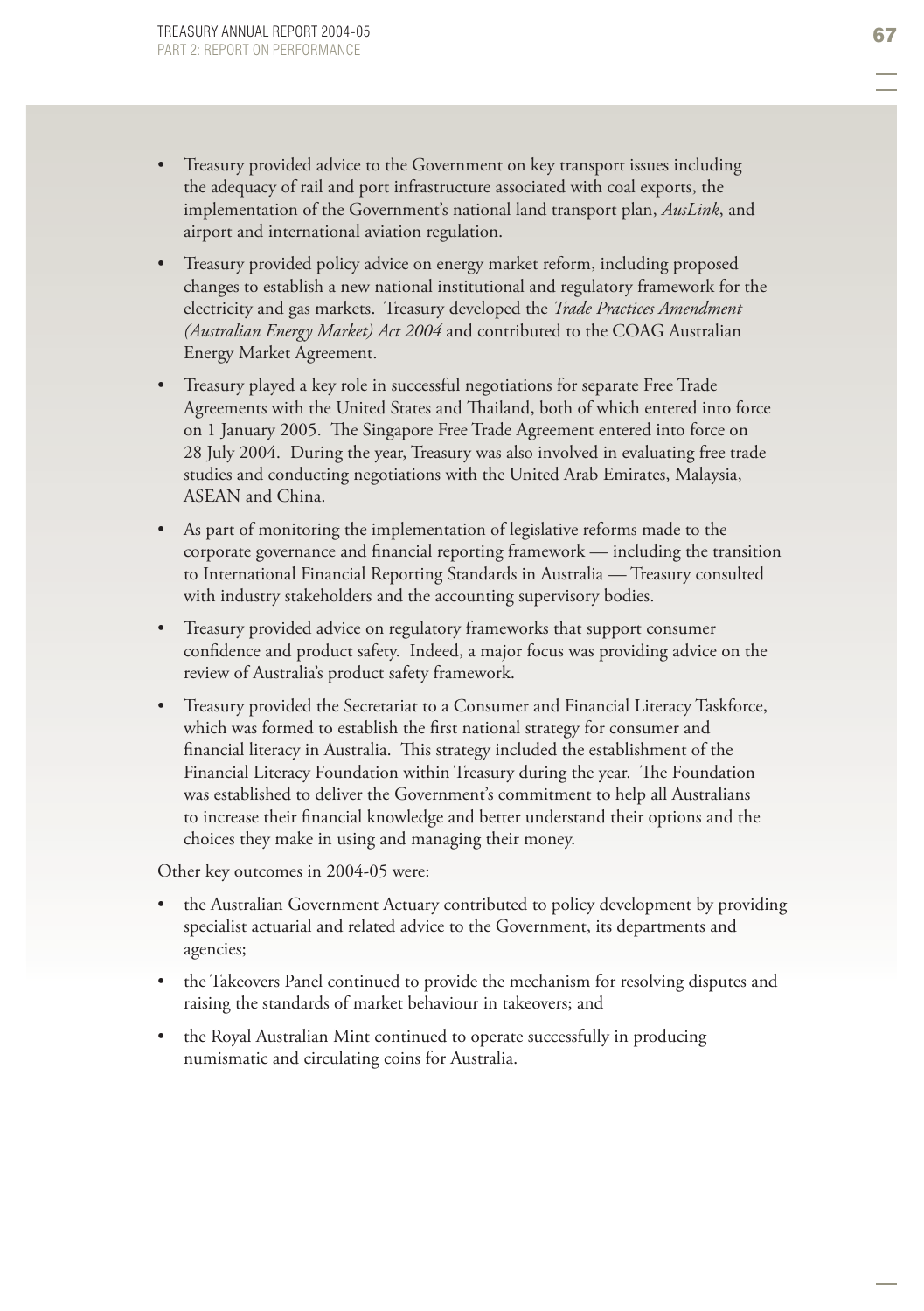# Table 4: Financial and staffing resources summary for Outcome 3

|                                                                                                             | <b>Budget</b><br>2005<br>\$'000 | Actual<br>2005<br>\$'000 | <b>Budget</b><br>2006<br>\$'000 |
|-------------------------------------------------------------------------------------------------------------|---------------------------------|--------------------------|---------------------------------|
| <b>Administered expenses</b>                                                                                |                                 |                          |                                 |
| Appropriation Acts No 1 and 3                                                                               | 9,000                           | 1,281                    | 6,000                           |
| Appropriation Acts No 2 and 4                                                                               | 159,748                         | 159,748                  | 164,701                         |
| Appropriation Acts No 5 and 6                                                                               |                                 |                          |                                 |
| <b>Special Appropriations</b>                                                                               | 3,308                           | 3,180                    |                                 |
| Other expenses                                                                                              |                                 | (2,007)                  |                                 |
| <b>Total administered expenses</b>                                                                          | 172,056                         | 162,202                  | 170,701                         |
| <b>Revenue from Government</b><br><b>Output Group 3.1 Markets</b>                                           |                                 |                          |                                 |
| Output 3.1.1 Foreign investment policy advice and<br>administration                                         | 3,857                           | 4,229                    | 4,019                           |
| Output 3.1.2 Financial system and corporate governance<br>policy advice                                     | 20,765                          | 21,048                   | 22,283                          |
| Output 3.1.3 Competition and consumer policy advice                                                         | 18,678                          | 19,012                   | 19,223                          |
| Output 3.1.4 Actuarial Services                                                                             |                                 |                          |                                 |
| Output 3.1.5 Circulating coin and like products                                                             |                                 |                          |                                 |
| <b>Total revenue from Government contributing</b>                                                           |                                 |                          |                                 |
| to the price of departmental outputs                                                                        | 43,300                          | 44,289                   | 45,525                          |
| <b>Revenue from other sources</b><br><b>Output Group 3.1 Markets</b>                                        |                                 |                          |                                 |
| Output 3.1.1 Foreign investment policy advice and                                                           | 104                             | 72                       | 106                             |
| administration<br>Output 3.1.2 Financial system and corporate governance<br>policy advice                   | 583                             | 191                      | 586                             |
| Output 3.1.3 Competition and consumer policy advice                                                         | 502                             | 126                      | 505                             |
| Output 3.1.4 Actuarial Services                                                                             | 1,500                           | 1,597                    | 1,500                           |
| Output 3.1.5 Circulating coin and like products                                                             | 41,841                          | 55,289                   | 42,070                          |
| Total revenue from other sources                                                                            | 44,530                          | 57,275                   | 44,767                          |
| Total revenue for departmental outputs                                                                      |                                 |                          |                                 |
| (Total revenues from Government and other sources)                                                          | 87,830                          | 101,564                  | 90,292                          |
| Price of departmental outputs<br><b>Output Group 3.1 Markets</b>                                            |                                 |                          |                                 |
| Output 3.1.1 Foreign investment policy advice and<br>administration                                         | 3,961                           | 4,349                    | 4,125                           |
| Output 3.1.2 Financial system and corporate governance<br>policy advice                                     | 21,348                          | 19,324                   | 22,869                          |
| Output 3.1.3 Competition and consumer policy advice                                                         | 19,180                          | 12,015                   | 19,728                          |
| Output 3.1.4 Actuarial Services                                                                             | 1,500                           | 1,476                    | 1,500                           |
| Output 3.1.5 Circulating coin and like products                                                             | 41,841                          | 54,518                   | 42,070                          |
| Total price of departmental outputs                                                                         | 87,830                          | 91,682                   | 90,292                          |
| Total estimated resourcing for Outcome 3                                                                    |                                 |                          |                                 |
| (Total price of outputs and administered expenses)                                                          | 259,886                         | 253,884                  | 260,993                         |
| Average staffing levels (number)                                                                            | 324                             | 319                      | 338                             |
| Note:<br>The Budget for administered expenses for 2005 is as per the 2004-05 Portfolio Additional Estimates |                                 |                          |                                 |

*Statements*. The Actual for 2005 is as per the Audited 2004-05 Financial Statements.

The Budget for departmental price of outputs for 2005 and administered expenses and departmental price of outputs for 2006 is as per the *2005-06 Portfolio Budget Statements*.

Average staffing levels include locally engaged staff.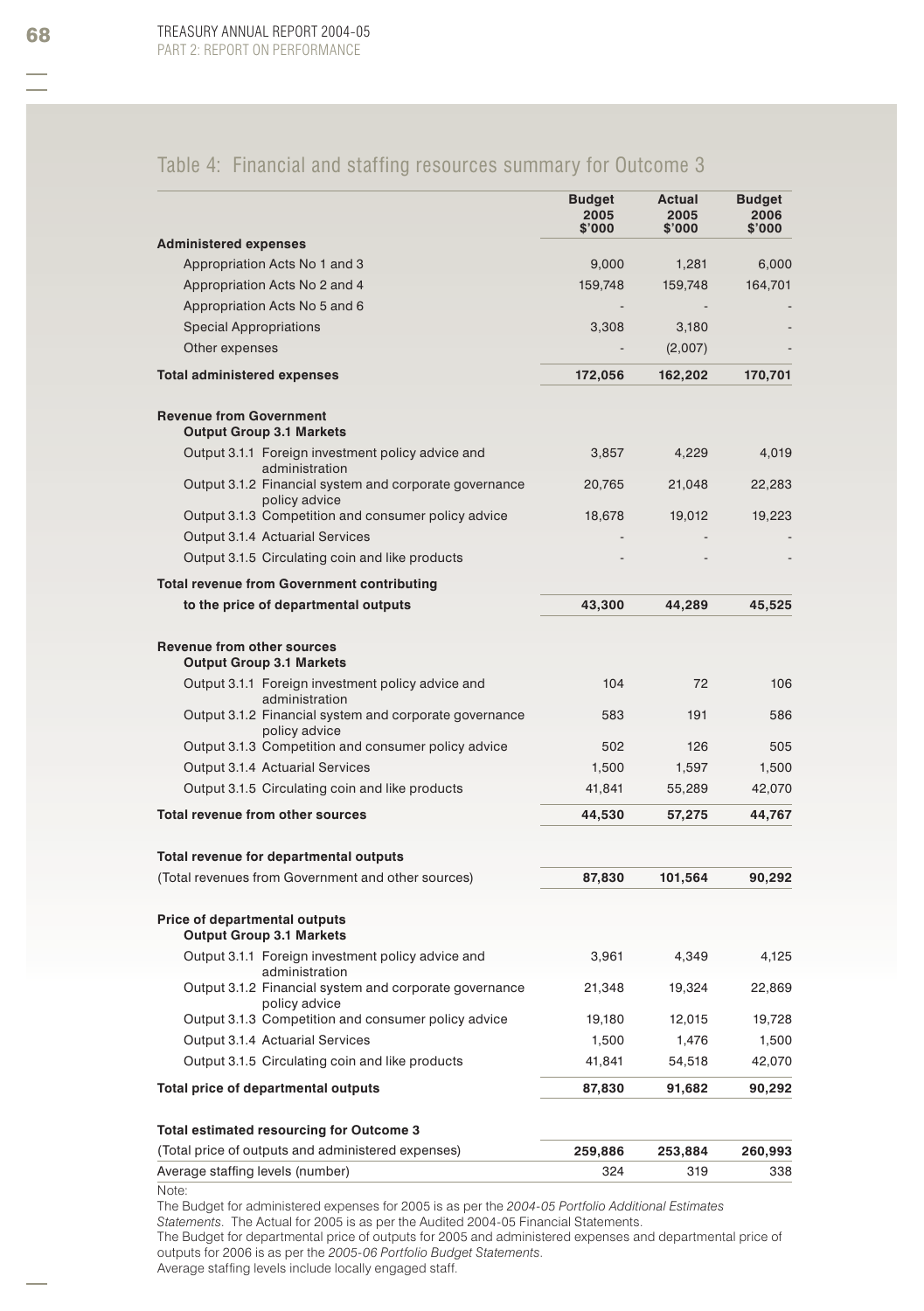# Output 3.1.1 Foreign investment and trade policy advice and administration

During 2004-05, the renamed Foreign Investment and Trade Policy Division in Markets Group was responsible for the delivery of Output 3.1.1, foreign investment and trade policy advice and administration.

Markets Group contributes to Outcome 3 by providing advice on foreign investment proposals, providing executive support to the Foreign Investment Review Board and making decisions under the *Foreign Acquisitions and Takeovers Act 1975* (FATA) and Australia's foreign investment policy under authorisations provided by the Treasurer, consistent with policy. It also advises the Government on foreign investment and trade policy as it relates to Australia's participation in multilateral and bilateral agreements on investment.

# Performance information

The key performance indicators are:

- advice meets Treasury portfolio ministers' needs in fulfilling their responsibilities; •
- Government policy is appropriately represented and Australia's negotiating position is pursued effectively in international forums; •
- Australia's commitments are implemented on investment in the Australia-United States Free Trade Agreement (AUSFTA);
- the Organisation for Economic Co-operation and Development (OECD) Guidelines for Multinational Enterprises are promoted, and the responsibilities of the National Contact Point for the Guidelines are fulfilled; •
- proposals are processed efficiently to meet the needs of ministers, the Foreign Investment Review Board, foreign investors and their agents. Performance is currently regarded as satisfactory if, •
	- $-$  at least 90 per cent of the proposals received each year are processed within 30 days of receipt,
	- $-$  responses are provided, on average, to email and mail inquiries within five days and immediately to general telephone inquiries;
- Treasury effectively disseminates and explains the foreign investment policy to improve the standard of applications and compliance with policy requirements, thus reducing the proportion of foreign investment proposals requiring interim or final orders; •
- Treasury undertakes a programme of compliance checks on previous proposals subject to conditions — possibly leading to prosecutions, but aimed at an overall reduction in non-compliance with policy; and •
- ministerial correspondence is handled satisfactorily. •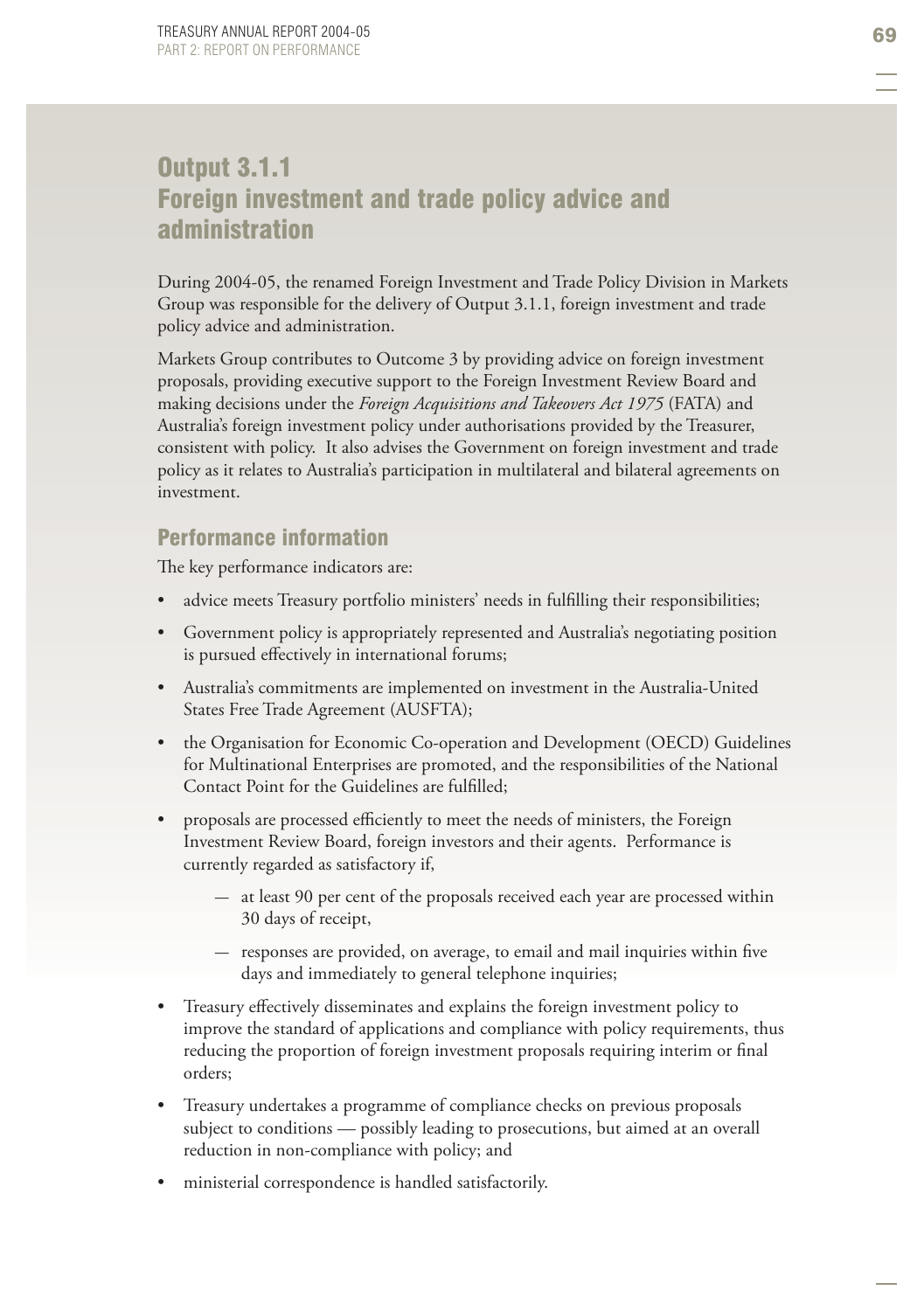# Analysis of performance

# **Advice on and processing of individual foreign investment proposals**

The majority of proposals received require notification to the Treasurer under the FATA. Proposals are examined to determine whether they conform with the general and particular requirements of Australia's foreign investment policy. Under the FATA, a proposal can be prohibited where it is inconsistent with policy and involves national interest concerns.

Where a foreign person enters into an agreement to acquire an interest in Australian urban land they are required to notify the Treasurer under section 26A of the FATA. Where proposals are consistent with policy, no objections are usually raised. For the majority of real estate cases applicants are required to comply with specified conditions. Where a foreign person proposes to acquire a substantial interest — defined as 15 per cent or greater interest, or a 40 per cent or more aggregate interest by several foreign persons, foreigners and any associates — in an Australian corporation valued above \$50 million (\$800 million for a US enterprise, except in prescribed sensitive sectors), they are required to notify the Treasurer under section 26 of the FATA. No objections are usually raised, provided that the proposal is not deemed contrary to the national interest. Other proposals, including the establishment of a new business and direct investments by foreign governments and their agencies, are notifiable only under policy and therefore action is not enforceable under the FATA.

Arrangements are in place under which the Treasurer delegates authority to senior Treasury staff for decision-making on certain types of proposals that do not involve issues of high sensitivity. The majority of proposals (around 95 per cent) are decided under the authorisation provided by the Treasurer.

Treasury considered around 4,913 proposals in 2004-05, slightly fewer than in 2003-04. Of the total number of proposals received, about 88 per cent were decided within 30 days of receipt and 120 involved the issue of final, interim or divestment orders, mainly for real estate. This is a similar proportion to the number of orders issued last year. Treasury also received around 40,000 telephone inquiries and 2,000 written and email inquiries during the year, which were, on average, responded to within five days. In examining large or otherwise significant proposals, State and Australian Government departments and authorities with responsibilities relevant to the proposed activity are consulted to provide advice and comment to assist in assessing the implications of proposals.

During 2004-05, the Foreign Investment Review Board provided advice to portfolio ministers on a number of larger, more important or sensitive foreign investment cases requiring ministerial decisions against associated legislation and policy. These included significant proposals such as Xstrata Plc's proposed takeover, BHP Billiton's ultimately successful takeover of Western Mining Resources Limited, and San Miguel Corporation's takeover of National Foods Limited. The Foreign Investment Review Board, established in 1976 to advise the Treasurer, continued its role of overseeing the functions of the division on a weekly basis.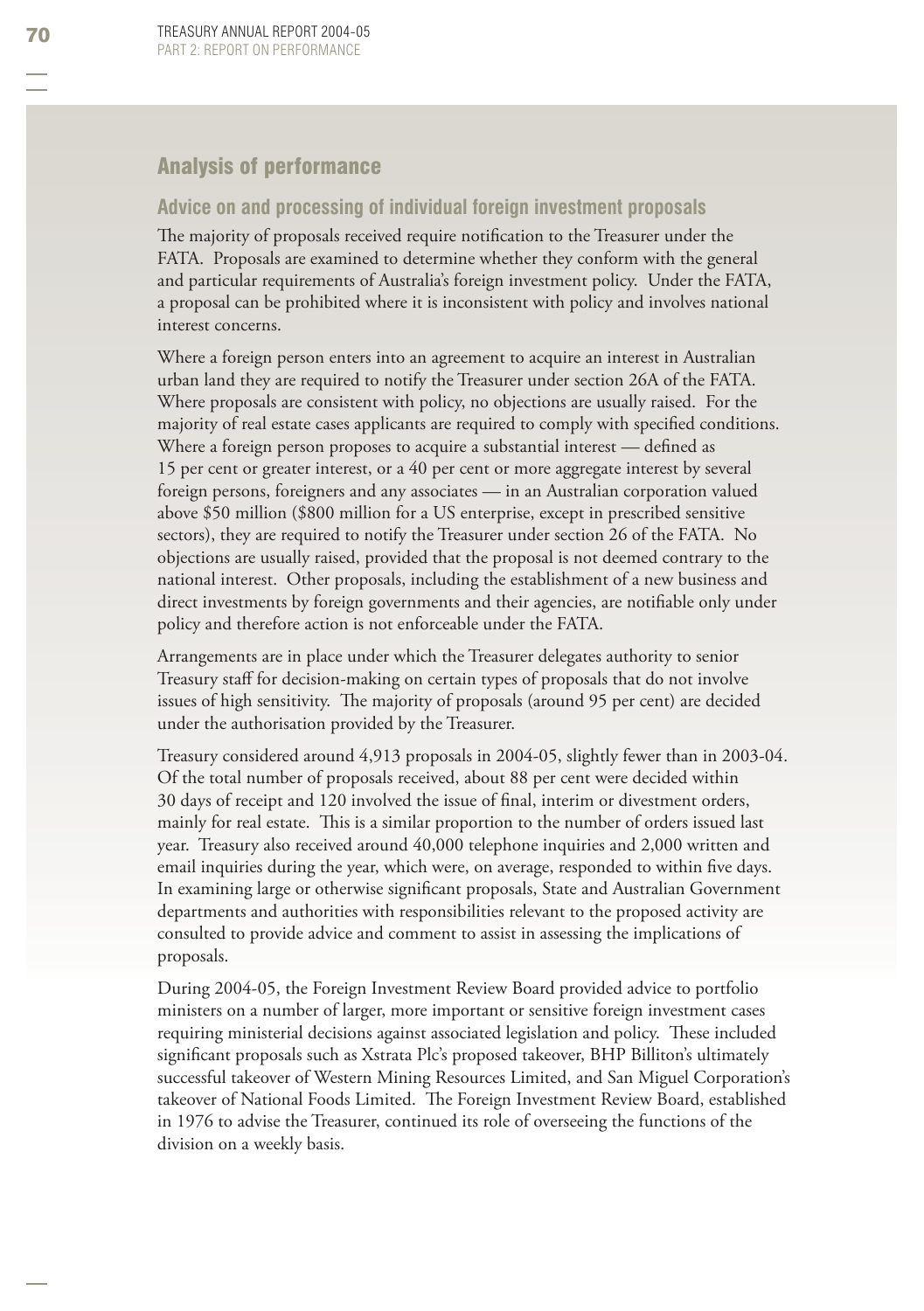# **Compliance standards**

Treasury's efforts through 2004-05 to strengthen compliance focused on three broad elements:

- developing a new case management system and integrated online application facility to improve application accuracy and reduce processing times; •
- enhancing communication about foreign investment policy to foreign investors, their agents, industry associations and other government agencies involving a continuing programme of targeted public speeches, ongoing improvements to the Foreign Investment Review Board website and the development of easy-to-follow written materials; and •
- monitoring compliance with foreign investment policy through a rolling programme. Treasury examined around 2,900 decided proposals in 2004-05, to ensure fulfilment of conditions and monitors all major conditional business sector approvals. Targeted follow-up is also carried out in the real estate sector ranging from routine checking of compliance with conditions to more complex investigations based on information received and interagency cooperation. In some instances, this resulted in punitive action against foreign parties, including prosecution. •

# **Representation in international forums**

Treasury provides policy input on international investment issues in multilateral forums, such as the World Trade Organization (WTO) and OECD, in regional forums such as Asia-Pacific Economic Cooperation (APEC), and bilaterally through free trade agreements, investment protection and promotion agreements and other bilateral partnerships.

# Free trade agreements/closer economic cooperation

# *Concluded agreements*

Negotiations on the AUSFTA were finalised in February 2004 and the Agreement entered into force on 1 January 2005. The Agreement liberalises trade in goods and services, including professional and financial services, and Australia's foreign investment policy as it applies to US investors.

The AUSFTA preserves the main features of Australia's foreign investment policy, including the Government's ability to screen all investment of major significance. It also provides a strong framework of legal protections for investors. The Investment Chapter provides investors of both countries with national treatment and most-favoured nation treatment when investing in the other country. These commitments will ensure that Australian investors are treated no less favourably than domestic investors in the United States or investors from third countries investing in the United States, except in areas specifically exempted. An article outlining foreign investment issues in the AUSFTA was published in the Summer 2004-05 edition of the *Economic Roundup*.

The Australia-Thailand Free Trade Agreement was signed in Canberra on 5 July 2004, and entered into force on 1 January 2005. The agreement benefits Australian investors inter alia, by providing for majority Australian ownership in a number of sectors and sub-sectors, including mining, and by providing Australian investors with legal protection against expropriation.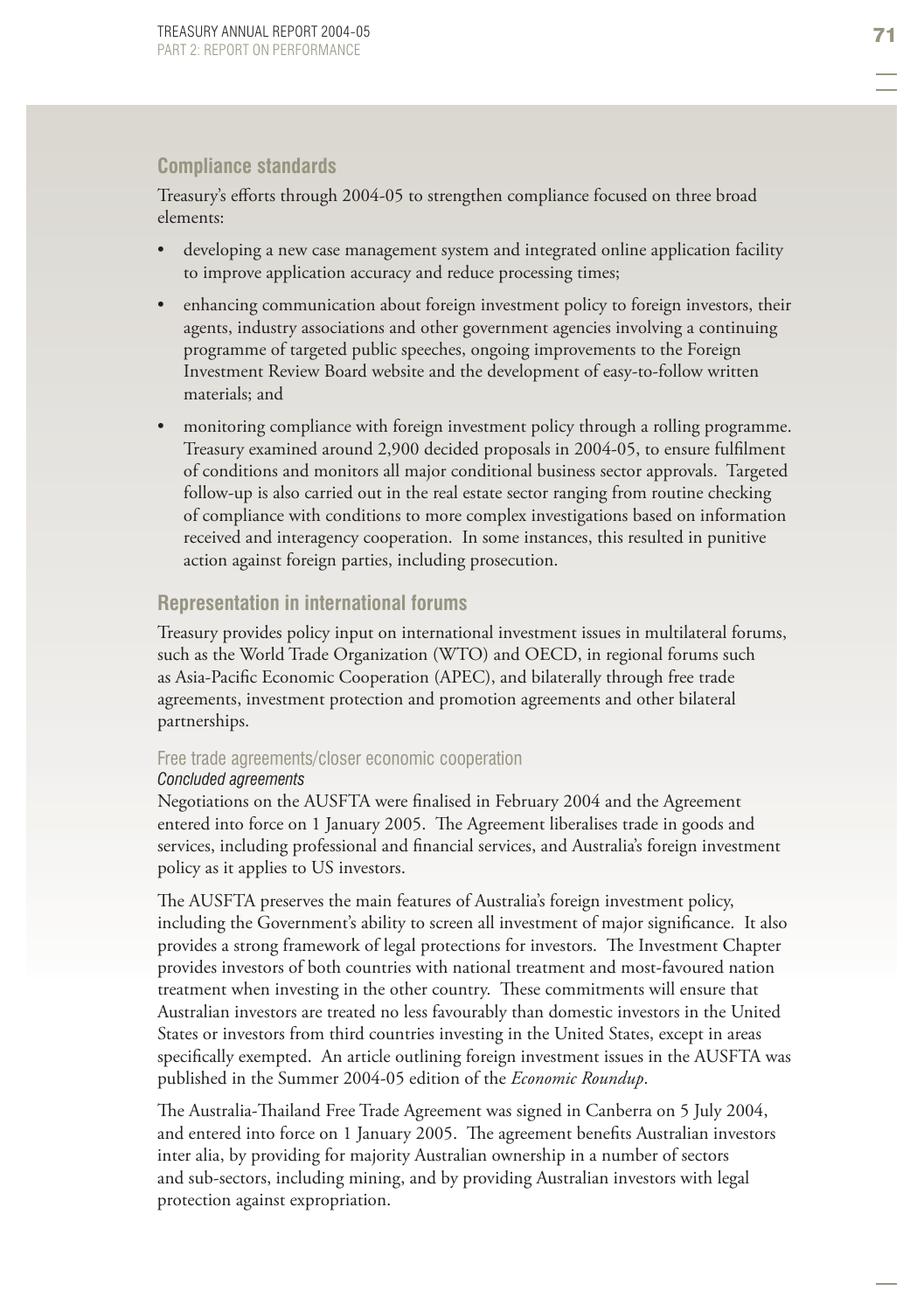### *New negotiations*

During 2004-05, Australia announced the commencement of Free Trade Agreement (FTA) negotiations with the Association of Southeast Asian Nations (ASEAN) in partnership with New Zealand; the United Arab Emirates (UAE); Malaysia; and China.

- On 30 November 2004, Australia, New Zealand and ASEAN leaders announced the commencment of negotiations on an FTA. All leaders committed to a comprehensive agreement covering both goods and services and the progressive elimination of all forms of barriers to trade. Negotiations are expected to take two years. •
- On 15 March 2005, Australia and the UAE announced the commencment of negotiations on a bilateral FTA. Both countries agreed to work towards concluding a comprehensive and liberalising FTA in 2006. •
- On 7 April 2005, Australia and Malaysia agreed to launch FTA negotiations. The decision to begin negotiations on an FTA follows consideration of comprehensive scoping studies into the likely impact of a bilateral economic agreement. •
- On 18 April 2005, Australia and China agreed to launch negotiations on an FTA. The decision to proceed to negotiations followed Australia's formal recognition of China as a market economy and the completion of a joint feasibility study, which found that an FTA would provide substantial economic benefits to both countries. •

#### *Other agreements*

On 18 April 2005, Australia and Indonesia announced the development of a bilateral Trade and Investment Framework.

On 20 April 2005, Australia and Japan announced the commencement of an FTA feasibility study. The study will examine the pros and cons of a bilateral FTA, as part of measures to advance economic relations between the two countries.

On 19 May 2005, Australia and India announced the start of work on a Trade and Economic Framework Agreement.

During 2004-05, Australia signed an investment treaty with Turkey and completed negotiations with Mexico, with the intention to sign in the near future.

### Organisation for Economic Co-operation and Development

Foreign Investment and Trade Policy Division represented Australia at the meetings of the OECD's Investment Committee. The Committee addresses policy issues facing OECD and non-OECD countries in attracting investment and maximising its associated social benefits.

Treasury is responsible for implementing and promoting the OECD Guidelines for Multinational Enterprises in Australia. This voluntary code for responsible business conduct is recommended by governments to multinational enterprises operating in or from the 30 OECD member countries and eight non-member adhering countries. The principles and standards for responsible business behaviour cover employment, industrial standards, disclosure, the environment, human rights and bribery.

Each adhering country has a national contact point to ensure effective implementation and promotion. The General Manager, Foreign Investment and Trade Policy Division,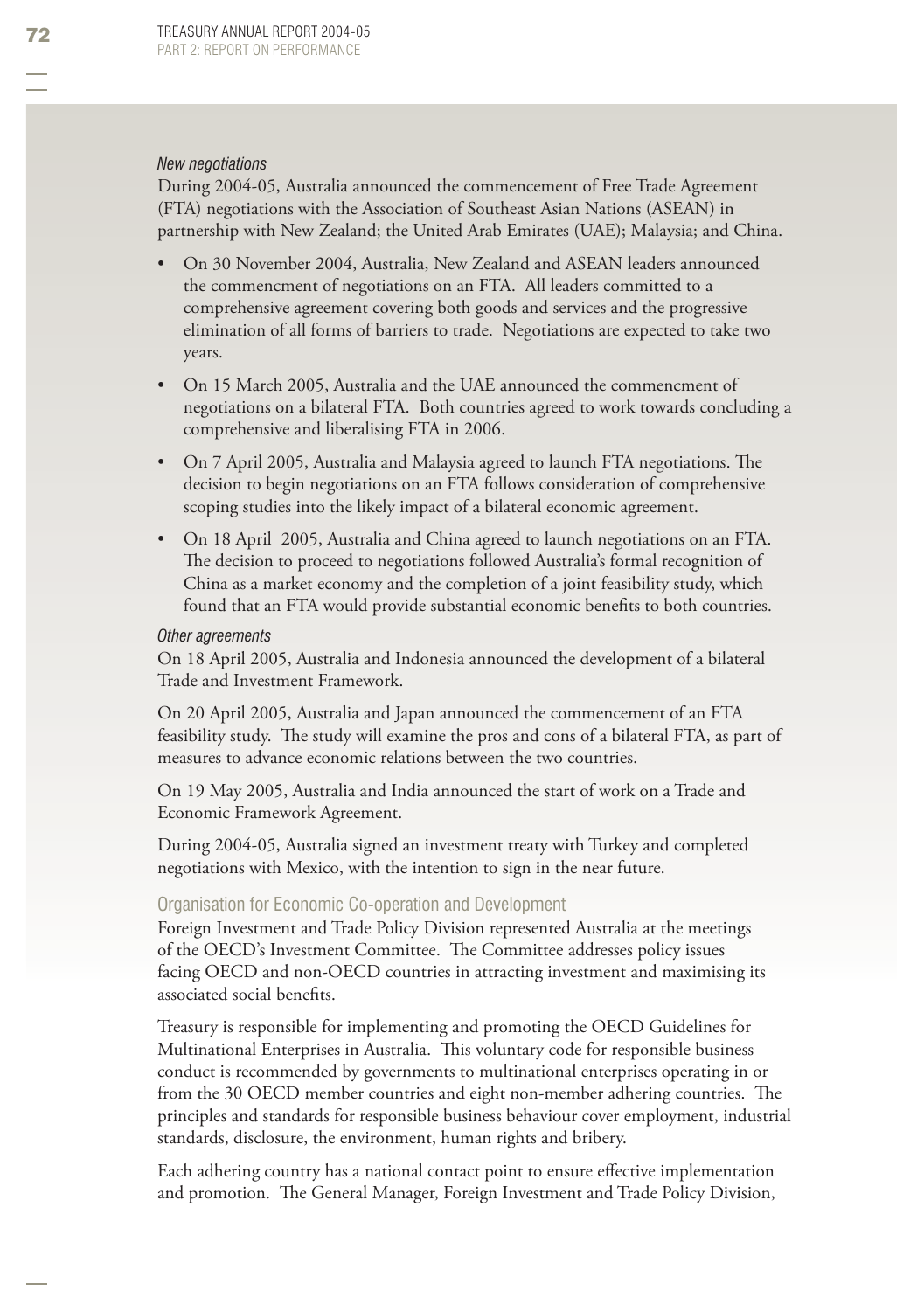who is also Executive Member of the Foreign Investment Review Board, is the Australian National Contact Point. In 2004-05, the programme focused on four outcomes:

- continuing constructive dialogue established with non-government organisations and engaging interested parties on key issues arising from implementing the guidelines; •
- initiating outreach to the business community to promote the Guidelines and increasing efforts to establish a network of business contacts for consultation; •
- continuing contact with officials from other government agencies to discuss the Guidelines and other corporate social responsibility initiatives; and
- enhancing promotional efforts through the review and upgrade of the website www.ausncp.gov.au and continuing efforts to incorporate the Guidelines into domestic corporate governance and social responsibility reporting frameworks. •

At the OECD Annual Meeting of National Contact Points in June, the Australian National Contact Point tabled a detailed report (prepared in consultation with business, labour and other non-government organisations) on its activities during the year and attended an OECD roundtable on the interaction between the Guidelines and developing countries.

In June 2005, the Australian National Contact Point received a submission from several Australian and overseas non-government organisations alleging that a UK-controlled multinational had breached the Guidelines in respect of its operations in Australia. At the end of June 2005, the matter was still under active consideration.

## Asia-Pacific Economic Cooperation

During 2004-05, Treasury revised and updated the investment chapter of the annual APEC Individual Action Plan, and contributed to peer reviews of the investment chapters of China, the United States, Chile and Peru.

In early 2005, Treasury increased its role in APEC's trade and investment liberalisation agenda when it filled the vacant convenorship of the Investment Experts Group. It is expected that our leading role in this Group will form a significant part of Treasury's contribution to the development of key policy themes and priorities in the lead up to 2007, the year Australia hosts APEC.

### Liaison with Department of Foreign Affairs and Trade

A dedicated Trade Policy Unit was formed in mid-2005 to coordinate Treasury's involvement in bilateral, regional and multilateral trade matters. Treasury provided specialised advice to the Department of Foreign Affairs and Trade on Australia's involvement in the WTO Working Group on Trade and Investment and the WTO Doha round of negotiations on the General Agreement on Trade and Services. Treasury also provides advice to the Department of Foreign Affairs and Trade on Australia's negotiation of bilateral and regional free trade agreements and bilateral investment treaties. A model Australian investment protection and promotion agreement text provides the basis for negotiating investment agreements. Australia has 19 bilateral investment treaties in force.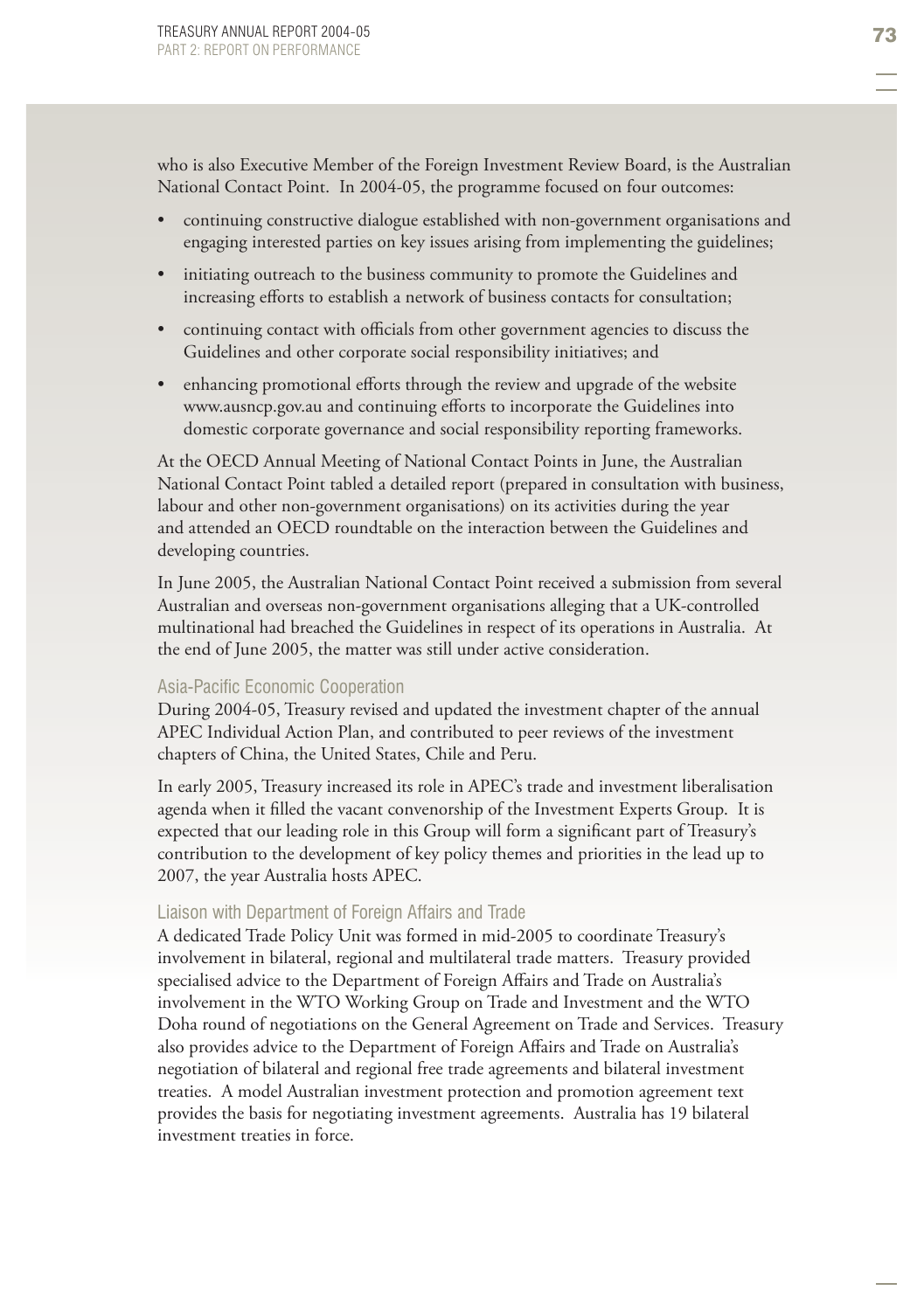# Output 3.1.2 Financial system and corporate governance policy advice

The Financial System Division and Corporations and Financial Services Division in Markets Group, with the Takeovers Panel, were responsible for the delivery of Output 3.1.2, financial system and corporate governance policy advice.

Markets Group provided advice on the prudential framework, market access and pricing, market integrity and investor protection, company law and corporate governance issues, corporate insolvency, corporate financial reporting, the responsible portfolio agencies, and currency.

# Performance information

The key performance indicators are:

- advice meets Treasury portfolio ministers' needs in administering their responsibilities and implementing Government decisions as they relate to financial system and markets issues; •
- effective presentation of relevant information to inform public debate; •
- statutory and other procedural requirements are met; •
- secretariat services provided to advisory bodies are effective; •
- representation and/or liaison by Treasury officers with other agencies, private sector organisations and international bodies, are assessed by participants as effective; •
- ministerial correspondence is handled satisfactorily; and •
- the Takeovers Panel achieves intended results. •

# Analysis of performance

Treasury provided advice and programme support to Treasury portfolio ministers, and engaged with other agencies on issues relating to financial institutions, financial markets and issues concerning corporate disclosure, governance and insolvency. Treasury also processed related ministerial correspondence, published relevant information and met other procedural requirements. It provided effective support services to advisory bodies, liaised and consulted with stakeholders and represented the Australian Government at various meetings.

# **Financial system reform**

# Superannuation

Treasury provided advice to the Government on possible enhancements to Part 23 of the *Superannuation Industry (Supervision) Act 1993* (SIS Act), following a public review of these provisions. The Government subsequently released an outcomes paper containing recommendations for legislative change. Part 23 of the SIS Act provides for financial assistance to superannuation funds that suffer loss due to fraudulent conduct or theft.

The *Superannuation Safety Amendment Act 2004* introduced a universal licensing regime for trustees of superannuation funds regulated by the Australian Prudential Regulation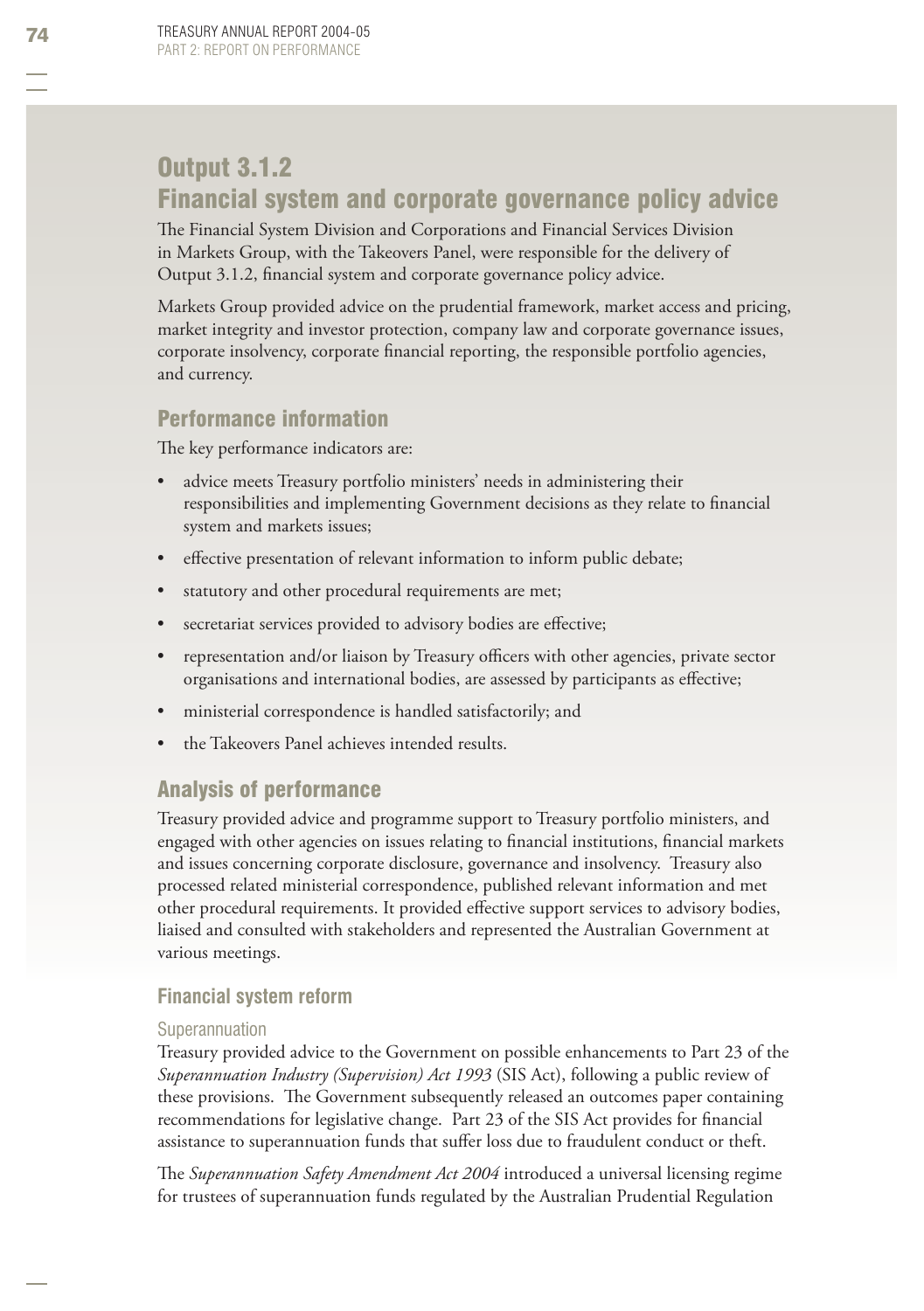Authority (APRA). These reforms commenced on 1 July 2004, with a two-year transition period for existing trustees. Treasury has been liaising with APRA and industry stakeholders to ensure a smooth transition to the new licensing regime.

Corporations regulations were made that provide for enhanced fee disclosure. They promote consumer understanding of fees and costs through standardised presentation and allow for better comparability between superannuation funds.

### Response to the collapse of the HIH Group

Treasury has been assisting the Government in the consideration of issues raised by Professor Kevin Davis in the Study of Financial System Guarantees (Davis Report). To help facilitate the public consultation process after the release of the Davis Report, the Government prepared a discussion paper outlining the key issues and questions on which it sought public comment. Treasury coordinated the public consultation process. Submissions were received from industry groups and participants, consumer organisations and individuals.

Treasury continued to progress the recommendations of the HIH Royal Commission, including work to implement the key findings of the Review of Discretionary Mutual Funds and Direct Offshore Foreign Insurers and to review the application of merits review of APRA decisions.

The final report of the Review of the *Insurance Contracts Act 1984* was released in January 2005.

### Review of financial sector levies

Treasury provided advice in relation to the development and passage of legislation to implement the Government's response to the recommendations of the Review of Financial Sector Levies. It also consulted with industry on the possible implications of the new levy determination framework for levies paid by various types of financial sector entities. The amended legislative framework allows greater flexibility in the determination of the financial sector levies through which regulated entities in the financial sector fund the cost of the operations of APRA and certain other activities.

### Money laundering

Treasury continued to assist the Attorney-General's Department in formulating proposals to implement the recommendations of the Financial Action Task Force on Anti-money Laundering (FATF). Treasury consulted with financial sector representatives on the potential implications of the revised anti-money laundering and counter-terrorism financing standards and possible legislative approaches, and remains in close contact with other Government departments and regulators.

### Medical indemnity reform

Treasury provided substantial input to the review of competitive neutrality in the medical indemnity insurance market, announced by the Government in December 2004. Treasury engaged Mr Graham Rogers to conduct the review and provided secretariat support, together with the Department of Health and Ageing. Treasury also published the review report. The review found that the Incurred But Not Reported (IBNR) indemnity scheme gave participating insurers a competitive advantage. The Government accepted the review's recommendations in May 2005. Legislation to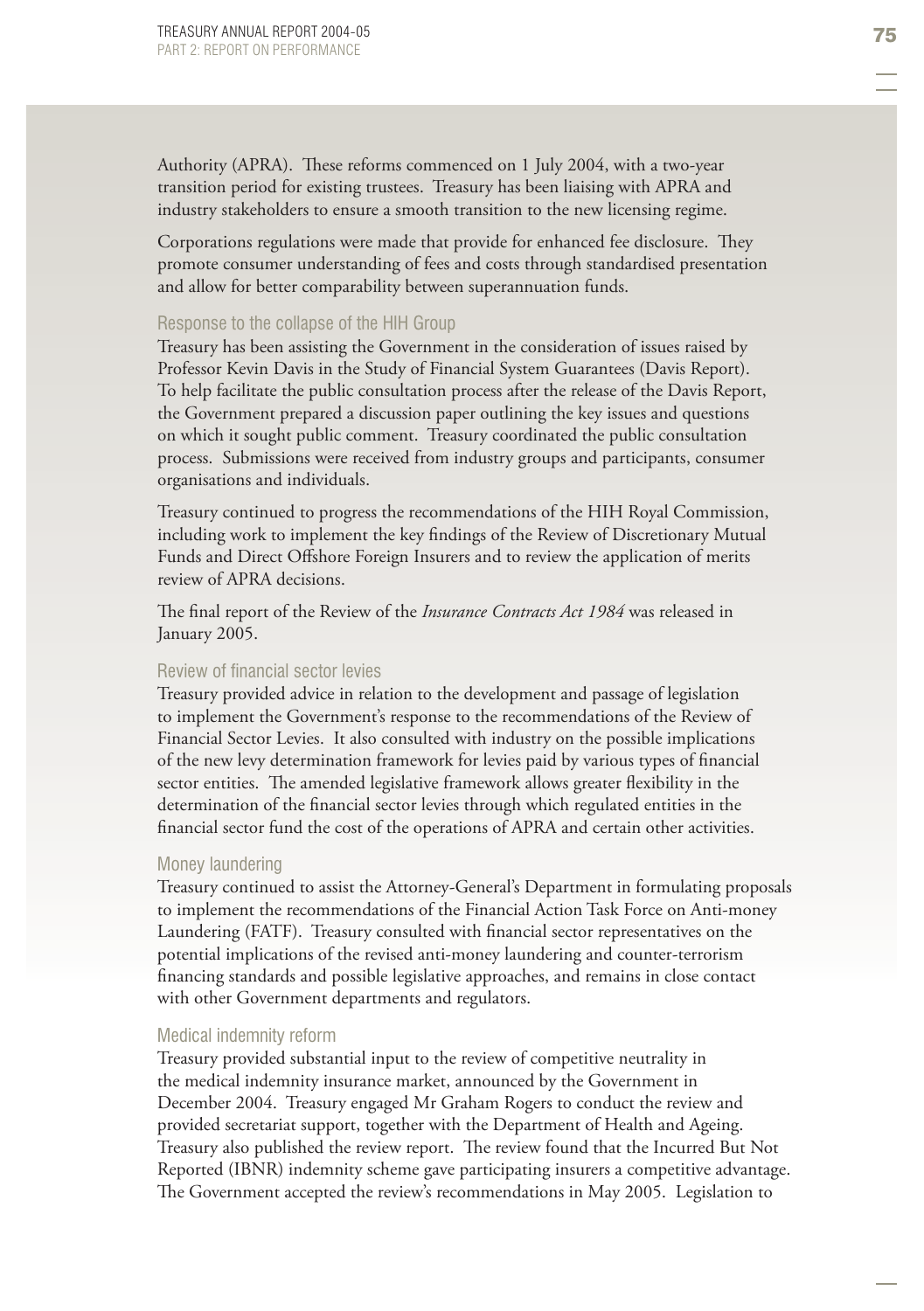give effect to the Government's decision was introduced into Parliament in April 2005. The package will require insurers participating in the IBNR indemnity scheme to make competitive advantage payments, and will also reduce the contribution doctors make towards the cost of the IBNR indemnity scheme through United Medical Protection (UMP) support payments.

### Professional indemnity and public liability insurance

Treasury closely monitored developments and responded to issues in public liability and professional indemnity insurance markets.

Treasury provided policy advice and support for a ministerial meeting on insurance issues. Treasury worked with the States and Territories through the Insurance Issues Working Group and participated in the development of a framework for national cooperation in administering professional standards legislation.

Treasury developed the Trade Practices Amendment (Personal Injuries and Death) Bill 2004, introduced into Parliament on 9 December 2004. The amendments, which were supported by the majority of State and Territory Governments, will prevent individuals and the Australian Competition and Consumer Commission in a representative capacity from bringing actions for damages for personal injury or death resulting from contraventions of Division 1 of Part V (the misleading and deceptive conduct and other unfair practices provisions) of the *Trade Practices Act 1974*. This will prevent the Trade Practices Act being used to undermine State and Territory tort law reforms.

### Natural disaster insurance

Treasury has been working with the Insurance Council of Australia to progress the insurance recommendations contained in several recent reports to the Government on natural disasters. The reports include: the Council of Australian Governments (COAG) report, *Natural Disasters in Australia: Reforming mitigation, relief and recovery arrangements*; the COAG National Inquiry on Bushfire Mitigation and Management; and the House of Representatives Select Committee on 2002-03 bushfires (the Nairn report).

#### Payments system reforms

Treasury continued to support the Reserve Bank of Australia's payments system reforms through a technical amendment to the *Payment Systems (Regulation) Act 1998*. The Payment Systems (Regulation) Amendment Bill 2005 received Royal Assent in June 2005 and allows the Act to operate as intended. Specifically, the amendment ensures that payment system participants complying with Reserve Bank standards are not inadvertently in conflict with the competition provisions of the *Trade Practices Act 1974*.

#### HIH Claims Support Scheme

Treasury provided policy advice on the management of the HIH Claims Support Scheme and its future. Treasury has implemented the Government's decision to restructure the HIH Claims Support Scheme. The eligibility assessment and claims management functions have been contracted to one service provider who acts as an agent for the Government. Arrangements are being finalised for the sale and transfer of HIH Claims Support Limited from the Insurance Council of Australia to Commonwealth ownership.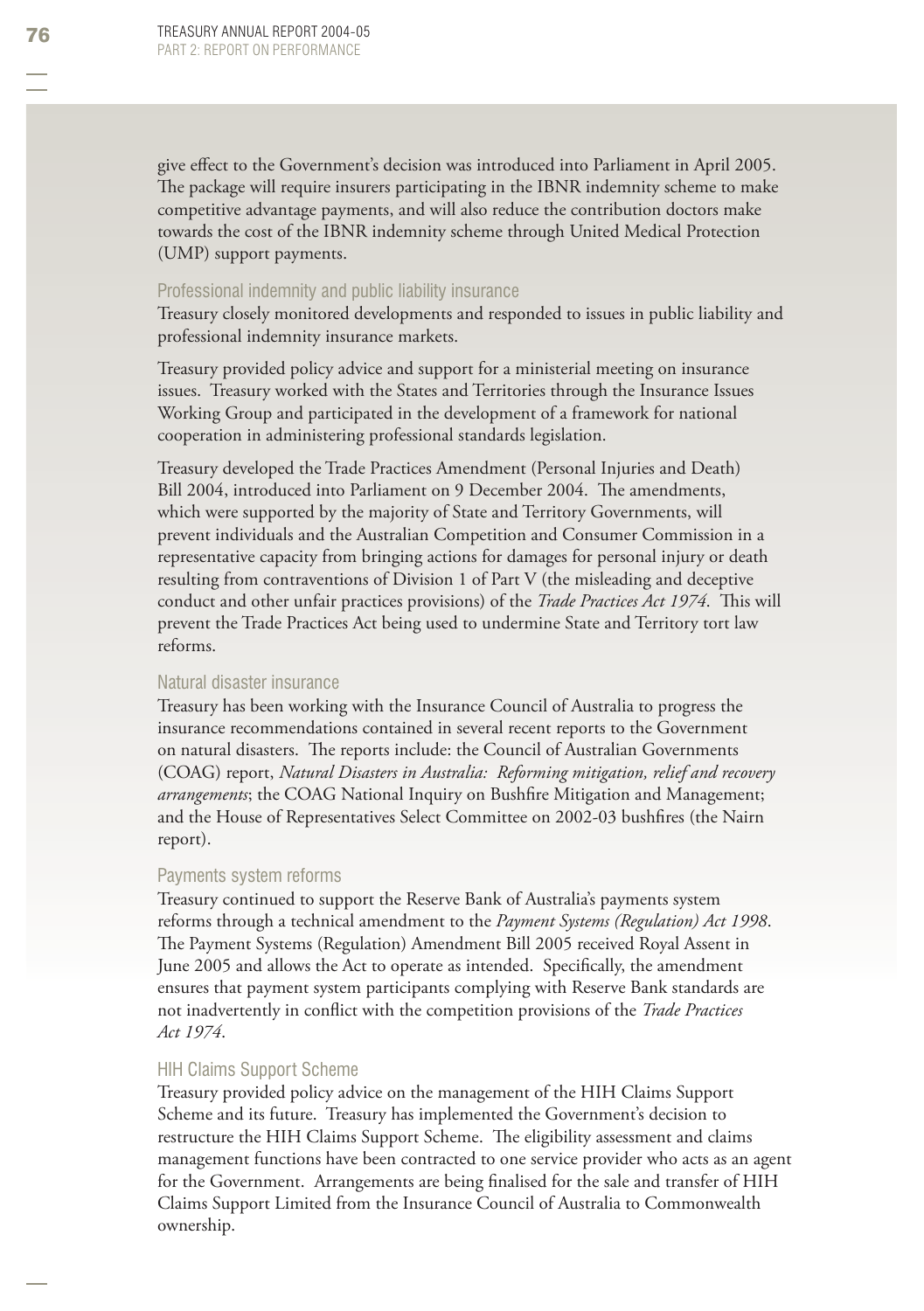# **Financial services refinements**

Treasury assisted the Government to prepare proposed refinements to the regulatory regime, then consulting widely on their implementation. These refinements were set out in a Proposals Paper entitled *Refinements to Financial Services Regulation*, released in May 2005.

# **International liaison**

### IMF Financial Sector Assessment Program

Treasury advised the Government in relation to Australia's participation in the International Monetary Fund (IMF) Financial Sector Assessment Program (FSAP), to which the Government agreed in late 2004. The FSAP involves assessments of Australia's observance of various international standards and codes relating to financial sector regulation, and analysis of financial system soundness, governance framework and official oversight and regulation of the financial system. The FSAP is well underway and expected to be completed in June 2006. Treasury is coordinating Australia's participation in the FSAP and maintains close contact with the IMF and Australia's financial sector regulators.

### Financial Action Task Force mutual evaluation

Treasury assisted the Attorney-General's Department in relation to the Financial Action Task Force (FATF) mutual evaluation of Australia's anti-money laundering and counter-terrorist financing regime. Treasury contributed to Australia's self-assessment questionnaire in late 2004 and organised the on-site visit by the team of FATF assessors in March 2005. The evaluation is expected to be completed in October 2005.

Treasury was represented at FATF meetings in 2004-05 and was in regular contact with Australia's financial sector and money laundering regulators in relation to FATF issues.

### Organisation for Economic Co-operation and Development (OECD)

Treasury was represented at Organisation for Economic Co-operation and Development (OECD) Insurance Committee meetings and provided advice to the OECD on medical indemnity, corporate governance and natural disasters. In addition, a Treasury officer was involved in OECD Insurance Committee outreach activities in Bolivia.

### **Trade**

Treasury is the lead agency in advancing Australia's interests in the Financial Services Committee (FSC) under the AUSFTA. The first meeting of the FSC was held in June and discussed a range of issues that would lead to the closer integration of the Australian and US financial services sectors. The US agreed to further consider the issues raised by Australia in a meeting in scheduled for early 2006.

Treasury participated in negotiations on financial services for the World Trade Organization Doha round, and contributed to work being done by the Department of Foreign Affairs and Trade to progress free trade agreements with China, the ASEAN region, Malaysia and the United Arab Emirates.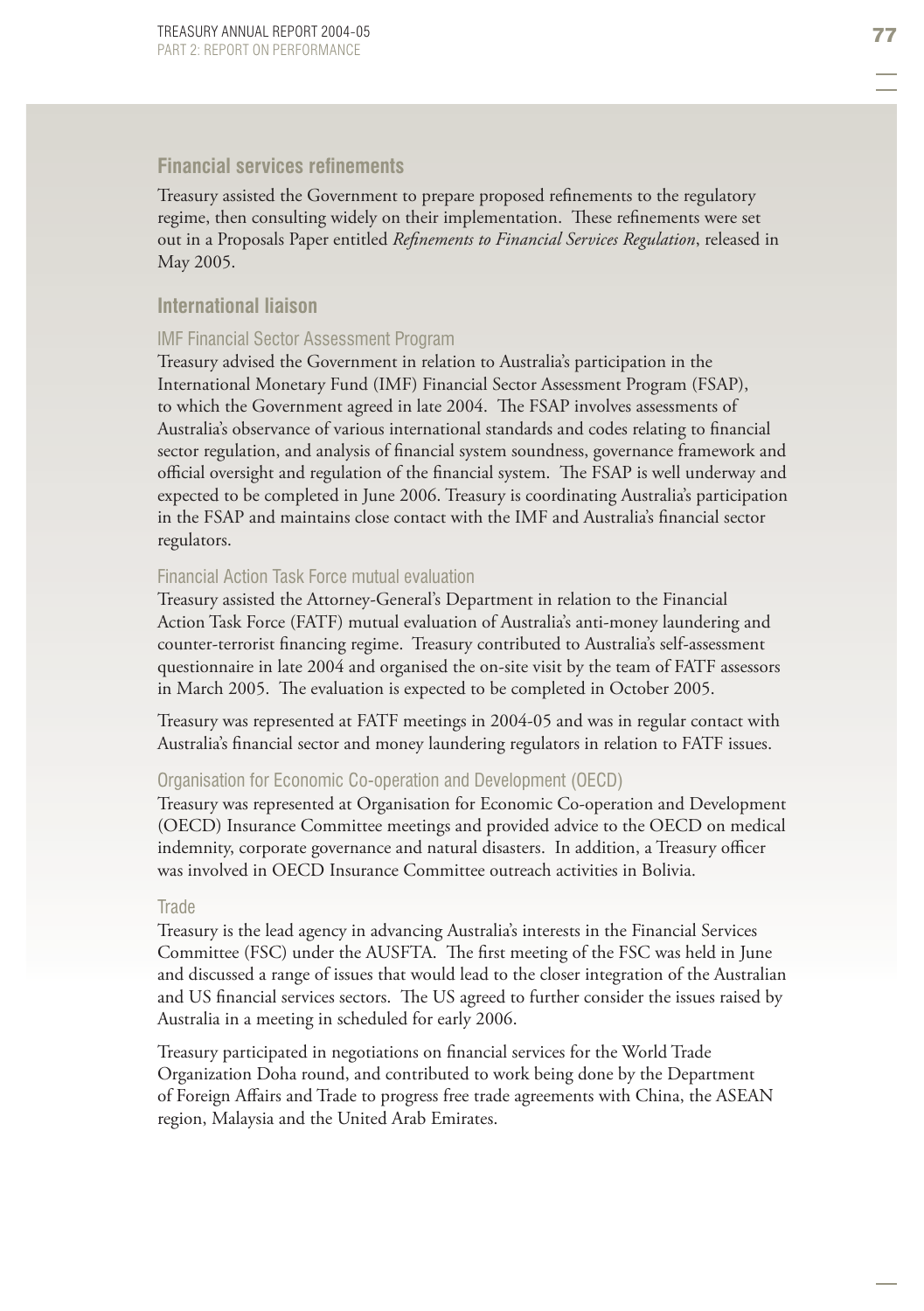### Joint Trans-Tasman Council on Banking Supervision

Treasury provided policy advice and support to the Government on trans-Tasman banking regulation matters, including for the annual meeting between the Australian Treasurer and New Zealand Minister of Finance.

The Secretary to the Treasury, together with the Secretary to the New Zealand Treasury, is the Joint Chair of the Joint Trans-Tasman Council on Banking Supervision, established by the Australian Treasurer and the New Zealand Minister of Finance on 17 February 2005. Membership of the Council also comprises APRA, the Reserve Bank of Australia and the Reserve Bank of New Zealand (RBNZ). Treasury provided secretariat support to this Council.

As a member of the Council, Treasury has been involved in work on promoting a joint approach to trans-Tasman banking supervision, including on legislative changes that may be required to ensure APRA and the RBNZ can support each other in the performance of their current regulatory responsibilities at least regulatory cost.

## Financial Reporting Standards

Treasury participated in a Trans-Tasman Accounting Standards Advisory Group with representatives from the Financial Reporting Council, Australian Accounting Standards Board, Financial Reporting Standards Board (New Zealand), Accounting Standards Review Board (New Zealand) and officials from the New Zealand Ministry of Economic Development. Markets Group is working toward consistency in financial reporting frameworks and the implementation of International Financial Reporting Standards in both countries.

### Securities offerings

Treasury progressed work on a mutual recognition arrangement governing offers of securities and managed investment scheme interests between Australia and New Zealand. The proposed regime will allow issuers to offer securities in both Australia and New Zealand using the same offer documents and offer structure, with minimal additional obligations. Further steps towards adoption of the proposed regime are expected to be achieved in 2005-06.

### **Takeovers Panel**

The Takeovers Panel contributed to well-functioning securities markets in Australia by resolving 31 applications, based on the policy and purposes of the Takeovers Chapter of the *Corporations (Repeals, Consequentials and Transitionals) Act 2001*, that is, ensuring that the acquisition of control over voting shares in listed companies takes place in efficient, competitive and informed markets. The Panel also fosters the confidence and efficiency of the market by publishing Guidance Notes setting out how the Panel is likely to address specific issues if they come before it. In 2004-05, the Panel published revised versions of a number of its Guidance Notes to keep them relevant to current market practices.

# **Financial Reporting Panel**

Provision for the establishment of a Financial Reporting Panel is made in Part 13 of the *Australian Securities and Investments Commission Act 2001*, which commenced on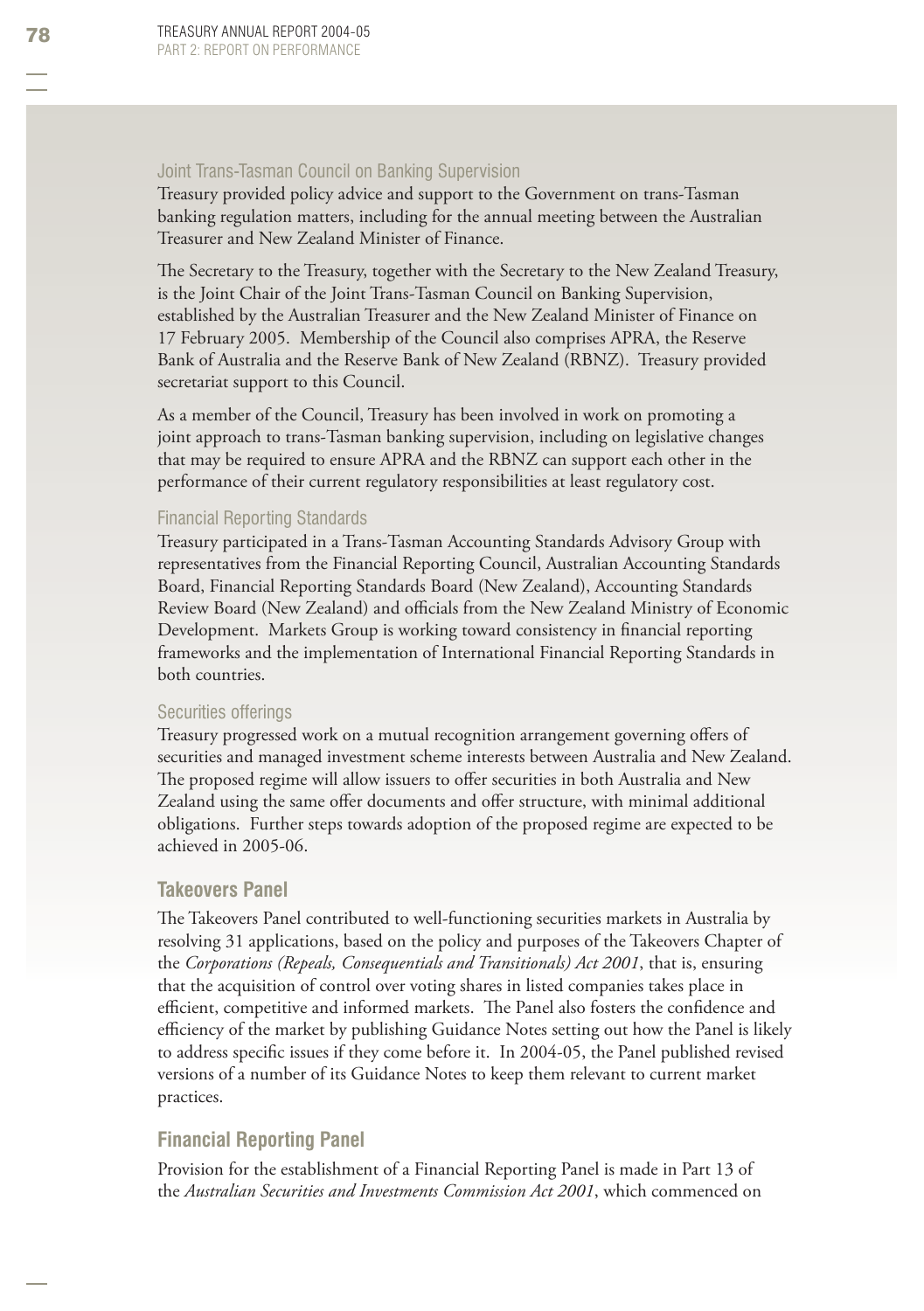1 January 2005. Panel members are appointed by the Minister. Treasury has been engaged in the acquisition and fit-out of premises and other preparatory work in readiness for the Panel's commencement of operations. Treasury will provide executive support for the Panel.

## **Currency**

Treasury chaired and served on the Royal Australian Mint Advisory Board. In the 2005-06 Budget, funding of \$41.2 million over three years was provided to fund the refurbishment of the Royal Australian Mint buildings. This is the first major upgrade to the Mint buildings since construction in 1965.

Treasury also prepared currency determinations for the Perth Mint's numismatic coin programmes.

### **Company law and corporate governance**

### Corporate Law Economic Reform Program 9

Treasury continues to monitor the implementation of the *Corporate Law Economic Reform Program (Audit Reform and Corporate Disclosure) Act 2004*, and consulted with the Australian Securities and Investments Commission and industry stakeholders regarding its implementation.

### International Financial Reporting Standards

Treasury provided advice to the Government regarding Australia's adoption of International Financial Reporting Standards and issues surrounding their implementation. Treasury also consulted with the Australian Accounting Standards Board, Financial Reporting Council, accounting supervisory bodies, industry groups and individual companies on this issue.

### **Statutory and other procedural requirements**

#### Financial sector levies

Treasury consulted with industry and provided advice to the Government in relation to the determination of financial sector levies (which primarily support the Australian Prudential Regulation Authority's operations) for the 2005-06 financial year. These were the first levies to be determined under the new levy determination framework.

### Ministerial decisions under statutes

Under the Corporations Act, portfolio ministers have a significant role in ensuring market integrity. Treasury provided ongoing policy advice in relation to ministerial powers to disallow the operating rules of markets and clearing and settlement facilities and approve new market applications.

Treasury advised on applications for financial assistance under Part 23 of the SIS Act. Part 23 provides for financial assistance to superannuation funds that suffer loss due to fraudulent conduct or theft. In 2004-05, the Government made 79 determinations, granting approximately \$7 million in financial assistance.

In 2004-05, Treasury advised on and prepared associated instruments on: eight applications under the *Financial Sector (Shareholdings) Act 1998*; two applications under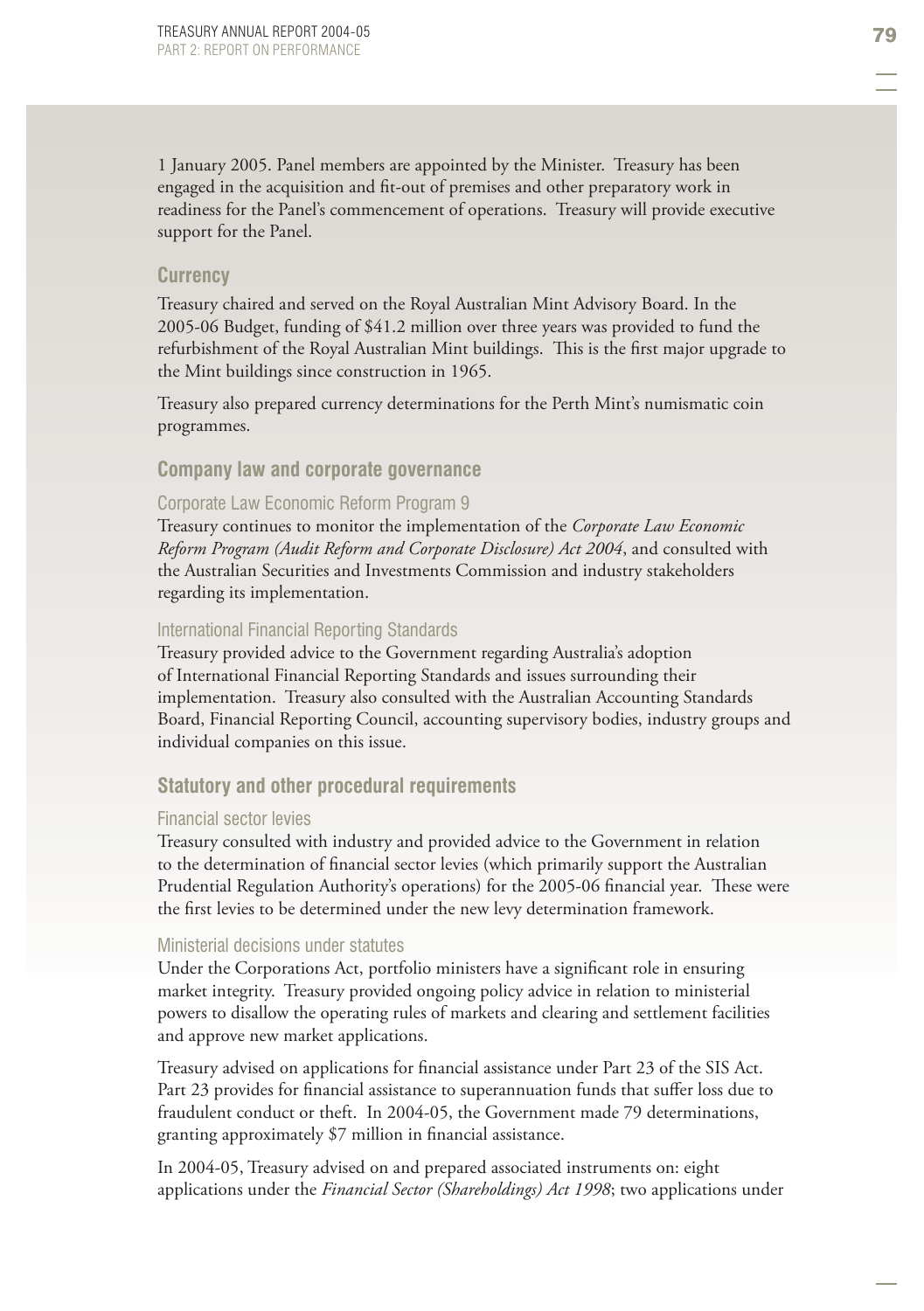section 63 of the *Banking Act 1959*; three applications under the *Insurance Acquisitions and Takeovers Act 1991*; and two applications under the *Financial Sector (Transfers of Business) Act 1999.*

# **Appointments**

Treasury processed appointments to the Australian Accounting Standards Board, the Australian Reinsurance Pool Corporation Board, the Australian Securities and Investments Commission, the Companies Auditors and Liquidators Disciplinary Board, the Corporations and Markets Advisory Committee and its legal subcommittee, the Financial Reporting Council, the Financial Sector Advisory Council, the Life Insurance Actuarial Standards Board, the Payments System Board, the Superannuation Complaints Tribunal, and the Takeovers Panel.

# **Secretariat services**

Treasury provided secretariat services to the Ministerial Council for Corporations, which met three times during 2004-05. Treasury also assisted the Parliamentary Secretary to fulfil the Government's obligations under the Corporations Agreement 2002.

Treasury provided secretariat support for the Financial Reporting Council , a stakeholder body that provides broad oversight of the accounting and audit standard setting process, including the Australian Accounting Standards Board. Treasury also provided secretariat support for the Trans-Tasman Accounting Standards Advisory Group.

Treasury provided secretariat support to the Financial Sector Advisory Council, which brings together a range of senior financial market participants to provide advice to the Government on policies to facilitate the growth of a strong and competitive financial factor.

Treasury provided secretariat services to the HIH Assistance Review Panel.

# Output 3.1.3 Competition and consumer policy advice

Competition and Consumer Policy Division, the Financial Literacy Foundation and the Strategy, Consumer and Group Services Division (now the Strategy, Communications and Group Services Unit) were responsible for the delivery of Output 3.1.3, competition and consumer policy advice.

Markets Group provided advice on policy issues and the legislative framework for the development and operation of competition and consumer policy, and markets more broadly, including the competition and consumer provisions of the *Trade Practices Act 1974* and structural reform of key sectors, including those providing essential infrastructure.

Markets Group also contributed to Output 3.1.3 by implementing the Government's decision to establish the Financial Literacy Foundation under its Election 2004 Policy, *Super for All and Understanding Money*. The Foundation's key objectives are to raise awareness of financial literacy and its benefits, and provide consumers and stakeholders with well-organised and accessible information to enable them to use financial literacy programmes and resources.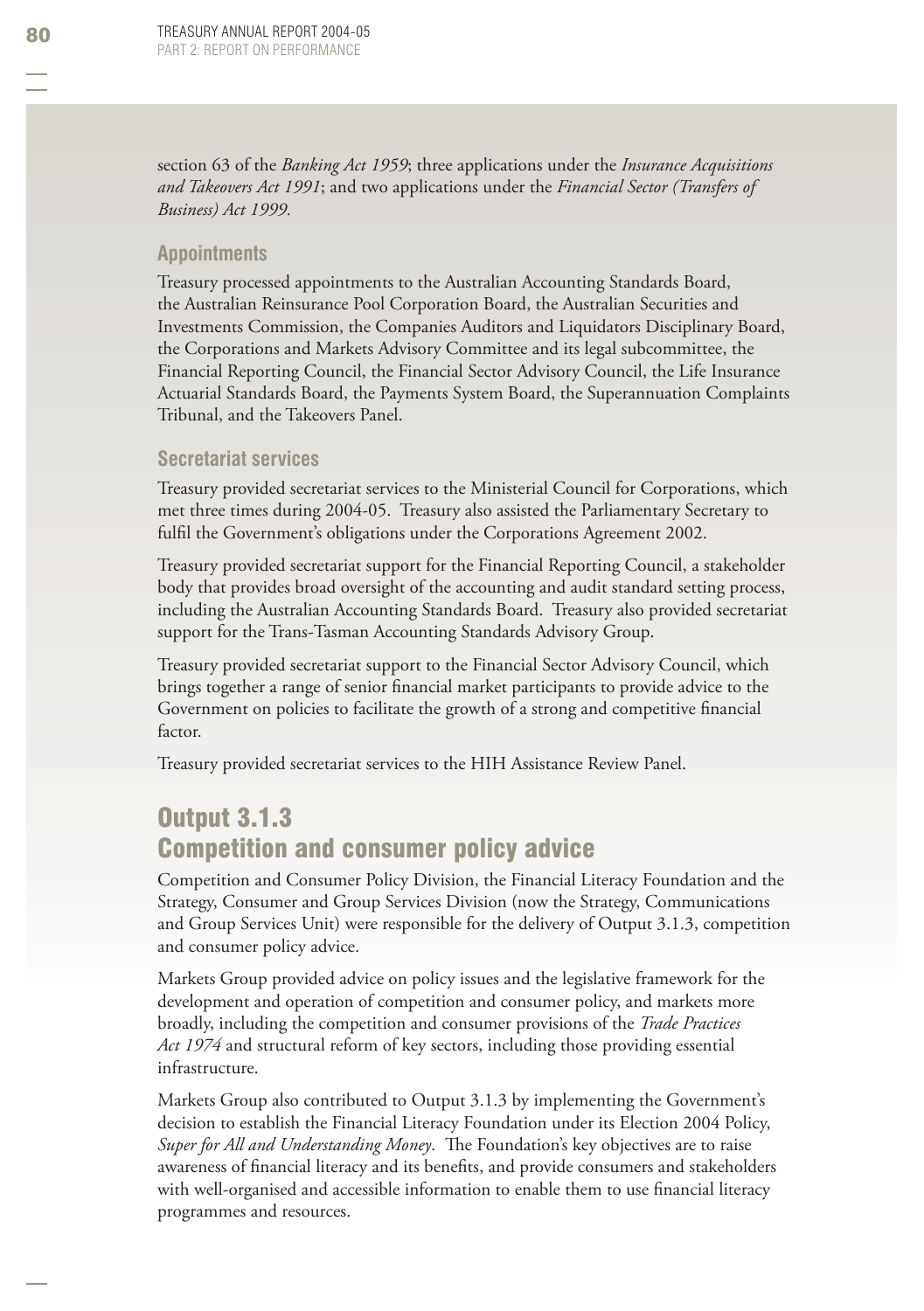# Performance information

The key performance indicators are:

- advice meets Treasury portfolio ministers' needs in discharging their responsibilities under legislation and in implementing Government decisions in relation to competition and consumer policy; •
- statutory and other procedural, administrative and reporting requirements are met; •
- effective representation and/or liaison with other agencies, private sector organisations and international bodies promotes competitive, efficient and well-informed markets; •
- effective presentation of relevant information to inform consumers and businesses; •
- secretariat services provided to advisory bodies are effective; •
- implementation of the Super Choice initiative; and •
- ministerial correspondence is handled satisfactorily. •

# Analysis of performance

### **Competition policy**

During 2004-05, Treasury provided advice on a range of issues affecting Australia's competition framework.

Treasury developed the Trade Practices Legislation Amendment Bill (No. 1) 2004 which implements the Government's response to the independent review of the competition provisions (Part IV) of the *Trade Practices Act 1974* and their administration (the Dawson Review). The Bill was introduced into Parliament on 17 February 2005. (An earlier version of the Bill was introduced on 24 June 2004.) The reforms aim to improve the competition and authorisation provisions and administration of the Trade Practices Act by including a voluntary formal clearance process for mergers, direct application to the Australian Competition Tribunal for merger authorisation and a notification process to facilitate collective bargaining by small businesses with large businesses.

Treasury also advised on the Government response to the March 2004 report by the Senate Economics References Committee, *The effectiveness of the Trade Practices Act 1974 in protecting small business.* The Government response was released on 23 June 2004, and a three-month consultation process with State and Territory governments commenced on the same day. Since then, Treasury has been developing the Trade Practices Legislation Amendment (Small Business Protection) Bill 2005 to implement the Government response.

Treasury developed the Trade Practices Amendment (National Access Regime) Bill 2005, which implements the Government's final response to the Productivity Commission's review of the National Access Regime for infrastructure facilities of national significance. The Bill was introduced into the House of Representatives on 2 June 2005 and is expected to be debated in the 2005 Spring sittings.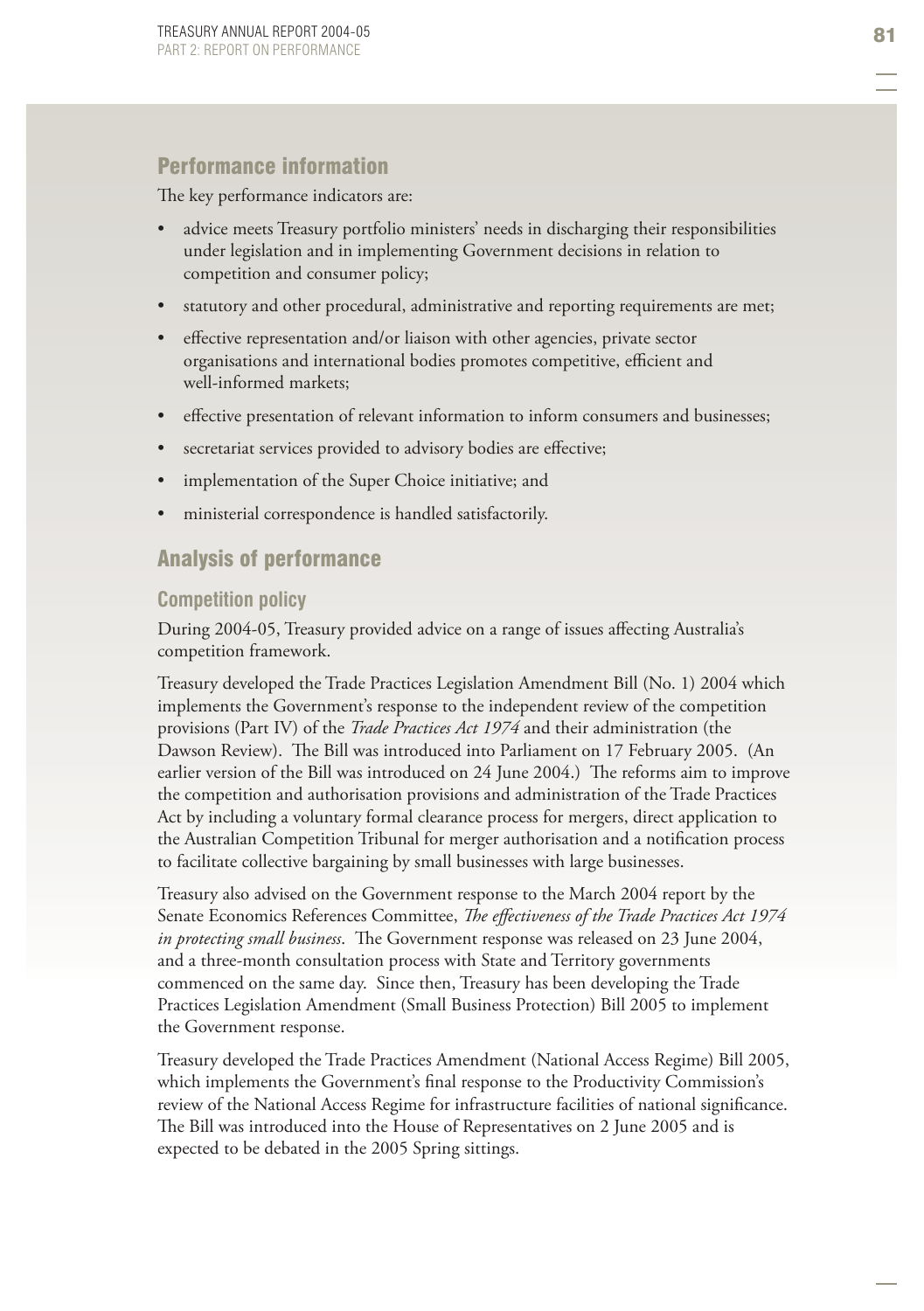Treasury has an advisory, reporting and coordination role for the Government's implementation of National Competition Policy (NCP). During 2004-05, Treasury provided advice to ministers on NCP payments to the State and Territory governments, sector-specific reforms and inter-jurisdictional issues. During 2004-05, the Productivity Commission released its inquiry report on NCP arrangements. The report was commissioned to inform the 2005 Council of Australian Governments' (COAG) review of NCP, scheduled to be completed by the end of 2005. Treasury is now working closely with the NCP Review Secretariat within the Department of the Prime Minister and Cabinet to develop a future reform framework that will be progressed through the COAG NCP Review.

Treasury prepared policy advice on issues concerning energy market reform. Treasury has worked with the Department of Industry, Tourism and Resources and State and Territory governments towards implementing the COAG Australian Energy Market Agreement 2004, which will create a new national institutional and regulatory framework for Australia's energy markets. In particular, Treasury has been actively involved in processes to enable the new Australian Energy Regulator's operations to commence on 1 July 2005.

Treasury's policy advice on transport covered a diverse range of issues including the adequacy of rail and port infrastructure associated with coal; the Government's national land transport plan, *AusLink*; conditions in international aviation markets; and international cargo liner shipping. Treasury was also involved in the Australian Competition Tribunal's review of the Parliamentary Secretary to the Treasurer's decision regarding declaration of airside services at Sydney Airport.

Treasury also provided policy advice on a range of telecommunications issues and issues relating to the digital broadcasting regulatory review process.

Treasury coordinates and advises the Government on preparation of terms of reference for Productivity Commission research and inquiries. In 2004-05, this involved four public inquiries and three commissioned research references.

Treasury had extensive dealings with other agencies, private sector organisations and international bodies, and contributed to the development of competition and regulatory frameworks in Organisation for Economic Co-operation and Development (OECD) member and non-member countries, through involvement in OECD competition committees and Asia-Pacific Economic Cooperation (APEC) work. Treasury has also been involved in negotiating competition chapters in free trade agreements with several countries.

# **Consumer policy**

In 2004-05, Treasury provided advice to the Government on regulatory frameworks that support consumer confidence and help consumers to participate actively in the market. A major focus was providing advice on the review of Australia's product safety framework. On 16 March 2005, the Productivity Commission was asked to undertake a research study into Australia's consumer product safety system. The final report of the Commission is expected by 16 January 2006. The study has been endorsed by the Ministerial Council on Consumer Affairs (MCCA) and will examine the impacts of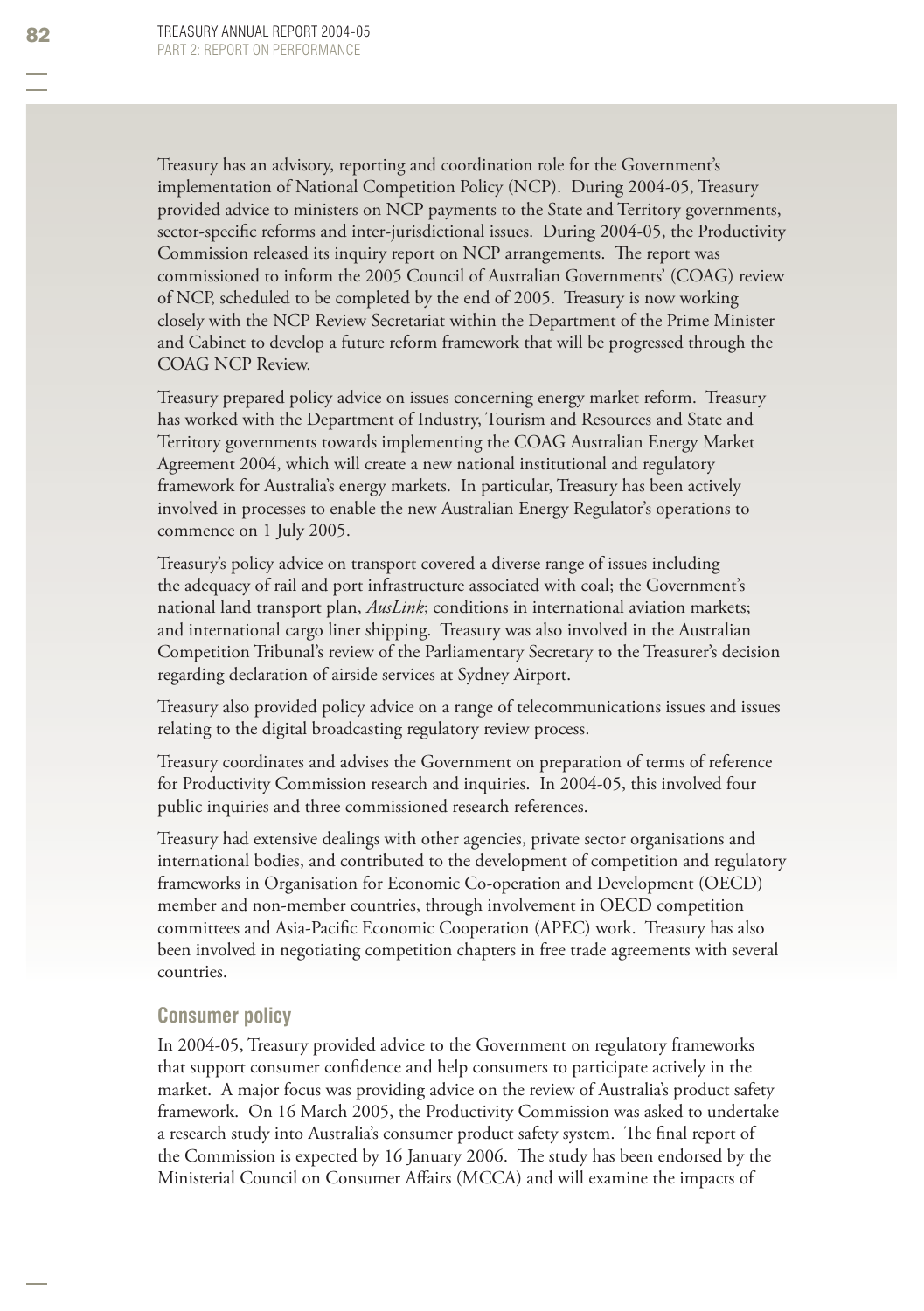various reform options for the Australian consumer product safety system as set out in the MCCA discussion paper, *Review of the Australian consumer product safety system*.

Treasury continued to provide secretariat support to the MCCA. The Parliamentary Secretary to the Treasurer, representing the Commonwealth, commenced as Chair of the Ministerial Council in September 2004. Treasury has also continued to provide secretariat support to the Commonwealth Consumer Affairs Advisory Council. The Council was strengthened during the year through a merger with the Electronic Commerce Expert Group, leading to some members of that group becoming Council representatives.

During 2004-05, Treasury participated in international consumer policy meetings including the OECD workshop on consumer redress held in Washington in April 2005.

Treasury has worked with relevant Commonwealth agencies to assess Australia's compliance with the OECD *Guidelines for protecting consumers across borders from fraudulent and deceptive commercial practices*. To this end, Australia has completed the first part of an OECD questionnaire in relation to these guidelines.

On 21 April 2005, the Treasurer announced that the Australian Government would be making an amendment to the *Trade Practices Act 1974* to respond to the increased use of component pricing in a number of industries.

# **Consumer information**

In December 2004, consumer product safety regulatory functions were transferred to the Australian Competition and Consumer Commission (ACCC). The major work carried out by staff up until the time of their transfer included developing regulations allowing for a new consumer product information standard for tobacco products.

Staff and resources associated with the Consumer Information Programme were also transferred to the ACCC. The Treasury maintained its role in providing consumer policy advice. It is anticipated that the remaining elements of the Consumer Information Programme will be transferred to the ACCC in 2005-06. These include:

- the ConsumersOnline website, which is the Government's one-stop shop for consumer information; •
- an indigenous consumer website; and •
- the ScamWatch website, which provides information on targeting scams. •

#### Financial Literacy Foundation

The Financial Literacy Foundation was launched in June 2005, and will take forward a national strategy to deliver the Government's commitment to help all Australians increase their financial knowledge and better understand their options and the choices they can make in using and managing their money.

Key elements of the national strategy are to:

- implement an Australia-wide information and awareness-raising campaign; •
- incorporate financial literacy programmes in schools and workplaces; •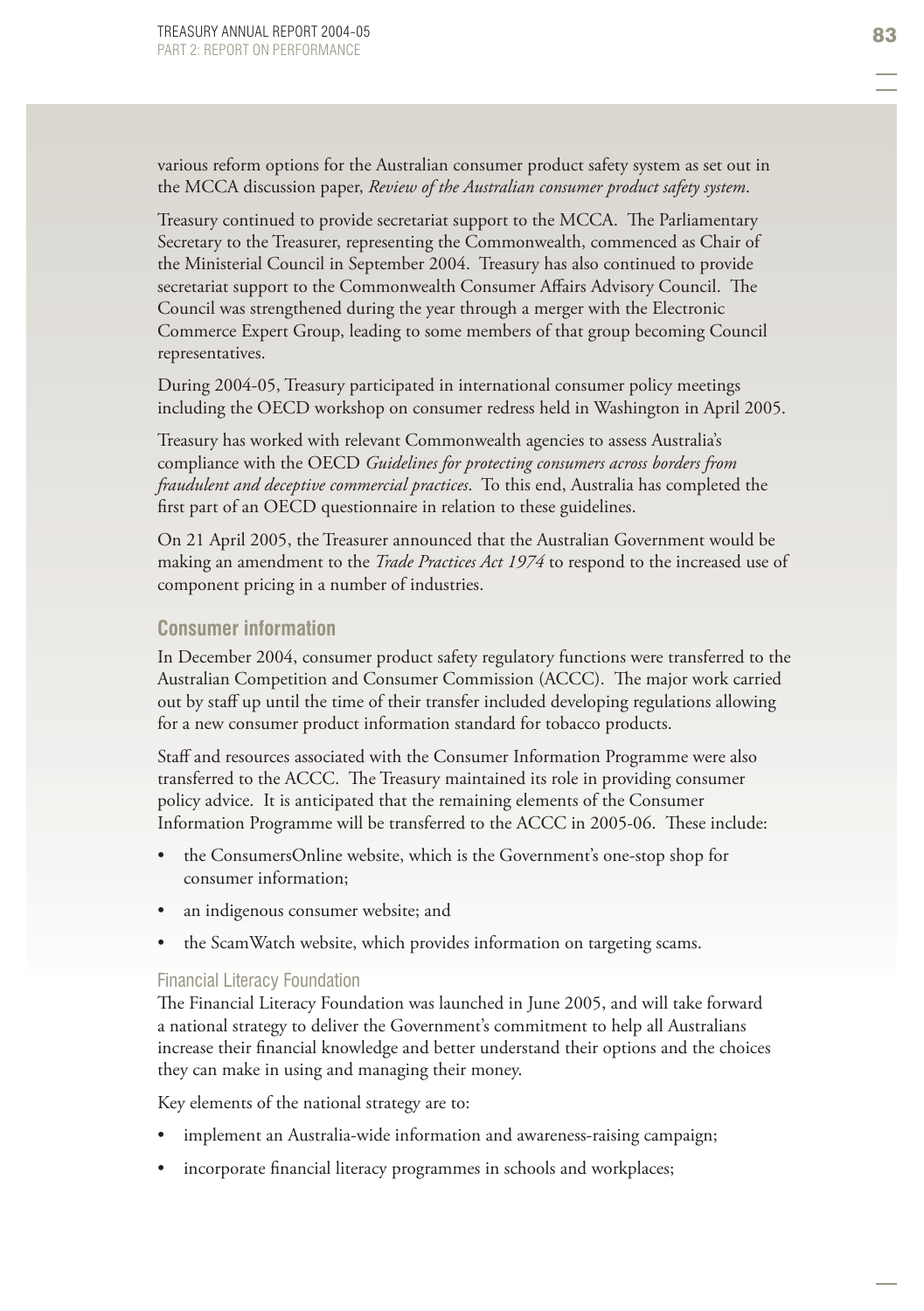- establish a website to serve as a portal for financial literacy education and information resources; and •
- conduct original research to build understanding of both influences on community attitudes to financial literacy and best practice approaches to extending and measuring literacy. •

The Foundation is a division of Treasury. Its financial and administrative arrangements are consistent with the legislative and departmental requirements which apply to all divisions.

The Financial Literacy Advisory Board was established in June 2005 to provide independent expert advice, guidance and strategic direction on financial literacy issues. It consists of 10 high-profile members who are leaders in their respective fields and is chaired by Mr Paul Clitheroe. Board members have been appointed by the Minister for Revenue and Assistant Treasurer in consultation with the Prime Minister and Treasurer.

Treasury has assisted in the implementation of Superannuation Choice in the area of consumer protection and education. The Financial Literacy Foundation has worked collaboratively with the Australian Taxation Office and the Australian Securities and Investments Commission on the implementation of Super Choice, including the information campaign, call centre and website.

### Appointments

Treasury processed appointments to the Australian Competition Tribunal, Australian Competition and Consumer Commission, National Competition Council, Health Services Advisory Committee, Commonwealth Consumer Affairs Advisory Council and the newly established Australian Energy Regulator.

# Output 3.1.4 Actuarial services

The Australian Government Actuary is responsible for the delivery of Output 3.1.4, actuarial services.

The Australian Government Actuary provides, on a fee-for-service basis, accurate and timely actuarial and related advice to the Government, its departments and agencies.

The office has an ongoing support role.

# Performance information

The key performance indicator is:

efficient provision of high quality professional services, with income from consultancy fees relative to total costs meeting specified quantitative criteria. •

# Analysis of performance

The Australian Government Actuary operates in a competitive and contestable market for actuarial services. Income from consultancy services relative to total costs is therefore a primary indicator of performance. The Australian Government Actuary operates a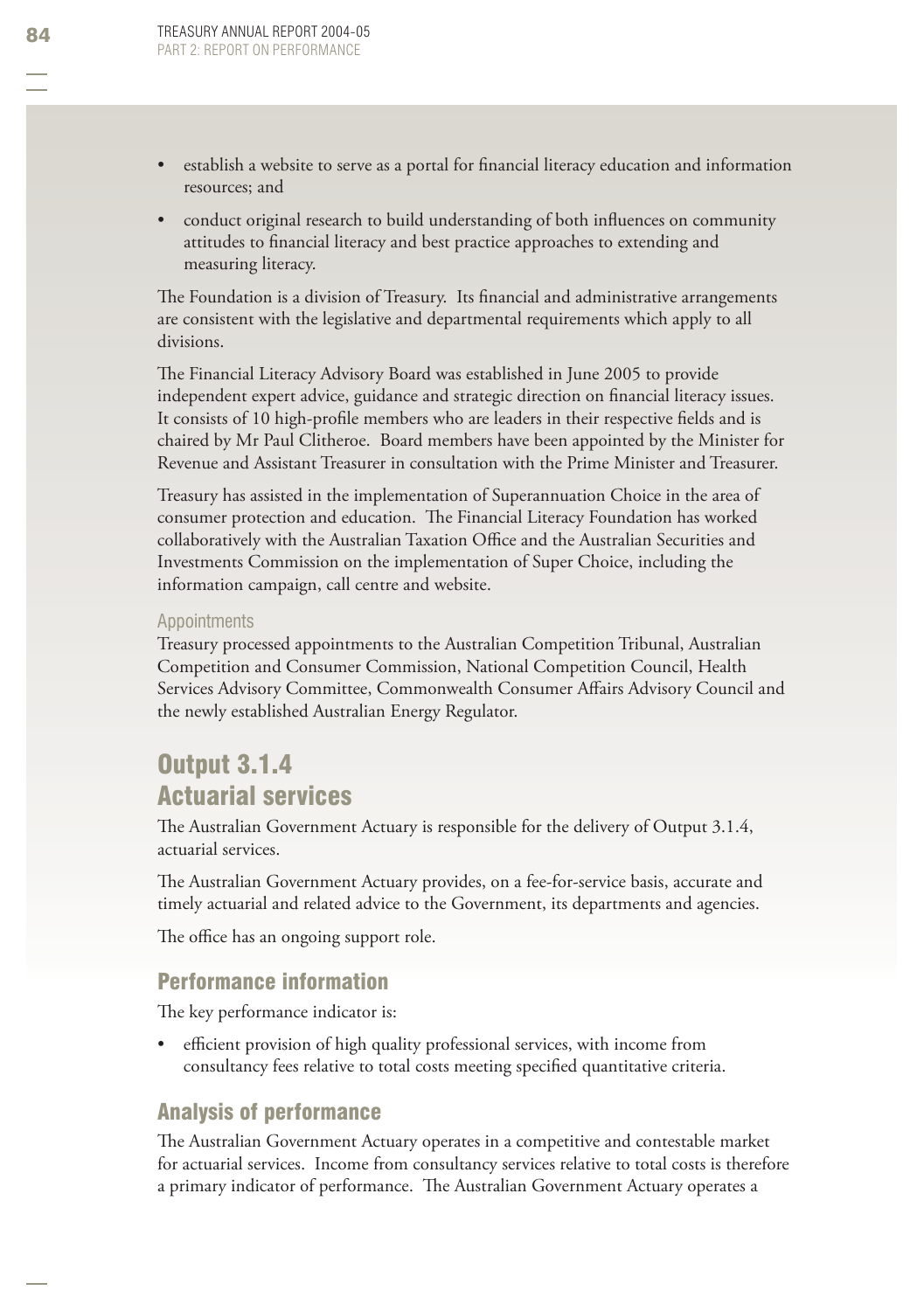special account to ensure its financial operations are managed properly and transparently. At 30 June 2005 the account was in a sound financial position.

Feedback from clients has generally been positive, consistent with an ongoing demand for services.

# **Consultancy services**

Australian Government Actuary consultancy services typically involve analysing uncertain future financial flows using financial modelling techniques, documenting the analysis and presenting the results to clients.

Departments which sought advice included Defence; Attorney-General's; Education, Science and Training; Family and Community Services; Health and Ageing; Veterans' Affairs; and Finance and Administration. Centrelink, the Health Insurance Commission and the Australian Taxation Office also sought advice.

Feedback from these agencies indicates that they were generally very satisfied with the advice received, and its value as an input in achieving their objectives.

# **Services to Treasury**

The Australian Government Actuary contributed its technical expertise on a range of policy issues, including long-term care, medical indemnity arrangements, the superannuation system and insurance matters.

Treasury funded this work which accounted for around 15 per cent of the office's total revenue for the year.

# **Operational outcomes**

The office operates under the direction of an internal management board comprising three senior Treasury officers, including the Australian Government Actuary. This board reviews financial performance and oversees the strategic direction of the office.

# Output 3.1.5 Circulating coin and like products

The Mint is a semi-autonomous operating division of Treasury, responsible for producing circulating and numismatic coin for Australia. The Mint also produces a range of high quality collector coins together with minted non-coin products including medallions. The Mint's collector coin and minted non-coin business is commercial, within government-set parameters.

In 2004-05, the Government provided funding of \$2.165 million as part of a five-year capital replacement program.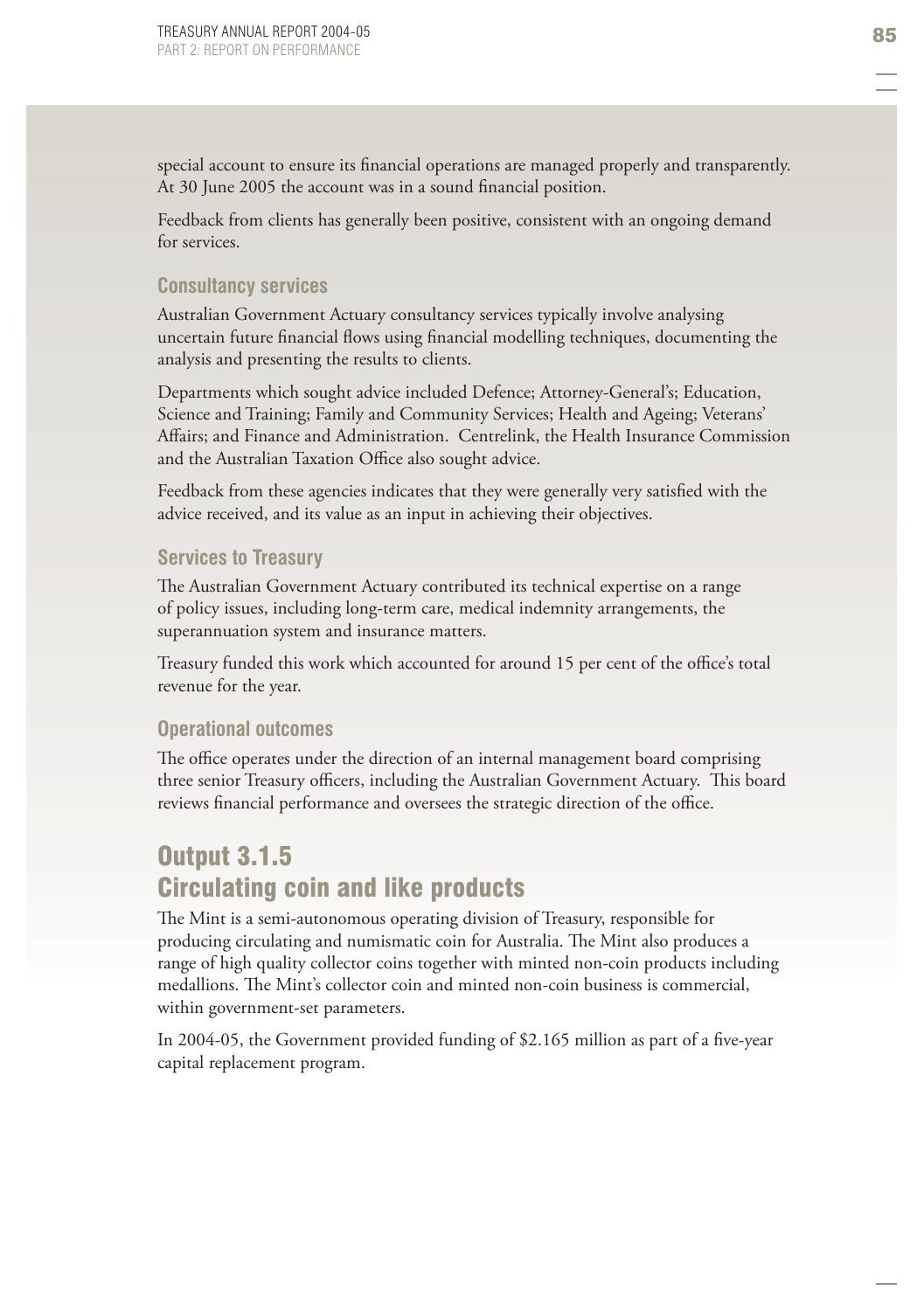# Performance information

Key performance indicators are:

- advice meets Treasury portfolio ministers' needs in administering their responsibilities and implementing government decisions as they relate to coinage and Royal Australian Mint operations; •
- produces circulating coin to Reserve Bank of Australia forecasts; •
- meets financial performance targets; and •
- maintains the National Coin Collection and the Royal Australian Mint's visitors' gallery, and promotes public understanding about the cultural and historical significance of coins. •

# Analysis of performance

Treasury and the Mint provided advice on a range of currency related matters including coin designs.

The supply of circulating coin in 2004-05 was high and deviated considerably from original forecast. Despite this, the coin was delivered on time. Increased demand raised the value of the seigniorage to \$102.5 million (from \$59.098 million in 2003-04).

For 2004-05, the Mint's operating profit before company tax and net of seigniorage was \$0.961 million. The profit was lower than in previous years due to overly optimistic forecasting of numismatic products leading to write offs of packaging and excess finished product. A focus for 2005-06, is to improve planning and forecasting, including introducing more rigorous planning for all products and product reviews.

Sales of corporate and overseas product increased by 48 per cent to \$2.350 million, partly due to foreign coin production orders.

The Mint was selected as the official supplier of coins and medals for the Melbourne 2006 Commonwealth Games. In March, the Treasurer released the first coins, the Queen's Baton Relay coins. In May, the M2006 Commonwealth Games Uncirculated Coin Collection was released; when finished it will include 16 individual sport coins highlighting the 16 individual sports showcased at the Games.

The Mint announced the 2005 winner of the Secondary Student Design Competition. Kelly Just from Victoria designed a coin featuring Australia's fauna imitating the actions of athletes in the Melbourne 2006 Commonwealth Games. This coin will be released into circulation later in 2005.

In August, the Bicentenary of Tasmania 'H' Mintmark coin was released. The Mint's mintmark machine was taken to Hobart to strike this coin, and the event created a great deal of excitement with hundreds of people lining up to obtain this coin. Strong sales through the mail order and corporate channels followed.

The theme for the 2005 year sets was to commemorate 60 years since the end of the Second World War. The 'Dancing Man' on the \$1 coin and the family greeting the returned prisoner of war on the 20 cent coin generated substantial community interest. The interest in these sets reflects the strong performance of themes of national and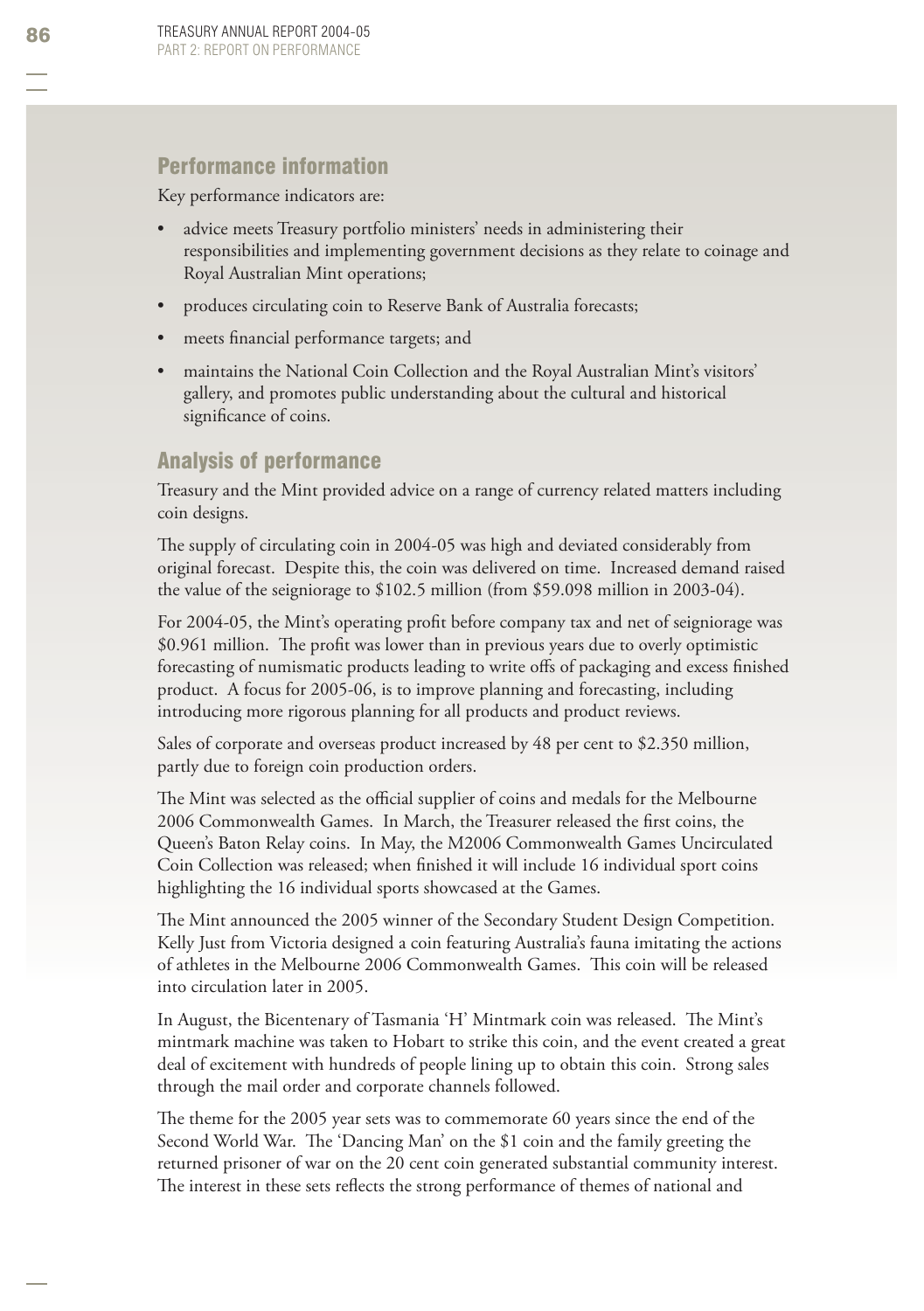historic significance. This was reinforced with the release of the 2005 \$1 mintmark coin commemorating 90 years since the Gallipoli landings. The 'G' mintmark release sold out in two weeks.

A new three-year coin gold series was released in July, highlighting three of Australia's most endangered birds. The Cassowary was the 2004 release; the Mallee Fowl will be the 2005 release; and the South Eastern Red Tailed Black Cockatoo will be the 2006 release.

The Mint attended a variety of coin shows and public exhibitions including the Royal Victorian Agricultural Exhibition, the Pacific Explorer Stamp Show as well as the Brisbane ANDA Coin Note and Stamp Show. Once again the Mint's portable mintmark press proved a strong attraction at these shows.

The Mint's capital equipment is being upgraded in a five-year programme. Four new circulating presses and a robot for bagging were installed.

Visitor numbers increased for the second consecutive year. Two major public events celebrated the Mint's fortieth anniversary. The Parliamentary Secretary launched a special exhibition showing every pre-decimal Australian gold coin. Valued at over \$7 million, it remained in place until the end of August 2005. The public was invited into the factory areas on two open days in April. Many of the 4,627 visitors travelled to Canberra especially for the chance to watch coining operations at close hand.

In May, the Government announced the refurbishment of the Mint building. The refurbishment will be through an integrated construction package, including the Department of Finance and Administration building owner base building works and Mint tenant fitout works. The project, starting in 2006, will take three years and cost around \$40 million.

Refurbishment will ensure compliance with Government accommodation standards and promote environmental policy initiatives. The fitout will provide for a standard commercial office, modern light industrial manufacturing environment and contemporary museum and gallery — refurbishment will better equip the Mint to respond to changing and fluctuating operational requirements and provide a level of public facilities in line with other national institutions.

The Mint was purpose built to produce Australia's decimal coinage and has not had a substantial upgrade since its original construction in 1965; refurbishment will ensure the continued economic viability of this landmark building and extend its useful life by some 25 years.

# **Customer service charter**

The Mint's customer service charter is available in hard copy and on its website.

Customer complaints are managed within the context of the Mint's overall Quality Management System that meets with the ISO9001-2000 Quality System certification. Complaints are dealt with according to the Australian Standard AS 4269-19951 Complaints Handling. Relevant staff are trained in all aspects of customer service.

Mint staff regularly meet collectors and dealers. In addition, the public can raise matters directly with the Mint in letters, phone calls and emails to two dedicated email addresses.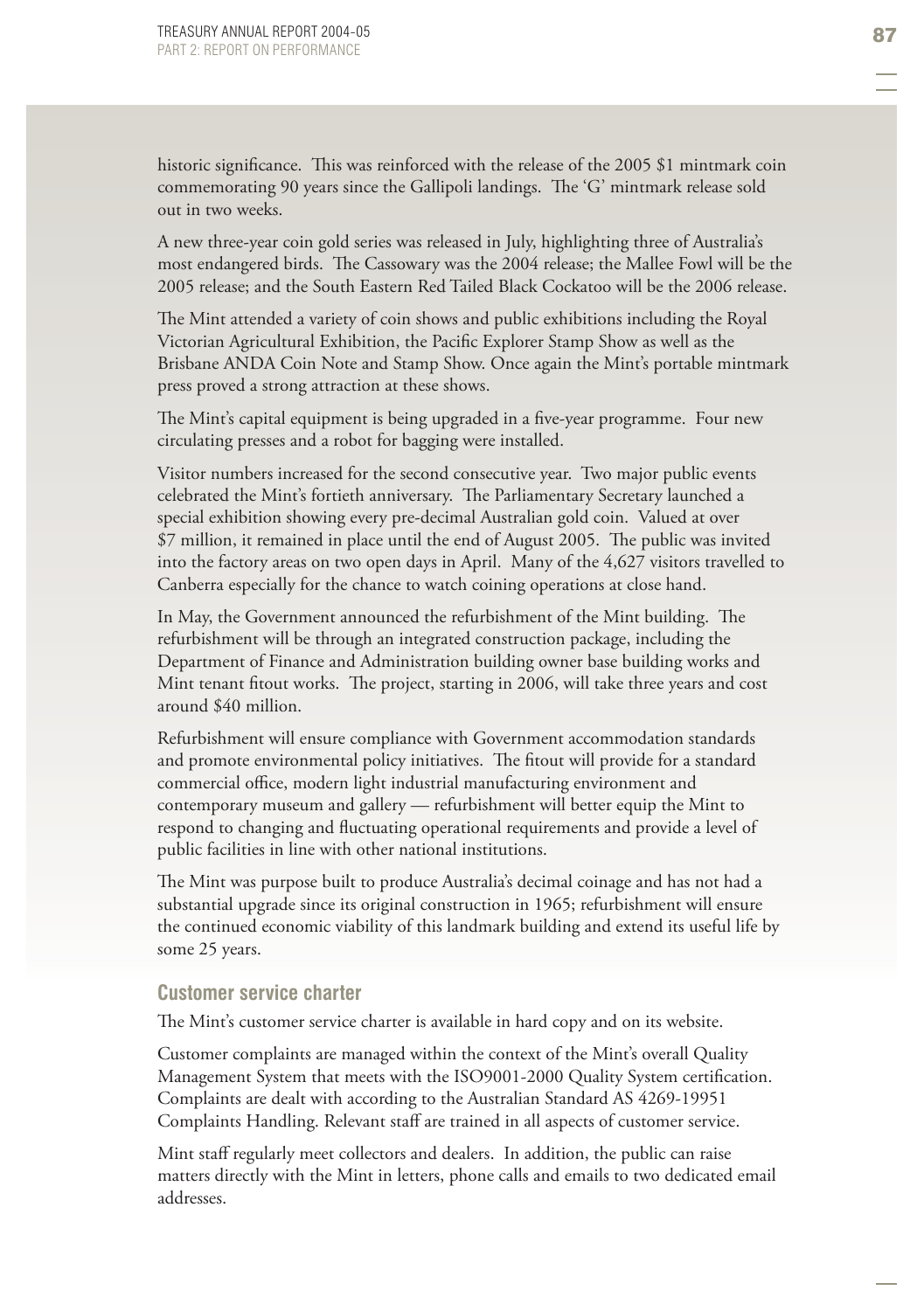| Table 5: Australian decimal coin issued by Treasury |  |  |
|-----------------------------------------------------|--|--|
|                                                     |  |  |
|                                                     |  |  |
|                                                     |  |  |

|         | \$2     | \$1     | 50 <sub>c</sub> | 20c     | 10 <sub>c</sub> | 5c      | 2c                           | 1c                       | <b>Total</b> |
|---------|---------|---------|-----------------|---------|-----------------|---------|------------------------------|--------------------------|--------------|
| Year    | \$'000  | \$'000  | \$'000          | \$'000  | \$'000          | \$'000  | \$'000                       | \$'000                   | \$'000       |
| 1965-92 | 395,960 | 319,780 | 217,625         | 161,303 | 93,532          | 84,652  | 48,793                       | 31,162                   | 1,352,807    |
| 1992-93 | 16,460  | 7,150   | 50              | 56      | 4,000           | 3,874   |                              | $\overline{\phantom{a}}$ | 31,590       |
| 1993-94 | 26,100  | 24,075  | 2,349           | 280     | 2,440           | 5,716   | -                            | $\overline{\phantom{a}}$ | 60,960       |
| 1994-95 | 39,000  | 37,600  | 9,920           | 3,080   | 3,240           | 5,540   |                              | $\overline{\phantom{a}}$ | 98,380       |
| 1995-96 | 27,000  | 32,200  | 8,000           | 1,040   | ٠               | 4,140   |                              | $\overline{\phantom{a}}$ | 72,380       |
| 1996-97 | 26,800  | 24,300  | 6,960           | 3,160   | ٠               | 4,360   | $\qquad \qquad \blacksquare$ | $\overline{\phantom{a}}$ | 65,580       |
| 1997-98 | 22,200  | 20,500  | 4,320           | 4,340   | 820             | 4,660   | $\qquad \qquad \blacksquare$ | $\overline{\phantom{a}}$ | 56,840       |
| 1998-99 | 32,400  | 18,900  | 7,480           | 7,180   | 5,740           | 5,920   |                              | $\overline{\phantom{a}}$ | 77,620       |
| 1999-00 | 64,000  | 23,200  | 15,930          | 10,700  | 7,080           | 6,210   | ٠                            | $\overline{\phantom{a}}$ | 127,120      |
| 2000-01 | 31,600  | 16,000  | 8,760           | 9,660   | 7,320           | 7,300   |                              | $\overline{\phantom{a}}$ | 80,640       |
| 2001-02 | 67,200  | 37,400  | 27,080          | 18,020  | 11,520          | 10,680  |                              | $\overline{\phantom{a}}$ | 171,900      |
| 2002-03 | 48,000  | 23,300  | 9,640           | 4,780   | 4,680           | 5,020   |                              | $\overline{\phantom{a}}$ | 95,420       |
| 2003-04 | 33,800  | 12,300  | 8,920           | 7,700   | 7,360           | 6,600   |                              | $\blacksquare$           | 76,740       |
| 2004-05 | 8,760   | 10,880  | 15,960          | 17,001  | 26,094          | 59,000  |                              |                          | 137,695      |
| Total   | 839,280 | 607,585 | 342,994         | 248.300 | 173,826         | 213,672 | 48,793                       | 31,162                   | 2,505,672    |

# Table 6: Circulating coin production 2004-05

| <b>Denomination</b> | Design      | Date of Coin | Alloy                   | Pieces (millions) |
|---------------------|-------------|--------------|-------------------------|-------------------|
| 5c                  | Standard    | 2004         | Cupro-Nickel            | 97.750            |
| 5c                  | Standard    | 2005         | Cupro-Nickel            | 50.042            |
| 10 <sub>c</sub>     | Standard    | 2004         | Cupro-Nickel            | 62.040            |
| 10 <sub>c</sub>     | Standard    | 2005         | Cupro-Nickel            | 28.976            |
| 20 <sub>c</sub>     | Standard    | 2004         | Cupro-Nickel            | 47.971            |
| 20 <sub>c</sub>     | Standard    | 2005         | Cupro-Nickel            | 1.600             |
| 20 <sub>c</sub>     | <b>WWII</b> | 2005         | Cupro-Nickel            | 21.677            |
| 50 <sub>c</sub>     | Standard    | 2004         | Cupro-Nickel            | 10.600            |
| 50 <sub>c</sub>     | Student     | 2004         | Cupro-Nickel            | 10.577            |
| 50 <sub>c</sub>     | <b>WWII</b> | 2005         | Cupro-Nickel            | 11.033            |
| \$1                 | Standard    | 2004         | Aluminium Bronze        | 8.717             |
| \$1                 | WWII        | 2005         | <b>Aluminium Bronze</b> | 10.607            |
| \$2                 | Standard    | 2004         | Aluminium Bronze        | 16.807            |
| \$2                 | Standard    | 2005         | Aluminium Bronze        | 6.335             |
| Total               |             |              |                         | 384.732           |

# Table 7: Visitor numbers

|                          | 2000-01 | 2001-02 | 2002-03 | 2003-04 | 2004-05 |
|--------------------------|---------|---------|---------|---------|---------|
| Total visitor<br>numbers | 186.597 | 208.429 | 182.104 | 188.262 | 195.697 |

Production figures for proof and special coins, medal, medallions and circulating coin for other countries are available at www.ramint.gov.au.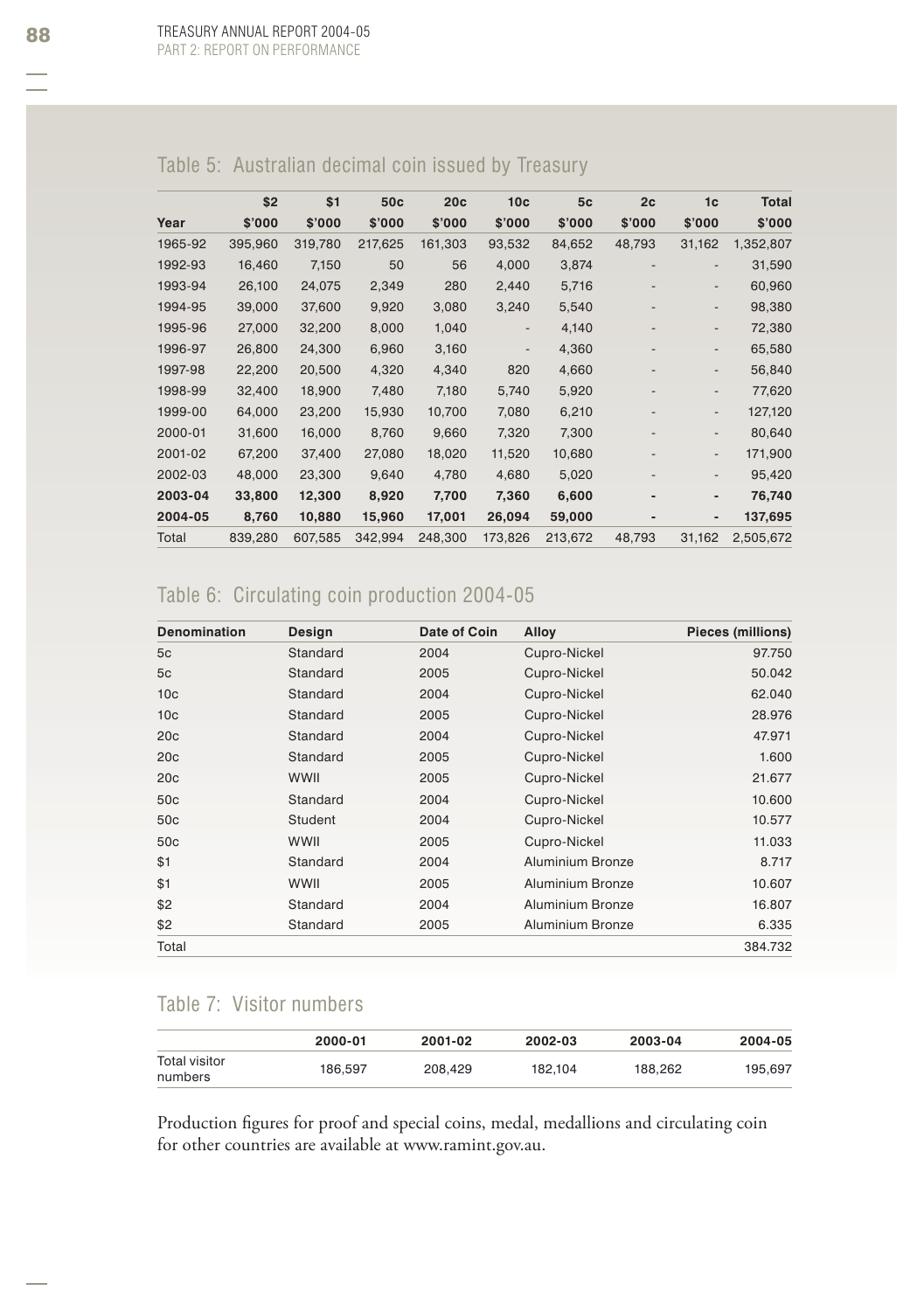# Strategic Communications Division

Strategic Communications Division assists in the achievement of Treasury's outcomes by providing services in relation to: Cabinet liaison, parliamentary liaison, ministerial correspondence, ministerial briefing coordination, issues management, and freedom of information requests. It also undertakes Treasury-wide projects directed at enhancing the services provided to ministers, including on knowledge and information management and quality assurance. Since December 2004, the division has also provided secretariat services to the Executive Board.

### **Key priorities in 2004-05**

The key priorities were to:

- ensure the delivery of appropriate services to Treasury ministers; •
- monitor and manage issues, in partnership with relevant policy areas in groups; •
- implement measures endorsed by the Executive Board to improve issues and knowledge management in Treasury. •

### **Key outcomes in 2004-05**

The key outcomes achieved were:

- provision of issues management services and support across Treasury; •
- continued enhancement of Treasury's knowledge management and quality assurance capabilities; •
- an upgrade of the electronic tracking system for advice sent to ministers; •
- enhanced reporting of ministerial correspondence; and •
- integration of secretariat services to the Executive Board into the division. •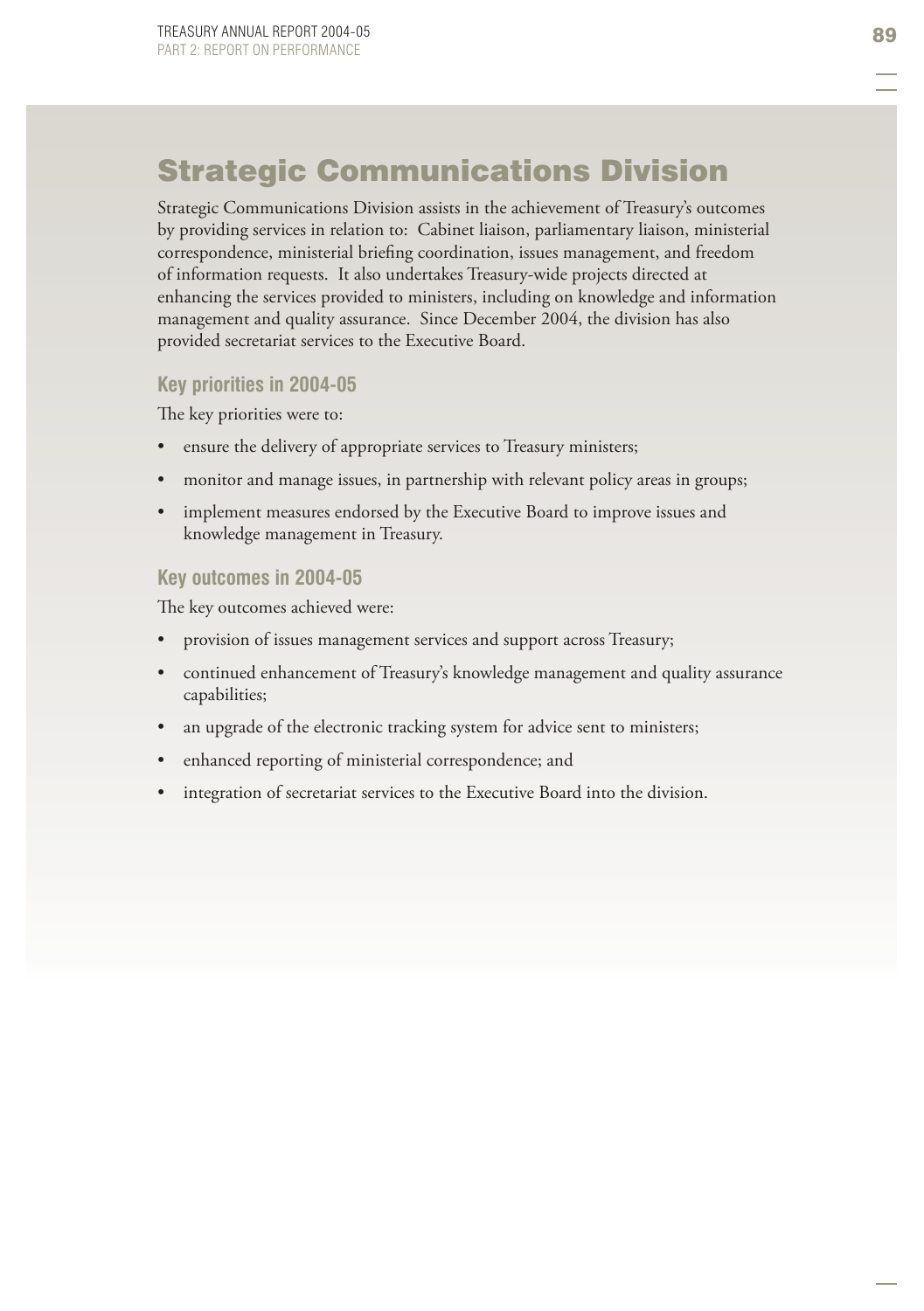## Corporate Services Division

Corporate Services Division assists in achieving Treasury's outcomes through providing accurate, cost effective and timely management of information, corporate services and advice to the department and Treasury ministers. Corporate Services Division also seeks to provide a quality working environment for Treasury staff.

Corporate services include information technology, information and records management, information technology training, publishing, web page and other communications support, human resource management, financial and accounting services, and contracting, security and facilities management.

## **Key priorities in 2004-05**

Corporate Services Division priorities identified in the 2004-05 Corporate Plan were to:

- continue to progress knowledge management initiatives, including continuing to implement electronic records management, enhancing the departmental intranet and continuing the development of departmental internet sites; •
- promote a risk management framework across the Treasury; •
- negotiate and implement Treasury's fourth certified agreement and Australian workplace agreement framework; •
- enhance further human resource and financial information management systems; •
- develop further Treasury's internal financial management processes, including the implementation of a long-term capital management plan; •
- implement Treasury's 2003-06 Workplace Diversity Programme; •
- maintain and expand information technology applications to support departmental operations; •
- continue to ensure the security of the information technology network and systems, including a re-accreditation of the internet gateway; •
- enhance professional development programmes for staff at all levels to strengthen organisational capability; and •
- recruit and retain a capable and agile workforce, including graduates. •

#### **Key outcomes in 2004-05**

- Knowledge management continued to be a major focus with implementation of the Electronic Records Management System completed in December. •
	- With its volume of email holdings and transactions increasing rapidly, —Treasury sought to identify and test a facility to manage and store the data. Planning for, and testing of the Email Vault began in early 2005. The system will be commissioned in October, and will minimise the impact on network performance, reduce backup times, provide enhanced retrieval processes for archived email and ensure minimal email losses in the event of a major network outage.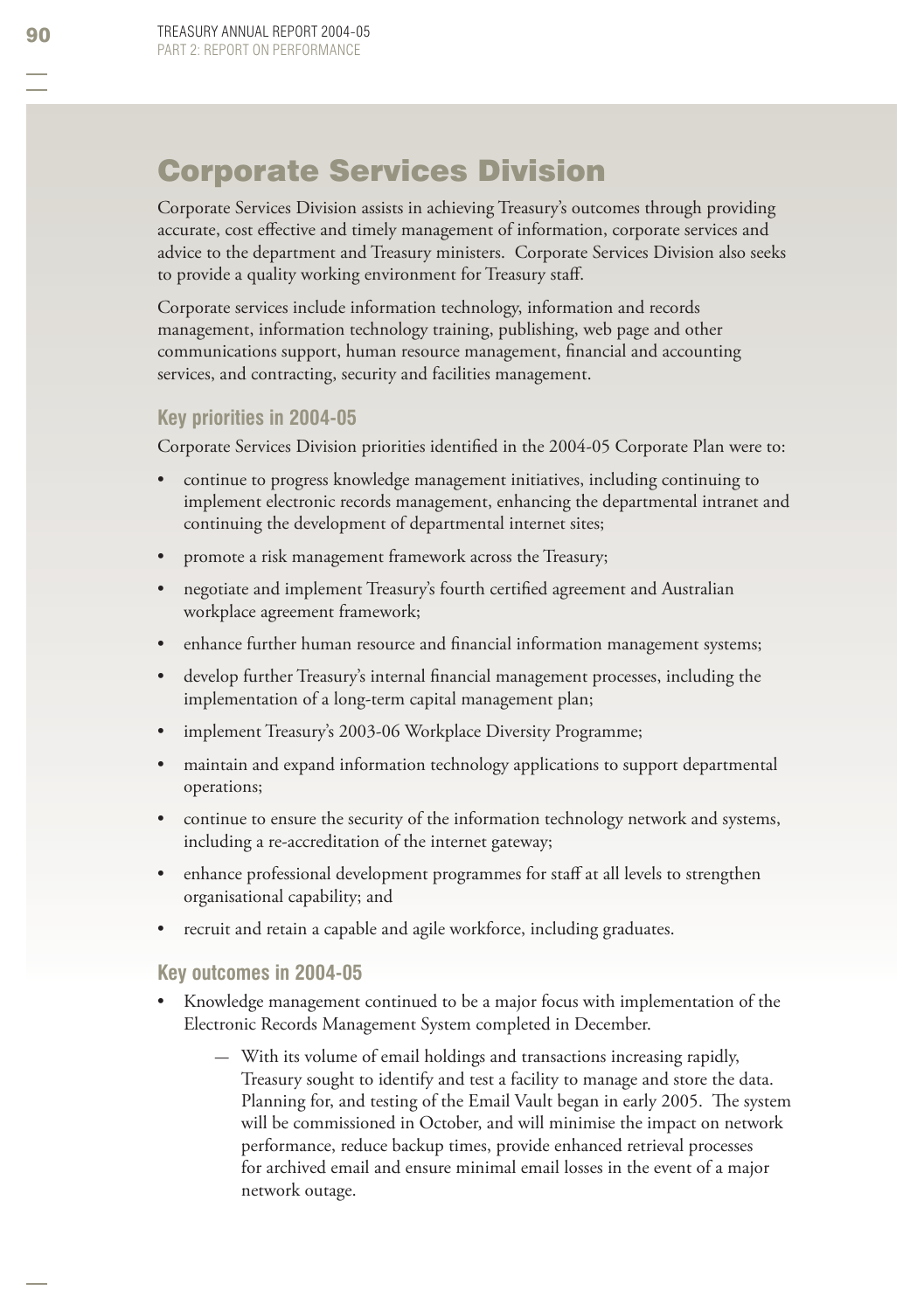- Treasury's 44 websites are a primary mechanism for disseminating information to the public. In 2004-05, three new websites were released to support government policy priorities. In addition, the 2005-06 Budget website, the online version of the 2003-04 Treasury Annual Report, and the Australian Office of Financial Management website were redesigned to improve navigation and usability.
- Initiatives to develop and promote Treasury's risk management framework included implementing risk assessment pilots in two groups, developing risk management guidelines, developing contract risk assessments and continuing risk management training. •
- The 2004-2006 Treasury Certified Agreement came into operation on 20 September. It aims to improve the flexibility of working conditions in Treasury and help make Treasury a more satisfying and rewarding place in which to work. Conditions and pay adjustments matching those contained in the new agreement were incorporated in Australian Workplace Agreements for non-SES employees. Staff at APS 6, EL1 and EL2 levels have access to additional pay points, as determined by the Remuneration Committee System. The system uses demonstrated performance, skills and responsibilities as the primary factors in arriving at relative rankings of staff. •
- Treasury's Human Resource Management Systems were enhanced to improve the delivery of client services, particularly the reporting of staffing information, security vetting, performance management and remuneration processes. These systems are supported by a third party reporting tool, TM1, providing senior managers and relevant staff with desktop access to tailored and timely management information. Increasingly, managers and staff are using Job Office, Treasury's online recruitment system. •
- Treasury continued to develop its internal financial management processes with the upgrade and improvement of systems and development of more robust procedures in line with better practice guidelines for the public sector. Treasury also reviewed its accounting treatment of financial accounts to ensure they complied with the new Australian Equivalent International Accounting Standards. •
- A draft capital management plan identifies major long-term capital expenditure and raises awareness of capital budgeting and asset management processes throughout Treasury. •
- Progress on implementing the 2003-06 Workplace Diversity Programme was monitored and recorded against the performance indicators. A higher percentage of staff are accessing flexible working arrangements, with more staff choosing to work part time, including at the senior executive level. In 2004-05, Treasury revised its home-based work policy to assist staff and managers manage the process more effectively. An external service provider can help staff manage their caring responsibilities by providing better access to information and services. •